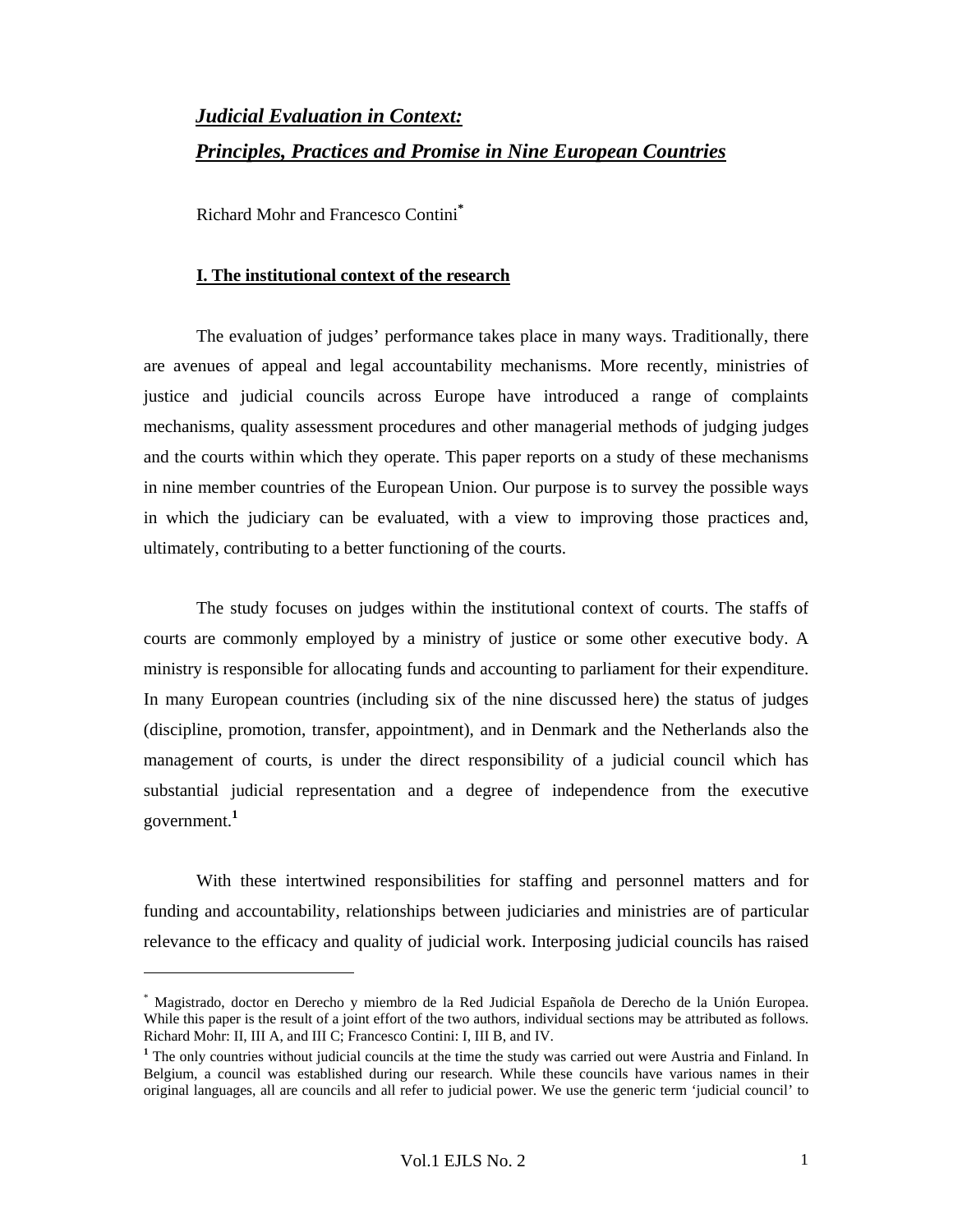other questions, or more precisely the old questions of judicial accountability<sup>2</sup> in new forms. The various ways of approaching these issues are at the heart of this inquiry into the forms of evaluation and quality assessment.

We discovered a great variety of approaches to the evaluation of judicial performance, some of which are based on the traditional activities of quality control that are already built into the institutional practices of courts and justice ministries. The most established and effective means of accountability or quality control in justice systems conform to the evaluative activities associated with particular institutional bases: the legal base of the judiciary and the public administration base of the executive. Our discussion of evaluation methods begins with those traditions, while pointing out the limitations of these exercises at the systemic level: judges predominantly deal with individual cases, and ministries have a limited view of accountability with a focus on finance and efficiency. The apparent barriers to reform have prompted us to analyse the theoretical and political foundations of the judicial role in its institutional context before describing some of the national experiences.

Evaluation of judges and courts is an aspect of the normal functioning of justice systems. Justice ministries account for their use of funds, traditionally simply by monitoring the legality of the expenditure.**<sup>3</sup>** Judicial systems have traditionally been characterised almost exclusively by legal forms of accountability.<sup>4</sup> Courts of appeal are effective in reviewing the decisions of lower courts. It appears that difficulties arise at the points of intersection between administrative and legal systems. As will become apparent, administrative responses to legal demands, and judicial responses to fiscal demands quickly become confused in clashes over values such as independence, accountability and justice. More adventurous approaches to reform and evaluation can easily be wrecked on these rocks as soon as they are launched. In this article we identify opportunities for ministries as well as judiciaries to reinforce their legitimacy by using a broader repertoire of evaluation methods, going beyond a purely traditional framework.

apply to all those organisations distinct from the ministries which are specifically responsible for the judiciary. **T. RENOUX**, *Les Conseils supérieurs de la magistrature en Europe,* Paris, La Documentation Française, 1999.

**<sup>2</sup> J.L. WALTMAN and H.M. HOLLAND**, *The Political Role of Law Courts in Modern Democracies*, London, Macmillan,1988.

<sup>&</sup>lt;sup>3</sup> The origins of public administration are in the inspecting and accounting procedures mainly oriented to determining whether public money is spent by courts according to proper procedures.

**<sup>4</sup> G. STURGESS and P. CHUBB**, *Judging the World: Law and Politics in the World's Leading Courts*, Richmond, Butterworths, 1988, p. 184.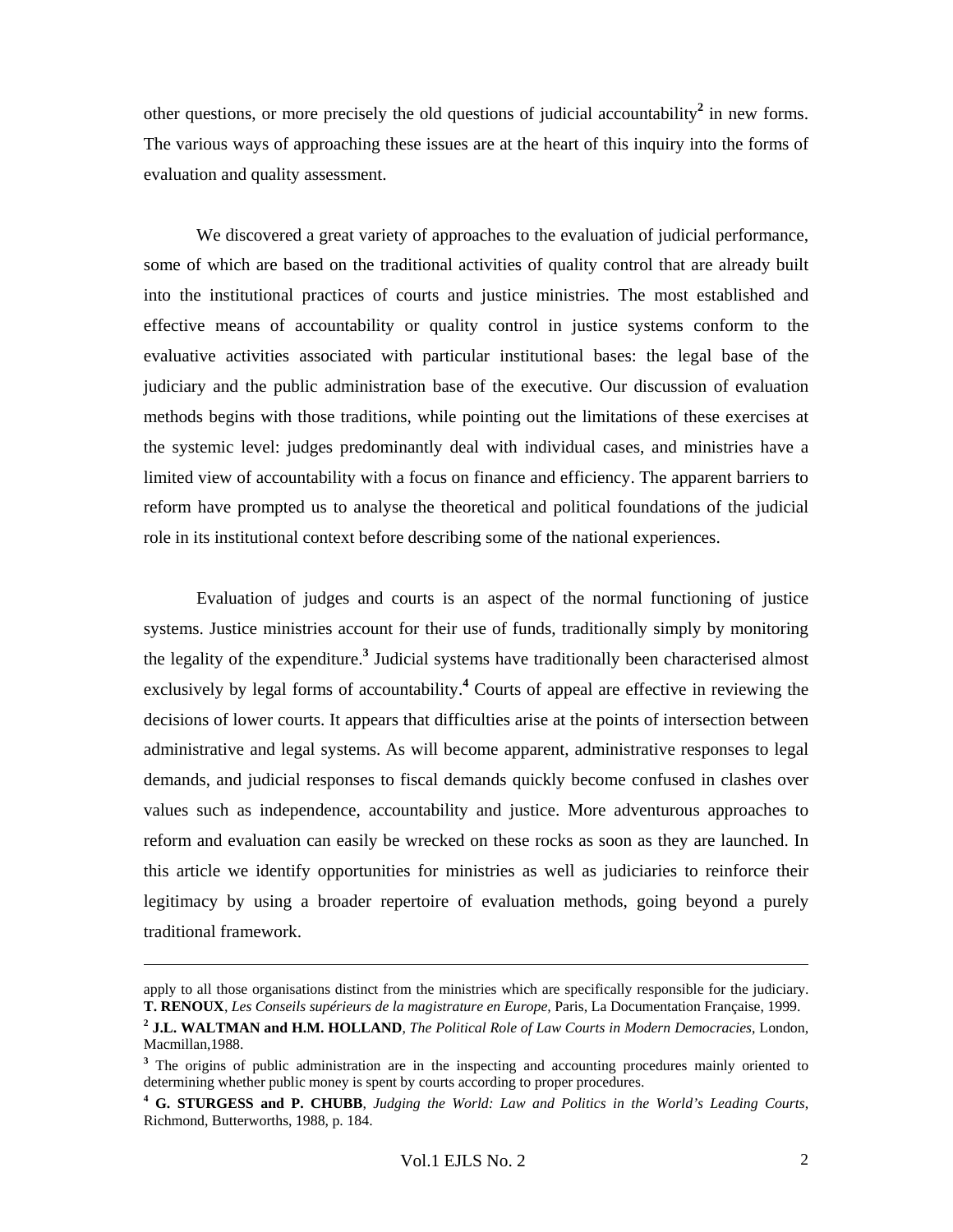The research we report here has demonstrated the growth of new forms of accountability developed to protect and promote other interests and values. On the one hand there have been increasing numbers of instances of ministries or judicial councils developing measures to promote values such as efficiency or cost control. Program budgeting and management by objectives have been introduced to monitor responsiveness to government policy initiatives. On the other hand, we find the public has also entered the scene in direct or indirect ways. As will be seen in the following pages, there is some evidence that the courts and justice systems have begun to listen to public demands, ranging from broad and unspecific reforms demanded of the Belgian justice system by the huge protests over the *Dutroux* affair, to the specific proposals for transparent impartiality of the lobby group Court Watch in the Netherlands.

The judges and managers are already so attuned to the principles underlying their traditional forms of evaluation, and are so deeply associated with the institutions and the roles they play in them, that their very expertise can stand in the way of a more systemic or global evaluation. By presenting selected cases from nine countries we will demonstrate some of the difficulties that have arisen from the tensions between the approaches of the judiciary, the executive and the public. However, since the traditional principles, institutions and roles are central to the whole system of justice, it will only be possible to find new approaches by building upon them. Applying a new discipline, such as total quality management or some other discipline imported from private enterprise or the academy, is no substitute for the hard work of understanding the foundations of the justice system as the basis for its improvement. In France, the international management standards ISO 9000 and ISO 9001 were explored in the late 1990s,**<sup>5</sup>** with ephemeral impact. In other cases, generic quality assurance schemes sometimes laid the groundwork for more specific elaboration. Portugal and the Netherlands both used the model of the European Foundation for Quality Management (EFQM) from which to elaborate a set of quality standards.<sup>6</sup> The experience of the Netherlands, the country having taken this approach furthest, is discussed in more detail below.

**<sup>5</sup> C. DEFFIGIER** *et al***.**, "Qualité et Justice en France", in **M. FABRI, P. LANGBROEK and H. PAULIAT**, *The Administration of Justice in Europe: Towards the Development of Quality Standards*, Bologna, Lo Scarabeo, 2003, p. 236; **M.-L. CAVROIS, H**. **DALLE and J.-P. JEAN**, *La qualité de la justice,* Paris, La Documentation Francaise, 2002, p. 197.

**<sup>6</sup> EFQM Excellence Model**, http://www.efqm.org/Default.aspx?tabid=35 [accessed 27 September 2005].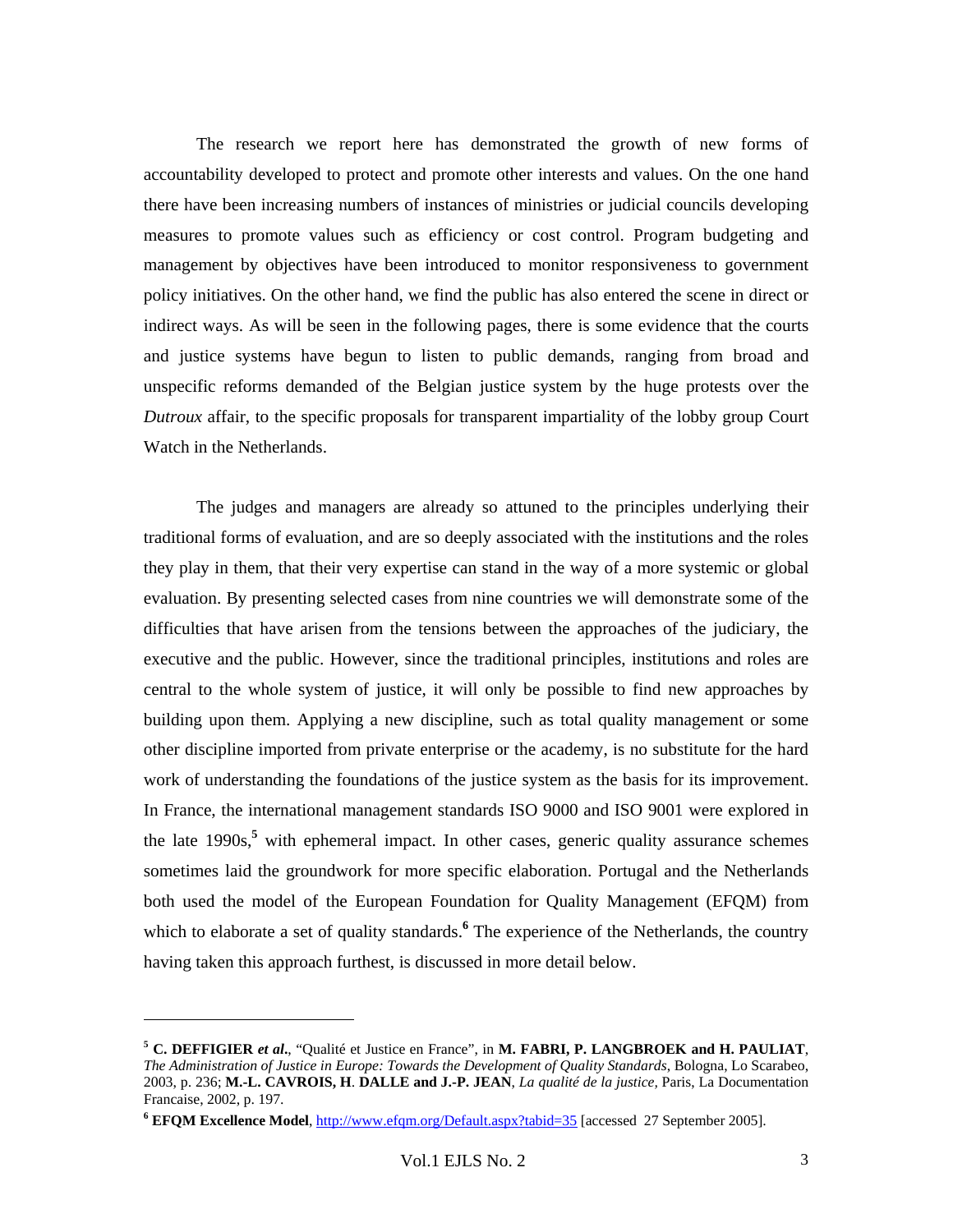To understand and evaluate judicial work within its institutional context, it must be assessed in accordance with judicial, executive and public expectations. Given the diverse traditions which have led to each of their institutional evaluative methods, it is important to find common denominators which relate these systems to each other and which underpin their legitimacy and acceptability. The following sections do this by exploring the principles of authority and accountability in their traditional application as well as seeking new developments in each of these areas. The analysis then considers the legal, managerial, and public methods of assessing and directing performance, again in their traditional forms before looking for new forms which have developed in the interactions between the various institutions and players. Such examples demonstrate the potential development of newer forms of accountability and assessment, which might be described as mixed (because they embody diverse interests) and cooperative (involving more than one of the institutional players working together). These examples are analysed in order to understand ways in which the conflicts between the institutional interests have been worked through and accommodations have been found. We conclude by analysing the barriers to and conditions for the success of innovative forms within the institutional and political context of the courts and justice systems.

This discussion draws on the findings of several research projects financed by different institutions.**<sup>7</sup>** The projects focussed a common group of researchers and methods on the broad research objects of discovering the state of quality evaluation of justice systems in Europe. The projects were designed to stimulate a dialogue among the participating researchers, who were selected by the project leaders<sup>8</sup> through formal and informal networks of scholars and practitioners working in this field. This led to the involvement of academics, policy makers, public managers and judges with different perspectives on the issues at stake.

**NG**, **G.Y**., "Nederland", in **M. FABRI** *et al.*, *L'administration de la justice en Europe et l'évaluation de sa qualité,* Paris, Montchrestien, 2005, pp. 305 and 328 [see bibliographical note].

<sup>&</sup>lt;sup>7</sup> The projects were: "The administration of justice in Europe and the evaluation of its quality", financed by the Agis programme of the European Union; "Case Assignment to courts and within courts", financed by the Dutch Ministry of Justice; and "Internal case allocation in courts", financed by the Dutch Judicial Council. The preparation of this article has been supported by a fourth research project: "The quality of justice in Europe: policies, results and institutional settings", funded by the Italian Ministry of Research and by an International Strategic Links Grant from the University of Wollongong, Australia.

<sup>&</sup>lt;sup>8</sup> The Research Institute on Judicial Systems of the Italian National Research Council (IRSIG-CNR), Bologna, and the Institute of Constitutional and Administrative Law at Utrecht University. Project leaders of the project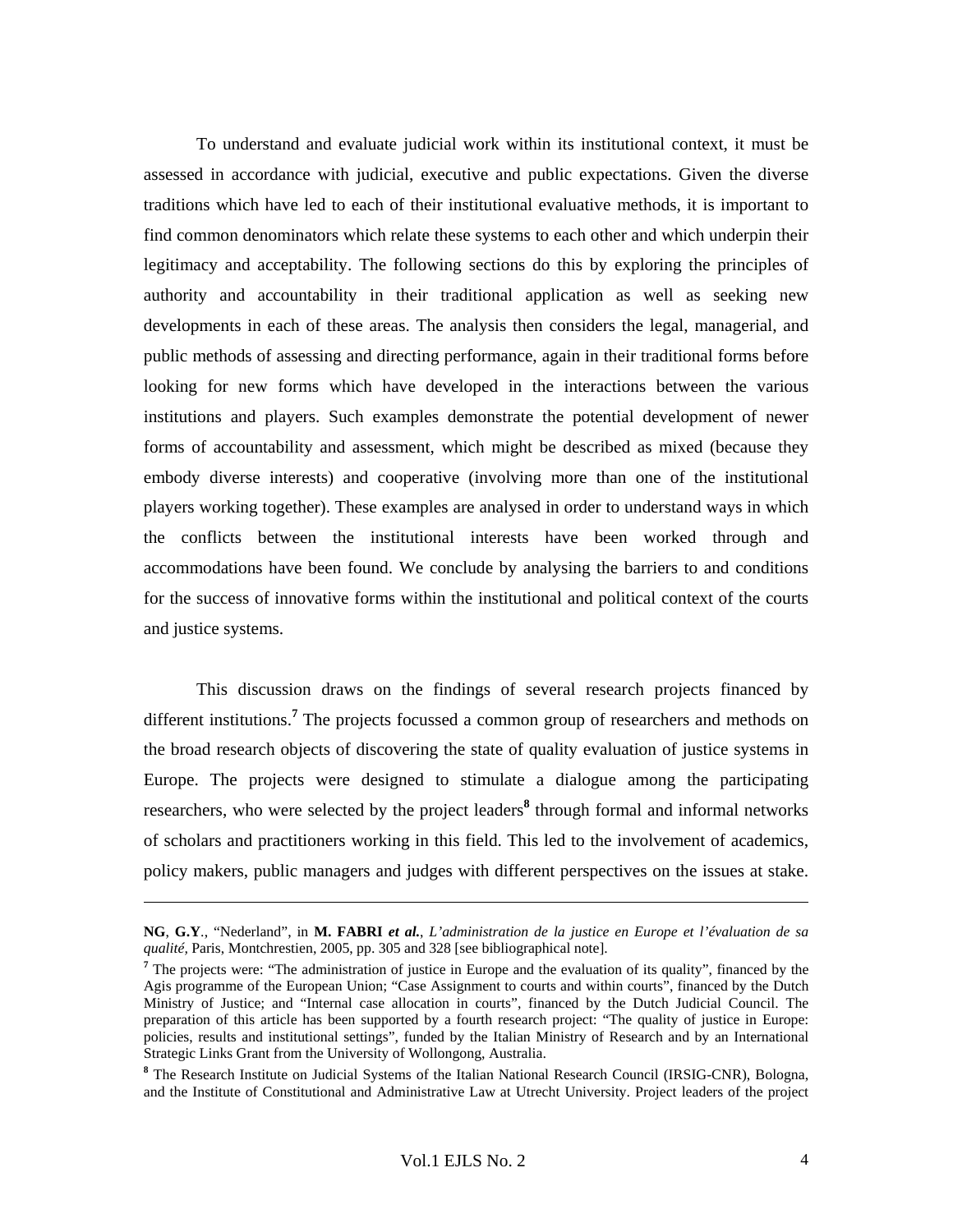To ensure comparability of the data produced by researchers from such diverse backgrounds, a first draft framework for analysis was prepared, and the researchers met to discuss it. Once adapted into a final framework, each national team**<sup>9</sup>** prepared a first draft report which, after comment and discussion among the researchers, was transformed into the final report.**<sup>10</sup>**

#### **II. Principles**

#### **A. Authority**

 $\overline{a}$ 

It is necessary to review the key concepts on which justice systems are based before considering specific modes of monitoring and assessment. We argue that accountability and authority are the key guiding principles of a justice system. While these may be seen as embodying the foundations of the legitimacy of the executive and the judiciary respectively, neither of these principles stands alone or is an end in itself. Ministries have authority as well as judges, and judges too must be accountable. To appreciate their broader context it is necessary to consider by what authority a justice system can function, and to whom it is accountable. This requires a careful analysis of the notions of accountability and authority, which highlights the role of the public. In later discussion we consider how the people authorise judicial power and demand accountability of the courts in these European democracies. These are fundamental political questions which underpin the evaluation of judges.

We begin this analysis by considering the roles played by the judiciary, the executive and the public in the traditional methods of evaluating the performance of judges and the courts. Existing side by side with the long-standing political and legal principles of authority and accountability, there are also well-established methods of assessment embedded in the respective systems of the institutional players. The legal system of evaluation used by judges focuses on the individual case, applying the law to the facts (to refer to a classic, if oversimplified formulation). Executive government traditionally evaluates its performance

<sup>&</sup>quot;The administration of Justice in Europe and the Evaluation of its quality" were the Mission *Droit et Justice* of the French Ministry of Justice along with the other two Institutes already mentioned.

<sup>&</sup>lt;sup>9</sup> The researchers were not formal representatives of their countries, or their justice systems. However, we will, for reasons of convenience, refer to their reports in brief by the names of the countries concerned.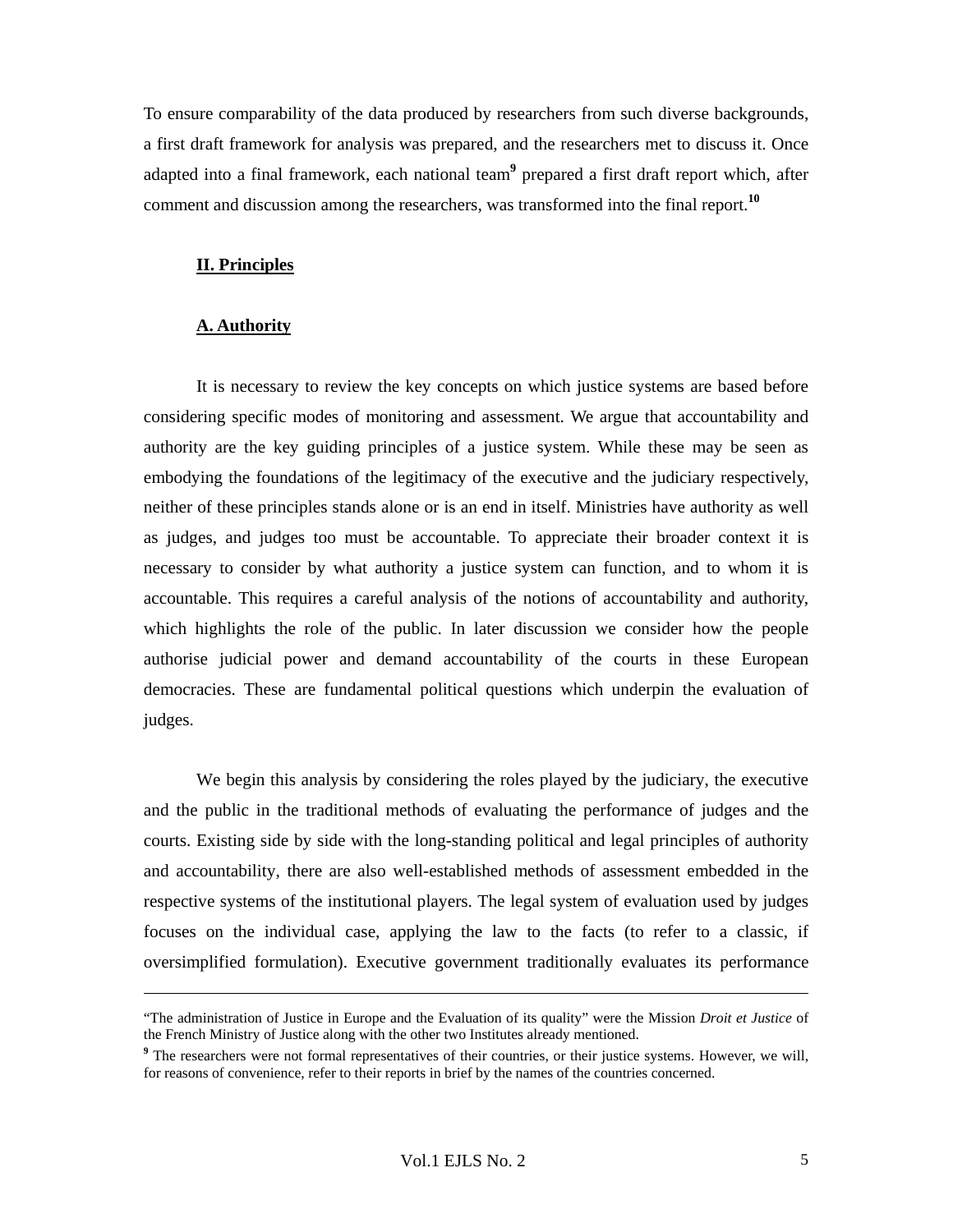and that of its agencies through the principle and practices of accounting and fiscal responsibility: resources are allocated to administrative units which must justify their use, either by adhering to spending and accounting procedures or through increasingly sophisticated methods for relating outcomes to particular policy areas and funding inputs. The public, finally, has its say on how well these systems are functioning, and in promoting directions for their future actions, by various structured and unstructured measures, ranging from opinion surveys and elections to campaigns, protests and riots.**<sup>11</sup>**

These traditional forms of assessment may be broadly mapped onto the three underlying "core values" of fairness, democracy and efficiency<sup>12</sup> that Sanders identified in a critique of an English inquiry into the criminal justice system. There are dangers, however, in too close an identification of the institutional players -the judiciary, the public and the ministry- with a particular core value. Each of these values is too important and too multifaceted to be allocated to a single institutional custodian. If it were, the competition between institutional players might be reduced to a competition between values, amounting to a sterile and familiar zero sum game. We hope to overcome this deadlock by understanding the functioning of the justice system in a broader context.

Justice and the application of the law are based in long-standing traditional principles which have been updated by democratic and managerial demands. The contemporary appeals to judicial, democratic and managerial values may be traced to a common root in the concept of representation. Pitkin explored this notion's multiple uses in politics starting from its etymological root as "the making present in *some sense* of something which is nevertheless *not* present literally or in fact".<sup>13</sup> That is to say, the representative "makes present" an abstraction or a collectivity which cannot itself act or make decisions. The modern theory of the state, itself a significant abstraction, has organs of government representing "the people". In its pre-democratic form this was a relationship of authority: for Hobbes, for instance, the sovereign is authorised to act in the name of the people.

**<sup>10</sup> M. FABRI** *et al*., *L'administration de la justice en Europe et l'évaluation de sa qualité, supra* note 6; **M. FABRI, P.M. LANGBROEK and H. PAULIAT**, *The Administration of Justice in Europe: Towards the Development of Quality Standards*, *supra* note 5. **<sup>11</sup> A. HIRSCHMAN**, "Exit, Voice and the State", *World Politics*, 1978, No 31, pp. 90-107.

**<sup>12</sup> A. SANDERS**, "Core Values, the Magistracy, and the Auld Report", *Journal of Law and Society*, 2002, No 29, pp. 324-341.

**<sup>13</sup> H.F. PITKIN**, *The Concept of Representation*, Berkeley, University of California Press, 1972, pp. 8-9.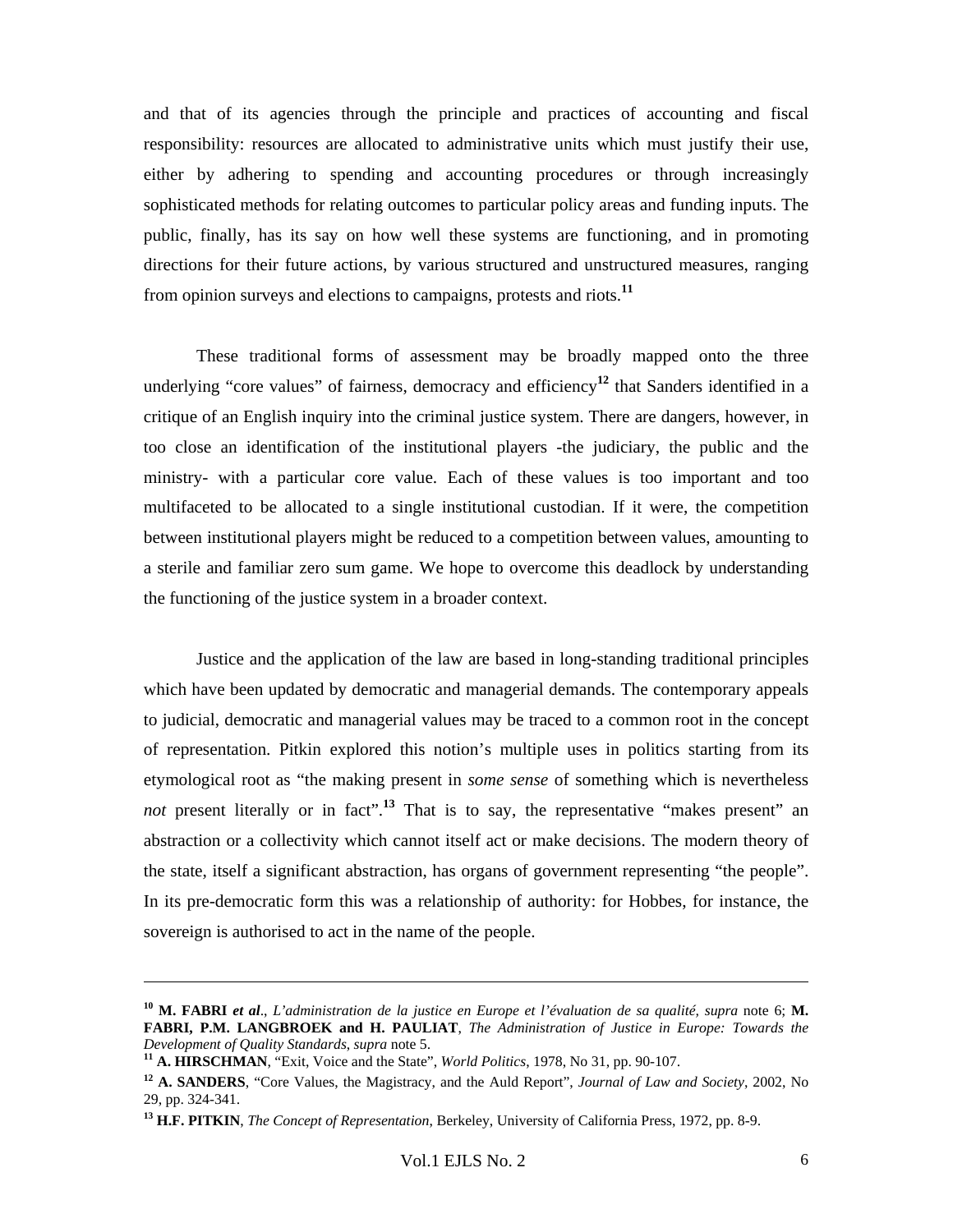In its later democratic sense representation is based on *accountability*, so that the representatives of the people can be held accountable for their actions. We generally think of representation in this latter sense as the way in which legislatures represent the people. They are *accountable* retrospectively at the next election, while having been *authorised* at the previous election. A representative whose representativeness rests upon accountability is "someone who has to be held to account, someone who will have to answer to another for what he does".<sup>14</sup> There is a temporal distinction between these two foundations of representation: one must be *authorised* to carry out a particular role before one can do so; one is *accountable* for one's actions after the event.**<sup>15</sup>**

The concept of representation is generally applied to the executive and legislative powers. Within the framework of representative democracy the authority of elected representatives derives from their election by the people. It is more complex to apply Pitkin's analysis to the judiciary, where we find that judges preserve a pre-democratic version of representation as authorisation. In the contemporary world, so thoroughly dominated by democratic ideology, this makes them vulnerable to mockery**<sup>16</sup>** and to an even more severe erosion of their legitimacy. The prospective authorisation of judges as those who may say the law flows from a complex network of processes and sources. While they are selected by various authorities (*i.e.*, those authorised to appoint judges) in different jurisdictions, the explicit source of that authority is some combination of the law and the people.

The judge may only be appointed through a lawful process and once appointed is the authorised interpreter of the law. This is found in a strong form in the common law tradition whereby the judge 'makes' law by setting precedent, but is also clear in Montesquieu's notion of the judge as *bouche de la loi*. **<sup>17</sup>** Contemporary French discussions of quality measurement

**<sup>14</sup>** *Ibid.*, p. 55.

**<sup>15</sup>** *Ibid.*, p. 57.

**<sup>16</sup>** Latour observes that, of all the disciplines, "the law has least suffered the ravages of modernism […] If we so often mock the lawyers, it is because they have never really been modern"; **B. LATOUR**, *La fabrique du droit: Une ethnographie du Conseil d'État*, Paris, La Découverte, 2002, p. 267.

<sup>&</sup>lt;sup>17</sup> "But the judges [...] are only the mouth that pronounces the words of the law" ["ne sont ... que la bouche qui prononce les paroles de la loi"]; **MONTESQUIEU**, *De l'esprit des lois*", 1748, http://classiques.uqac.ca/classiques/montesquieu/de\_esprit\_des\_lois/partie\_2/de\_esprit\_des\_lois\_2.html

<sup>[</sup>accessed 26 May 2006]; **MONTESQUIEU**, *The Spirit of the Laws*, transl., [**A.M. COHLER** *et al*., Cambridge, Cambridge University Press, 1989], p. 163.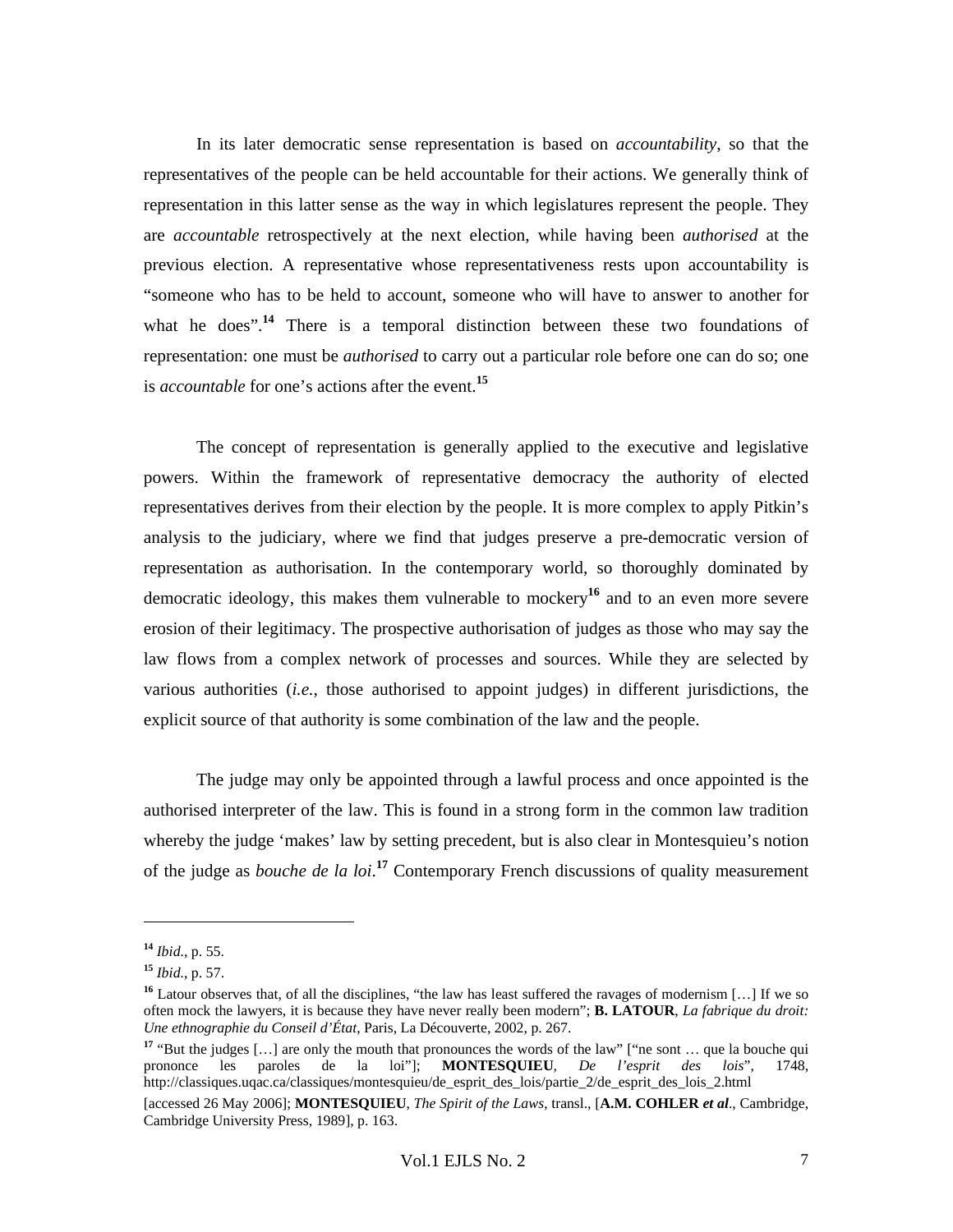continue to see the key function of the judge as being "to pronounce law in an exact and reasoned manner".<sup>18</sup> The judge has authority as long as he or she pronounces the law as it applies to a specific case. This is 'legitimate' in the root meaning of the term, having enormous legal content, but little public appeal.**<sup>19</sup>**

This pre-modern version of authority is challenged and re-worked by democratic regimes, so that before being accountable to the public, judges must be authorised by the public as well as by the law. The authorisation of the law and of the people comes together in the constitutions of a number of countries where legitimate authority flows from the people. This assumption, taken for granted in many democracies, is explicitly written into the constitutions of several Latin countries: "Justice is administered in the name of the people",**<sup>20</sup>** or "emanates from the people and is administered in the name of the King by judges".**<sup>21</sup>** Judicial power is thus formally representative of the people, even if in different ways and within specific institutional settings.

We may find further insight into the complex role of the people in the authority relations of the courts in another of Pitkin's distinctions. If the elected representative must be responsible to the represented as people with interests, the 'people' that the judges represent are rather the "unattached interests" of the people in whose name the Constitution authorises judges to apply the law.**<sup>22</sup>** As guardian of the law and its proper application, the judiciary can be considered to be a representative institution in the sense that it represents those unattached interests of equality, consistency and other such guiding principles of the constitution and the rule of law.

If both forms of representation persist in the case of the elected representatives, so that they must be authorised while being primarily accountable, the role of the people in the authorisation of the judges brings with it certain contradictions or confusions. In the judicial context the 'people' play a dual role. On the one hand they are the authorising source of

**<sup>18</sup> E.E.A. BREEN**, "Mesurer la justice? Elaboration d'indicateurs de la qualité de la justice dans une perspective comparative", Paris, Ecole Normale Supérieure, Institut des Hautes Etudes sur la Justice, 2001, http://www.giprecherche-justice.fr/recherches/rapports-recherche.htm [accessed 12 October 2005].

**<sup>19</sup> J.L. WALTMAN and H.M. HOLLAND**, *The Political Role of Law Courts in Modern Democracies*, *supra* note 2, p. 1.

**<sup>20</sup> Italy**, art 101 § 1; **Portugal**, art. 202 § 1.

**<sup>21</sup> Spain**, art. 117 § 1.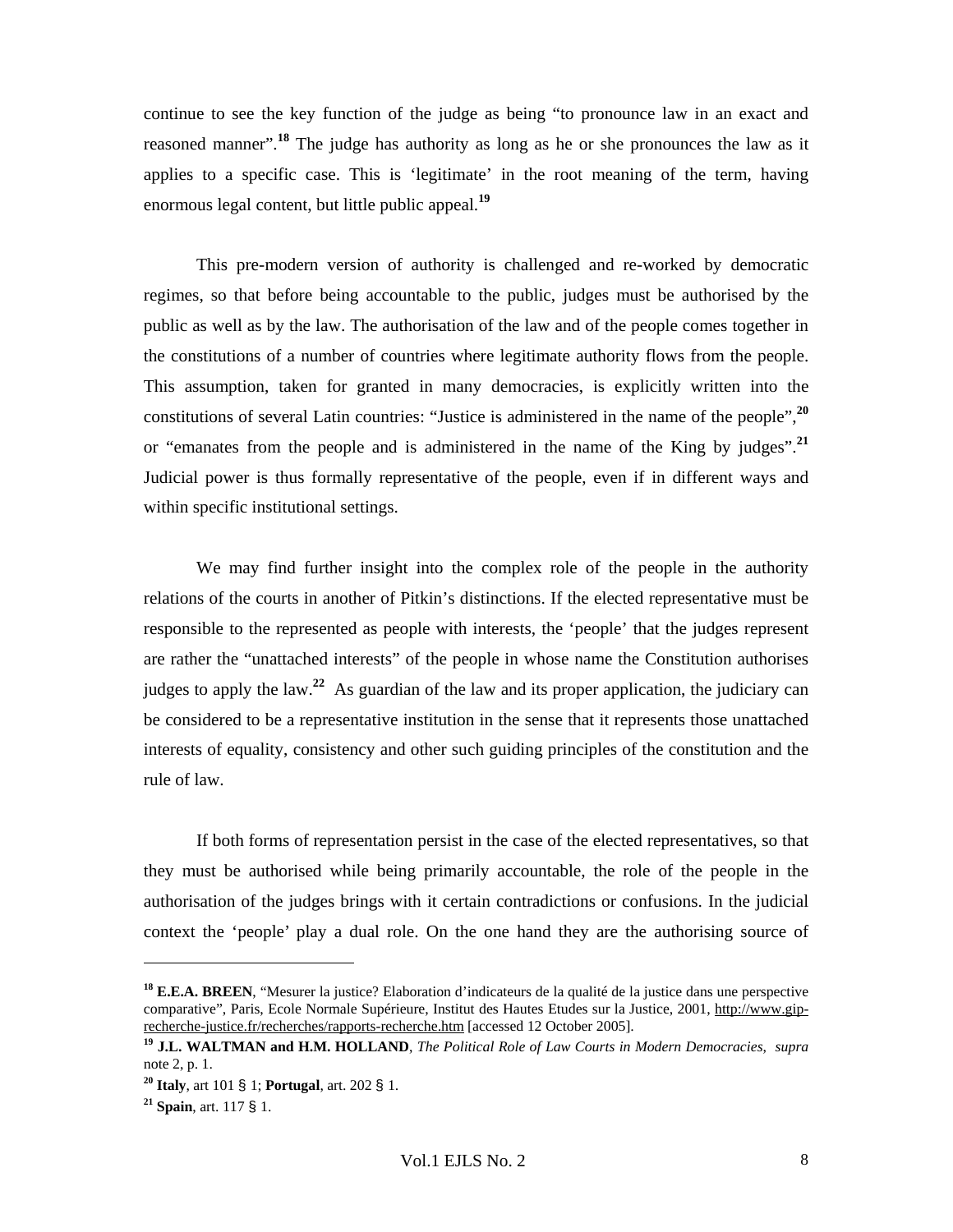legitimacy for judicial power, either in the strong legal sense of the Latin constitutions or the weak common law sense that judicial authority derives from "the confidence of the community".**<sup>23</sup>** The judge acts in the name of the people, who may be considered as an abstract or unattached interest. On the other hand the people are parties appearing in court before the judge, the very "people with interests" from whom the judge must be aloof to maintain impartiality. Thus, the 'people' are present in a dual role, both as actually existing persons before the court, and as that abstraction which authorises the judge to represent them. The judge's position, at that interface, is identified by Agamben between the 'people' as the poor and the "popular" masses on one hand, and the sovereign People of the modern democracy on the other. In their relations with the public the judiciary must continually straddle this fundamental "conceptual pair" of "the original political structure: naked life (*people*) and political existence (*People*)".**<sup>24</sup>**

Judges may thus be authorised by and even accountable to the People as an abstraction, but must be quite detached from actually existing people as parties to the case. When real people come before the judge they are subject to authority; they are bound by the judicial decision.<sup>25</sup> Garapon expresses the ambivalence of the judge to "the paradox of publicity, without which there is no justice", but which at the same time introduces anger and irrationality to the courtroom.**<sup>26</sup>** The judges' complex relationship to the authority of the People is consequently tinged on the one hand with a dismissive authority based in law which is above "popular opinion" and the interests of the parties before the court, and on the other with recognition that the law itself is the will of the People. The judge maintains authority by "making present" and speaking in the name of a People who would otherwise only be an abstraction.**<sup>27</sup>**

**<sup>22</sup> H.F. PITKIN**, *The Concept of Representation*, *supra* note 13, p. 55.

**<sup>23</sup> J. Mc GARVIE**, quoted in **R.D. NICHOLSON**, "Judicial Independence and the Conduct of Media Relations by Court", *Journal of Judicial Administration*, 1993, No 2, pp. 207-221.

**<sup>24</sup> G. AGAMBEN**, *Means Without End: Notes on Politics*, Minneapolis, University of Minnesota Press, 2000, pp. 30-31.

<sup>&</sup>lt;sup>25</sup> Pitkin contrasts this authorisation theory with the accountability theory, which sees "precisely the converse"; *i.e.*, the representative is bound, while the represented is free [*supra* note 15].

**<sup>26</sup> A. GARAPON**, "Il Rituale Giudiziario", in **A. GIASANTI and G.MAGGIONI**, *I Diritti Nascosti: Approccio Antropologico e Prospettiva Sociologica*, Milano, Raffaello Cortina, 1995, pp. 289-305.

<sup>&</sup>lt;sup>27</sup> We have followed Agamben, in the discussion above, in distinguishing the 'sovereign People' from 'people' with interests' by use of the capital 'P'. In the reminder of the article, we will maintain normal use of the lower case 'p' throughout, distinguishing between these distinct roles of the people by context or clarification.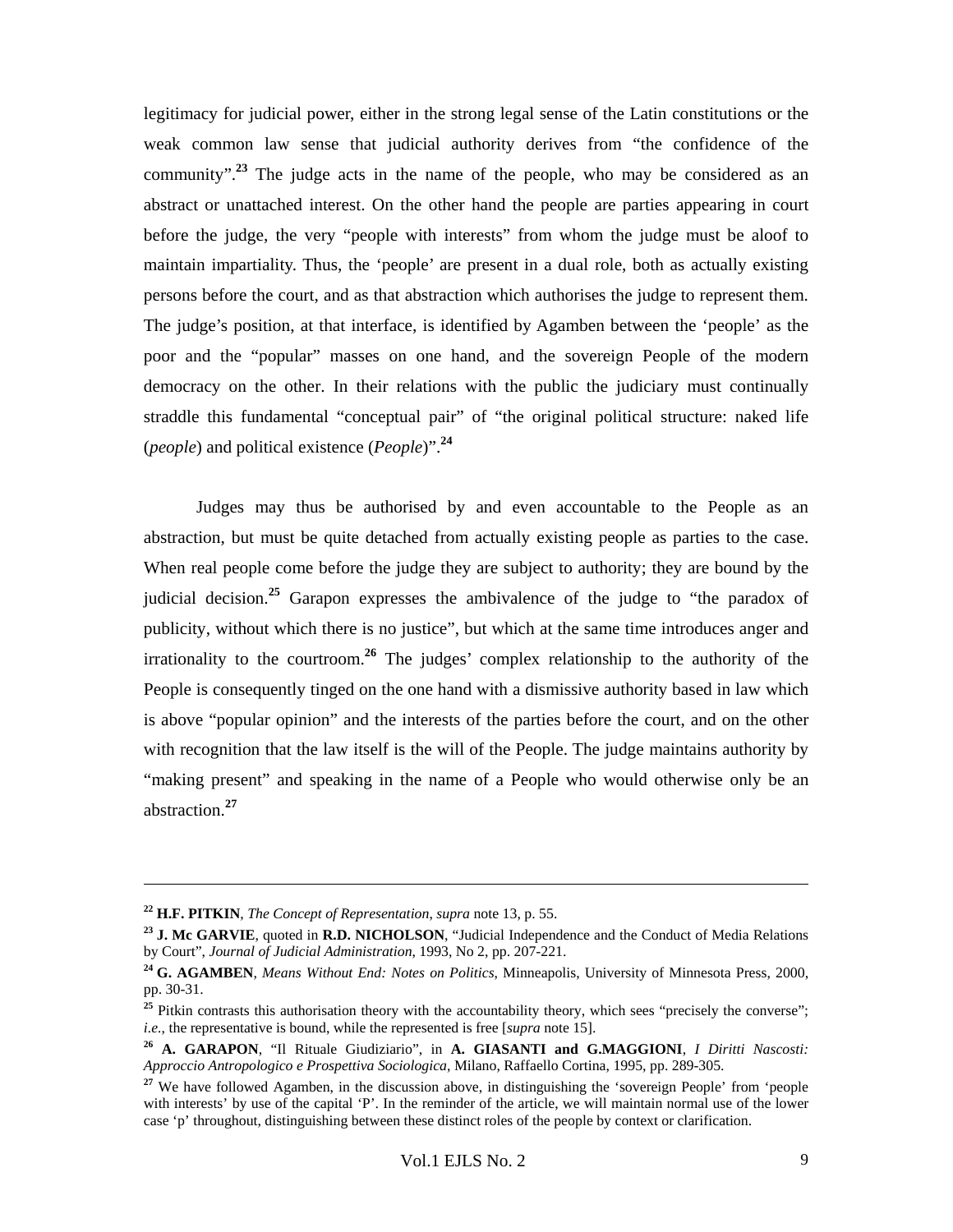To this point we have tried to overcome the unproductive allocation of values among institutional players who claim to represent one or the other: fairness to judges, democracy to the public and efficiency to the administration. We have sought their common sources of authority in a notion of representation by which the people are seen to be represented in different ways by ministries and by the judiciary. This analysis offers a means of understanding the complex and often difficult relations, which we discuss later, between the judiciary, the executive and the public, each one of them vital to the effective operation and assessment of the judiciary. However, since authority alone cannot justify or form the sole basis for this assessment, we must first consider the other form of representation.

#### **B. Accountability**

l

The research carried out in the nine countries identified numerous attempts to introduce 'managerial' systems to increase the accountability of judges and the courts. These were often opposed by the judges who responded that the use of such systems would violate the principle of independence. This generates tensions between the divergent values (legality *versus* managerial controls) and conflict among the actors who espouse them (judiciary *versus* executive). In various cases these conflicts led to zero sum games in which a gain by one party, for instance in terms of greater managerial efficacy, was seen as a loss by the other (of independence).

As will be seen in the instances documented in the following sections, in some countries this conflict obstructed processes of reform while in others we have been able to observe constructive feedback and positive sum games. In the latter cases interactions among the various actors promoting different values and interests have led to creative solutions, not only in terms of greater efficiency and improved management of the judicial system, but also in reinforcing certain values specific to that system, such as impartiality. By analysing such cases we try to identify possible approaches to unlock the traditional tensions between independence and accountability.**<sup>28</sup>** Approaching this issue first from the point of view of accountability, we have been forced to reconsider the ways in which debates on quality and

**<sup>28</sup> J. DOUGLAS and R. HARTLEY**, "The Politics of Court Budgeting in the States: Is Judicial Independence Threatened by the Budgetary Process?", *Public Administration Review*, 2003, No 63, pp. 441-453.; **American Bar Association**, "An Independent Judiciary: Report of the ABA Commission on Separation of Powers and Judicial Independence", 1997, http://www.abanet.org/govaffairs/judiciary/report.html [accessed 17 May 2006].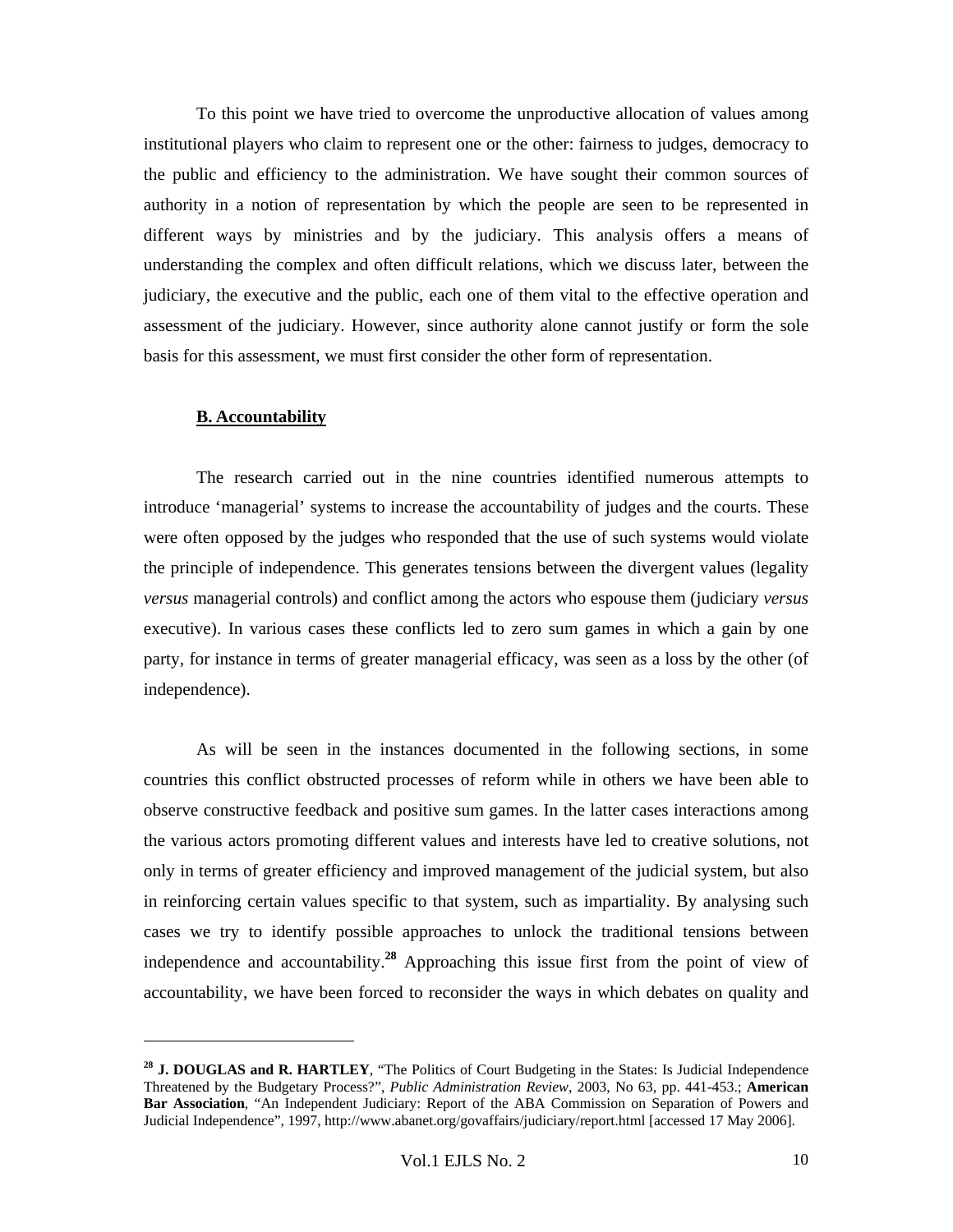the functioning of the judiciary have conceived of accountability. While traditionally the judiciary has focused on the discretion and political choices involved in judicial decisionmaking,<sup>29</sup> more recently managerial approaches have been introduced, which are seen as instruments of managerial control.**<sup>30</sup>** By distinguishing between the methods of evaluation traditionally associated with the executive and those legal methods associated with the judiciary, we hope to clarify an increasingly "amorphous concept".**<sup>31</sup>**

Accountability is the combination of methods, procedures and forces determining which values are to be reflected in administrative decisions.<sup>32</sup> If, as is commonly held, public officials acting in the name of or on account of the State are responsible to the citizens for their actions, accountability becomes the instrument which expresses this responsibility.**<sup>33</sup>** This is characterised by a mass of formal and institutional procedures as well as by various unanticipated intrusions from political and social forces making claims and demanding responses in ways which are both unprogrammed and unprogrammable.

Accountability can thus be characterised on the one hand as those systems which instil the values and interests of the appropriate stakeholders**<sup>34</sup>** within organisational behaviour. On the other hand, accountability can be characterised as the 'mechanisms' by which one can analyse or assess whether the organisation builds those values and interests into its own actions and decisions. In this way accountability can be considered as a two way channel of communication. First, it must convey information about the functioning of the organisation to those having the right to know. This information may include its objectives, its fundamental values, and the interests it is dedicated to protecting. Second, it must provide for methods and techniques to ensure that the members of the organisation act consistently with those values

**<sup>29</sup> G. STURGESS and P. CHUBB**, *Judging the World: Law and Politics in the World's Leading Courts*, *supra*  note 4, p. 4.

**<sup>30</sup> NCSC**, "Trial Court Performance Standard and Measurement System", 2001,

http://www.ncsconline.org/D\_Research/tcps/index.html, accessed on 6 June, 2006; **NCSC**, "Court Tools", 2006, http://www.ncsconline.org/D\_Research/CourTools/tcmp\_courttools.htm [accessed on 30 May 2006].

**<sup>31</sup> A. LE SUEUR**, "Developing Mechanisms for Judicial Accountability in the UK"', *Legal Studies*, 2004, No 24.

**<sup>32</sup> H.A. SIMON, D.W**. **SMITHBURG and V.A. THOMSON**, *Public Administration*, New York, Knopf, 1961, p. 513.

**<sup>33</sup>** *Ibid.*, p. 513.

<sup>&</sup>lt;sup>34</sup> By this, we mean those stakeholders who have legitimate interests in and expectations of the organisation and its actions.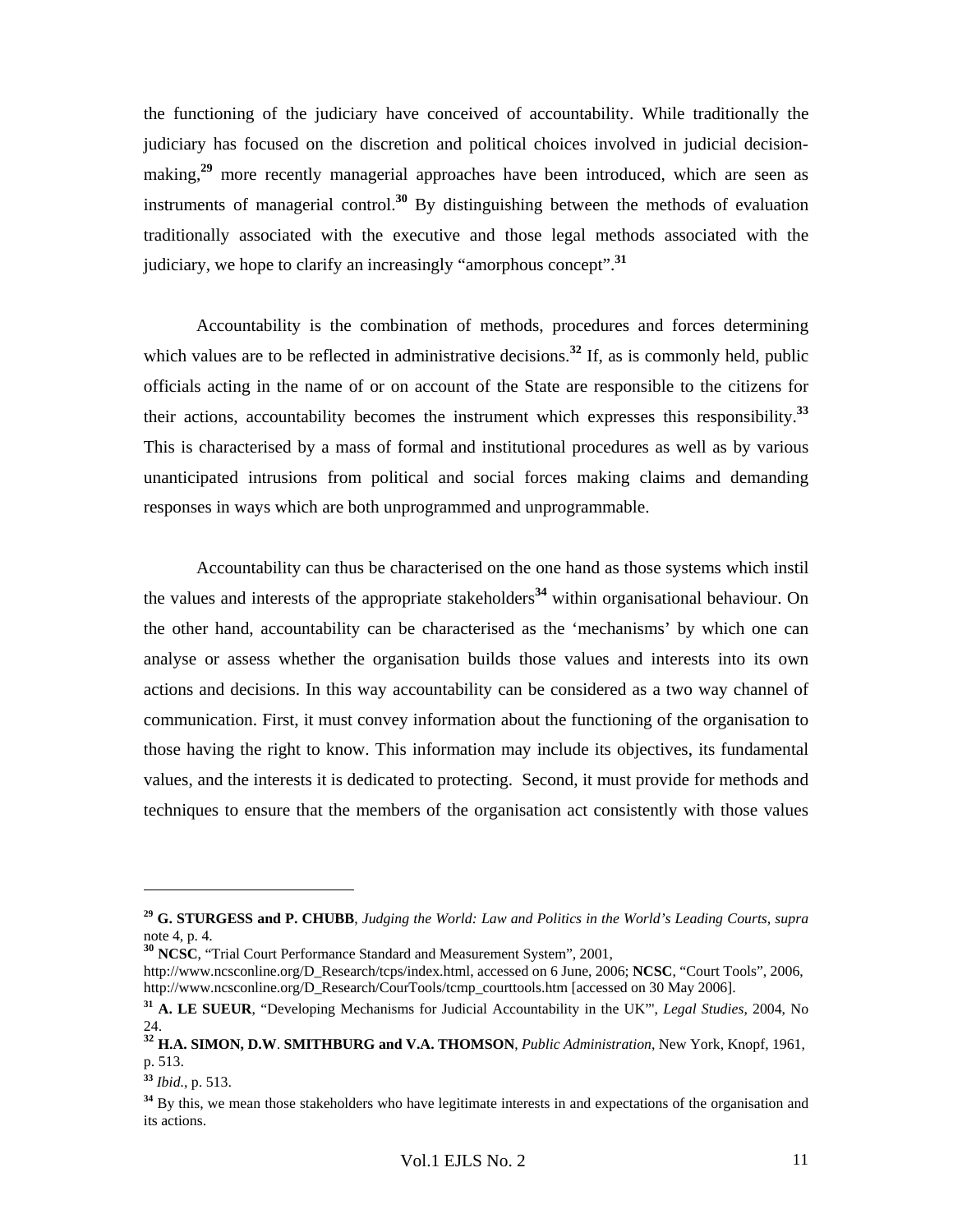and interests. Thus, accountability is that complex of means which reinforce the responsibility of public actors.

It is evident that the concept of accountability, defined inclusively as above, cannot be limited simply to verifying productivity or efficiency, but includes a broader complex of values which public organisations must adopt based on the fundamental values of democratic regimes. These include legality, equality and impartiality. This inclusive notion of accountability is at a different and perhaps higher level than the individual values specific to a single unit of public administration. Accountability is conceived of in such a way as to enable the democratic process of establishing respect for those values, whether of efficiency or independence, efficacy in achieving objectives, or impartiality in the treatment of citizens.

From this point of view neither the judicial system as a whole nor any particular court or individual judge can be seen to be above the demands of accountability. There must be some channels of checking and transparency in order that each may account for their actions. The difficulties arise in understanding which forms or mechanisms of accountability are compatible with and appropriate to the functions of the judges, the courts, the judicial councils and the ministries of justice. To do without them would lead to a judicial system whose absolute independence would be difficult to reconcile with the fundamental values of democratic and representative regimes.

Even those control systems that have been developed throughout the law's long history in order to ensure the legality of judicial procedures represent forms of this broad concept of accountability. Measures such as reasoned decisions, public trials and channels of appeal are available to check whether the judicial processes respect substantive and important values and interests such as impartiality and legality. The role of these measures as foundations of a specifically legal system of evaluation or quality assurance is discussed in the next section. They represent the traditional approach to accountability which has been developed in the legal environment to promote certain important interests and values which should underlie judicial evaluation. There is, however, a broader range of interests and values to be served.

Following a discussion of the traditional forms of legal accountability, we trace the development of other forms of accountability which may be described as managerial and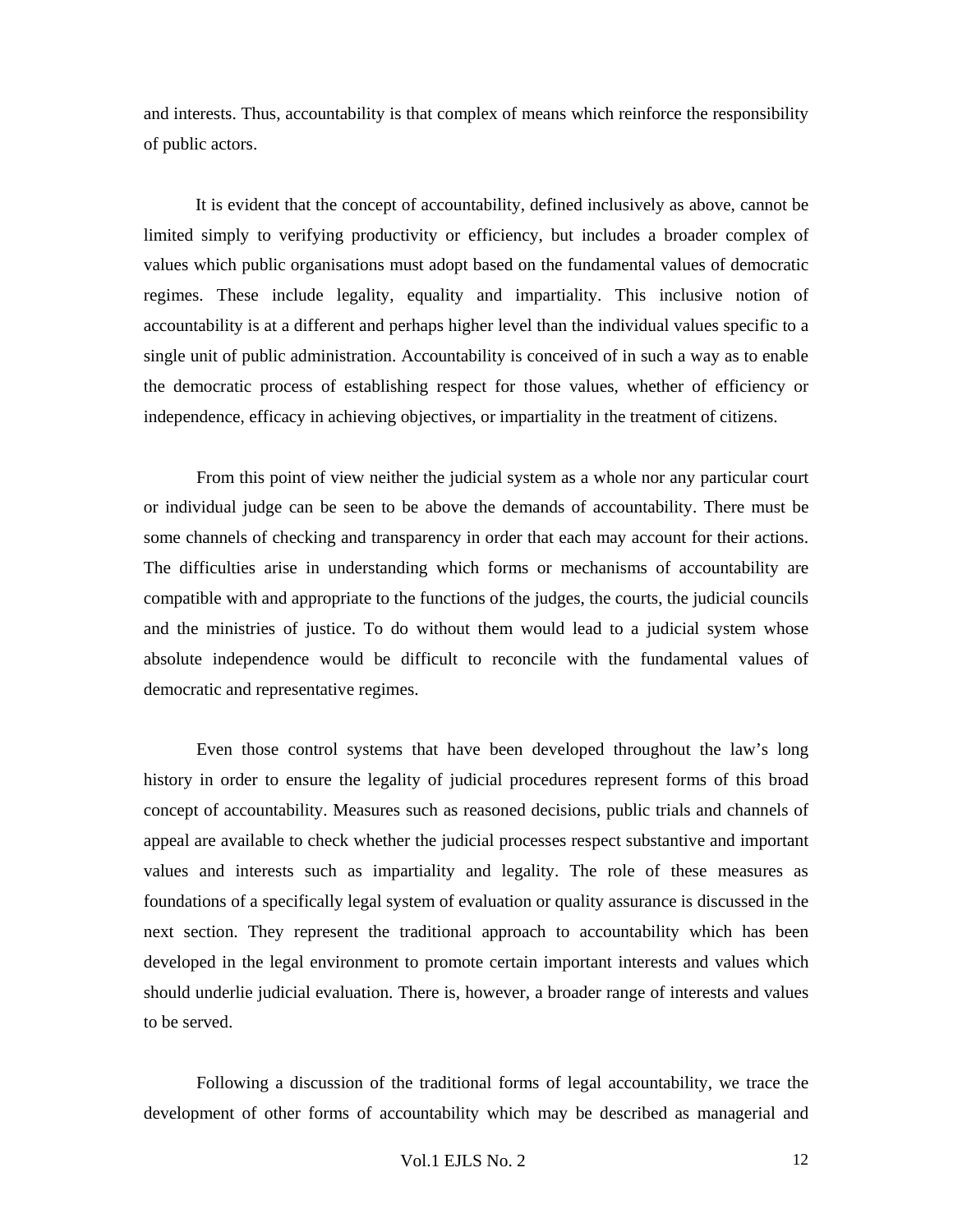public. From this point of view the tensions commonly generated by the introduction of any new form of accountability may be seen as unavoidable if justice systems are to incorporate means of assessing their performance based on a broader range of values and interests than those of a narrow legal tradition. It may also be seen that each of these demands for accountability come from specific interests and may itself be one dimensional unless it can be balanced by recognising the others which also promote their own legitimate demands.

#### **III. Practices**

#### **A. Judicial**

 $\overline{a}$ 

Judges have a long history and experience of internal evaluative mechanisms as means for testing claims and determining rights and wrongs, based on law and the appellate process. Indeed, the very *raison d'être* of the judiciary is assessment, based on particular values associated with justice and the law, such as fairness and the impartial and proper application of established law. In addition to these values, it is important also to consider the institutional context in and through which the judiciary operates.

This environment includes the court registry where files are kept for each case and where the key procedural events are recorded and organised. These practices and files constitute the memory of the proceedings, making it possible to retrace the steps, the acts and events and so providing the means to check that proper procedure and law have been applied in every case.**<sup>35</sup>**

The institutional context also includes legal and conventional principles which are so strongly institutionalised that they are taken for granted without necessarily being codified. These include giving reasons for decisions, and the principle of the public trial which brings the public and the media (excluding cameras and microphones in some jurisdictions) into the heart of the judicial process.**<sup>36</sup>** These too are means of checking that the judicial process has been fair and just. The reasoned decision records the law and the facts relevant to the case and

<sup>&</sup>lt;sup>35</sup> The law "protects all the traces of disengagement to tirelessly reattach, by the perilous tracks of the signature, the archive, the text, the file, the statements to their speakers" [*les énoncés à leurs énonciateurs*]; **B. LATOUR,**  *La fabrique du droit: Une ethnographie du Conseil d'État*, *supra* note 16, p. 297.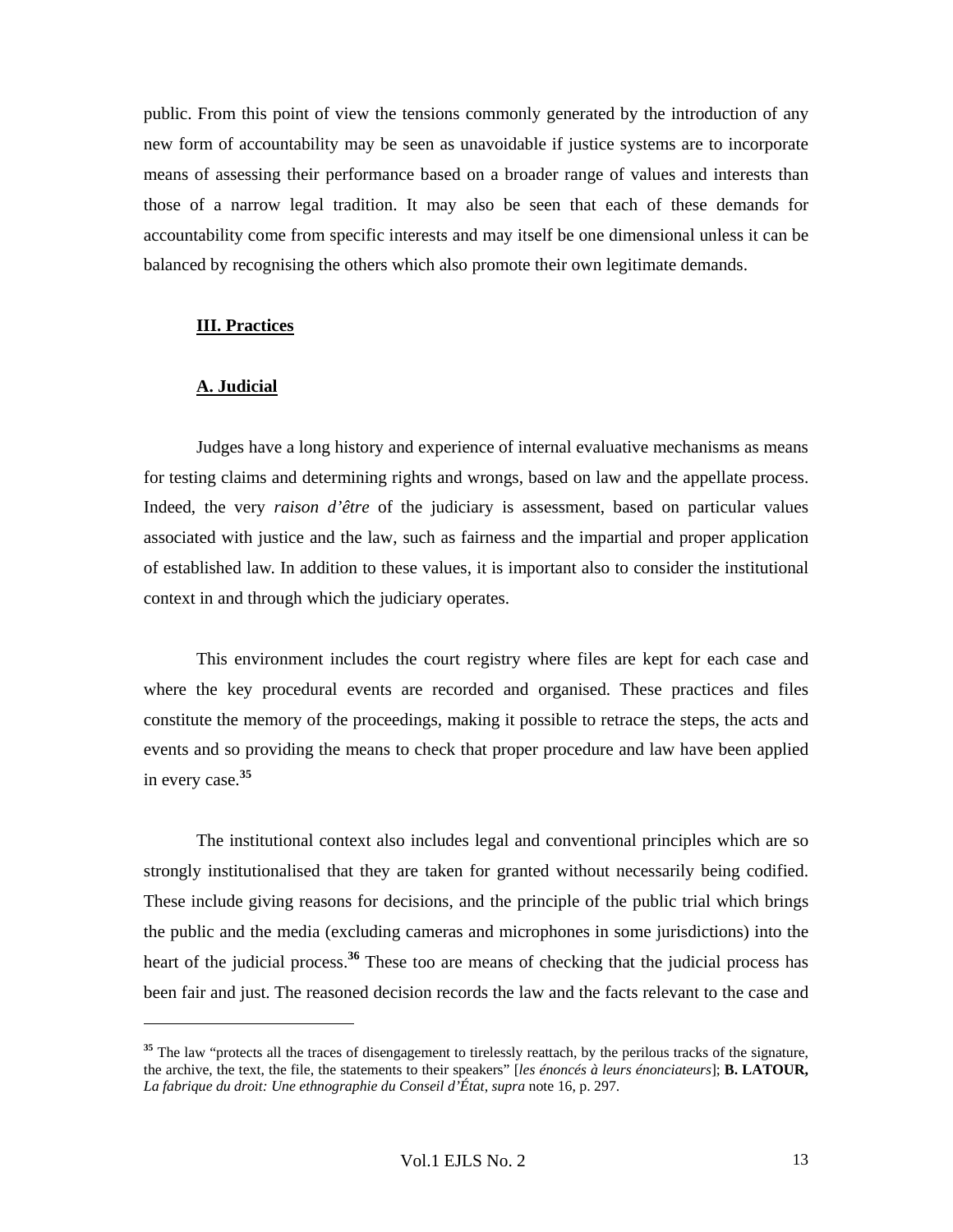how these led to the result.**<sup>37</sup>** As to the records of events and decisions, these assume a particular significance in the context of the appellate system which is the most important evaluation mechanism within the juridical framework.

The assessment of cases according to procedural law applies not only to the court's assessment of the specific case but, through the appellate process, may also be seen to reflect back on the courts themselves. In other words, each court must assess the cases before it, but since every decision is potentially open to appellate challenge, the court itself is liable to assessment. However, deliberations at each stage of the process are directed to specific cases and have few repercussions at the systemic level; *i.e.*, decisions overturned on appeal are only that: decisions in specific cases, and not evaluations of the judge making the original decision.

The nine countries considered here had implemented a variety of other measures for the assessment of individual judges and courts. These included internal complaints mechanisms, criminal and/or civil liability, and some versions of an ombudsman system. Without assessing the efficacy of these systems, which are of course only as good as the procedures and practices for implementing them, we simply comment here on some of the complex interactions between the legal and other principles and systems at work in judging the judges. Complaints mechanisms in France and Spain have received some 2,000 and 1,000 complaints per year (respectively), but limited evaluative data suggests that very rarely have these resulted in action against a judge. What is of particular interest here is that the complaints are overwhelming about unjustifiable delay (France) and the only two cases of sanctions against judges in Spain were in response to very serious delay.**<sup>38</sup>** This is an area which is susceptible to both legal and administrative assessment, as will be seen in more detail below, but which is fundamentally a quantitative measure of time lapse. The very limited number of cases resulting in sanctions suggests that it is difficult for citizens to take action against judges through a disciplinary system controlled (as in both these cases) by the judiciary. That successes have been limited to matters involving delay suggests that this is the

**<sup>36</sup> A. LE SUEUR**, "Developing Mechanisms for Judicial Accountability in the UK", *Legal Studies, supra* note 31, pp. 80-81.

**<sup>37</sup>** We will deal in more detail with the principles underlying publicity and transparency when we come to the topic of public means of assessment and accountability.

**<sup>38</sup> C. DEFFIGIER** *et al.*, "France", in **M. FABRI**, *L'administration de la justice en Europe et l'évaluation de sa qualité*, Paris, Montchrestien, 2005, p. 268; **C. DEFIGGER** *et al*., s*upra* note 5, pp. 152-153.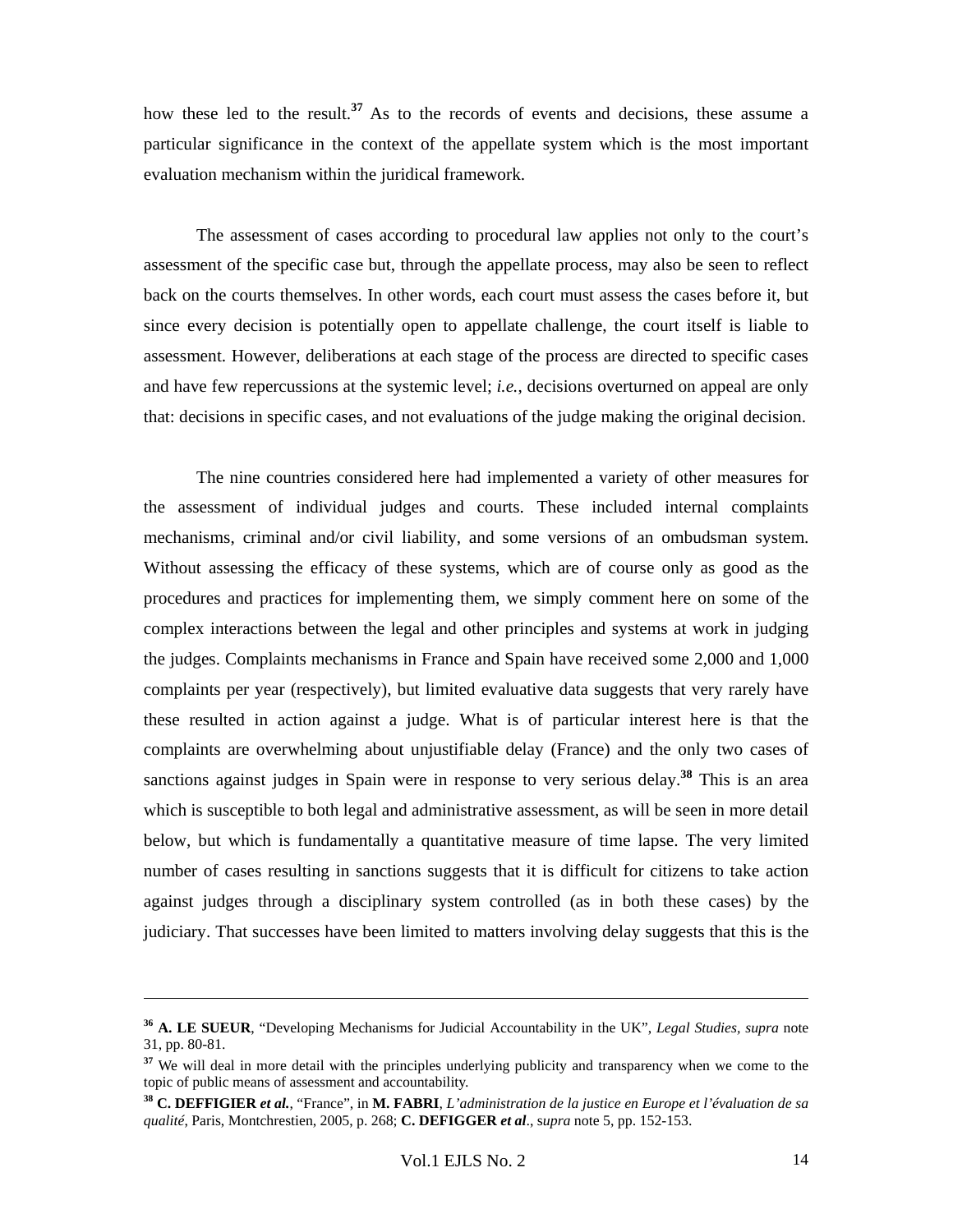major concern of court users (for which there is some corroborating evidence)**<sup>39</sup>** and also that it is one of the few areas in which disciplinary committees can or will find against judges.

The experience of introducing an ombudsman in the Netherlands and in Austria has been particularly interesting with regard to the line between legal and administrative or publicly-driven procedures. In the Netherlands complaints may only go to the ombudsman after they have been dealt with internally by the courts. Even this involvement of an ombudsman is intended as a temporary solution only while more internal checks are implemented by the courts themselves. In order to preserve the independence of the judicial procedure, on-going proceedings may never be investigated by the ombudsman.**<sup>40</sup>** Similar provisions exist in Austria to avoid any possible interference in an on-going matter. These have extended to preclude the ombudsman investigating any judicial proceeding other than administrative cases. Having originally argued that "the scheduling of hearings is a function of court administration", and thus within his domain, it has been decided that the Austrian ombudsman may not investigate any judicial proceedings.**<sup>41</sup>**

These brief comments on attempts to introduce innovative elements into the assessment procedures of the legal system indicate some of the difficulties involved in relating the assessment process to the performance of the judicial system or the judge rather than to the outcome in an individual case. As some of these instances suggest, insulating the judges from outside influences during the course of a trial is among the most deeply held principles in the legal system. Where this issue may be open to challenge is at that point after a trial where action may be appropriate retrospectively, and at the interface between judicial and administrative matters characterised by delays in decisions and in the scheduling of hearings. In these matters the judiciary closes ranks and insists that due to their being of a judicial nature, any outside involvement would transgress the principle of judicial independence.**<sup>42</sup>**

**<sup>39</sup>** This is discussed below in relation to surveys of court users.

**<sup>40</sup> Ng**, *supra* note 9, pp. 310-311.

**<sup>41</sup> G.E.KODEK and M. STELZER**, "Quality and Justice in Austria" in **M. FABRI, P.M. LANGBROEK and H. PAULIAT**, *The Administration of Justice in Europe: Towards the Development of Quality Standards,*  Bologna, Lo Scarabeo, 2003, pp. 14-15.

<sup>&</sup>lt;sup>42</sup> More could be said about the transparency of these processes and the importance of evaluating them, but that would require more specific investigations than those we are reporting on here.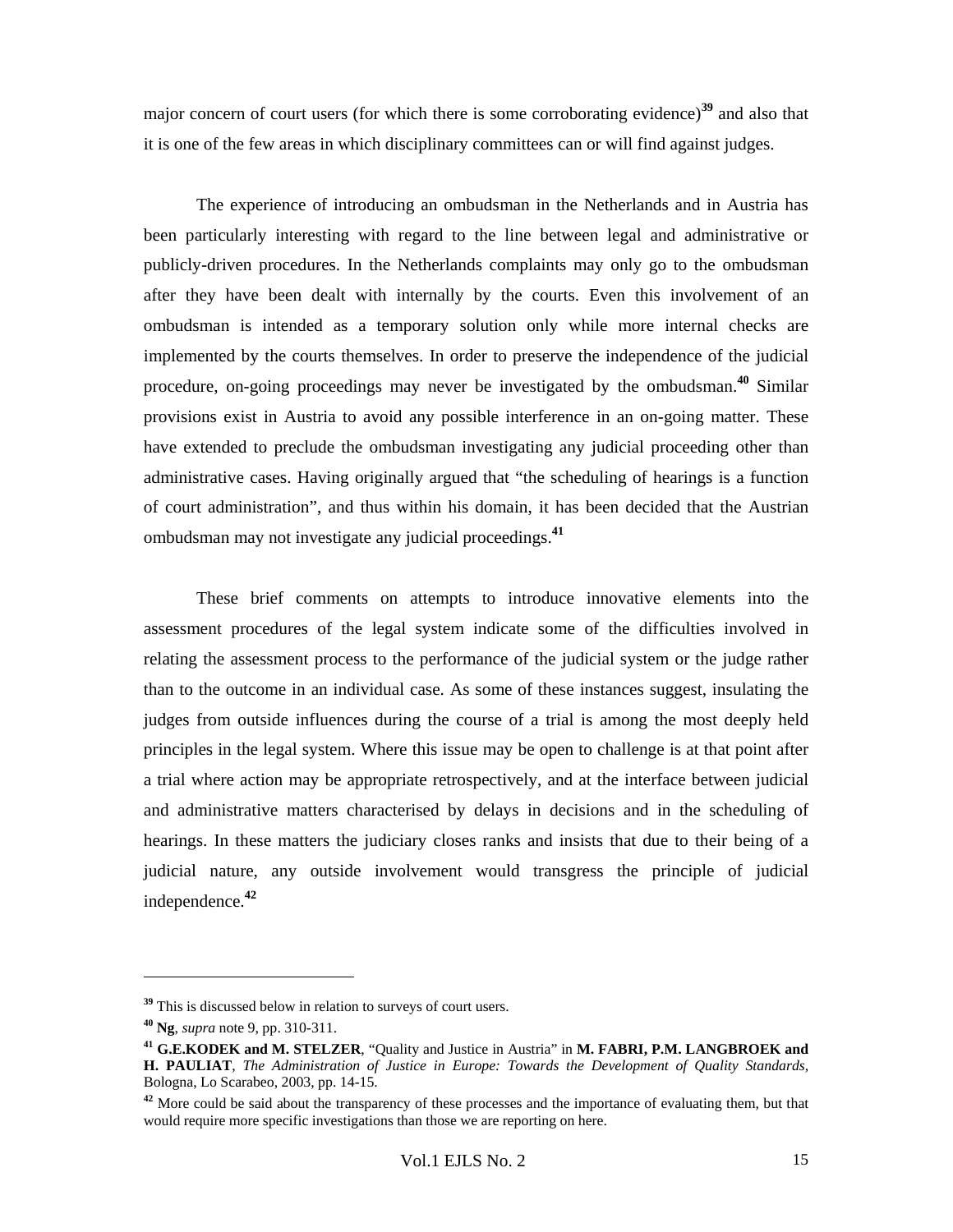The legal processes of quality control through judicial and appellate processes are generally so well established and so deeply ingrained in the nation's constitution and laws that they are almost invisible from the point of view of quality assessment in relation to reforms. Where they have been conspicuous is in the jurisprudence that has grown out of decisions of the European Court of Human Rights (ECHR). A number of the countries reported that decisions involving appeals under Article 6 (right to a fair trial) of the European Convention of Human Rights had repercussions for the quality assurance of their justice systems. Article 6(1) includes the provision that "everyone is entitled to a fair and public hearing within a reasonable time by an independent and impartial tribunal established by law".

Findings that trials had exceeded "a reasonable time" were more commonly cited than any of the other grounds, reflecting the pattern of complaints reported above. Finland, priding itself on average handling times of 2 to 13 months, was "surprised" by an ECHR finding of excessive delay (3 years) in an appeal case, but this was seen as a statistical "outlier" and no systemic approach was taken to address delay.**<sup>43</sup>** The report from France also notes successful appeals to the ECHR on grounds of exceeding reasonable time, and of the independence and impartiality of the judges (the relations between the prosecutors and the court). In these and other cases the *Cour de cassation* has taken steps to ensure future compliance.**<sup>44</sup>** From 2000 to 2005 Finland had among the fewest appeals to the ECHR on the grounds of delay, while France was at the opposite pole.**<sup>45</sup>**

The capacity of ECHR decisions to go beyond the individual case to influence the overall functioning of the judicial system depends on the particular institutional setting in which it is located. Various agencies of the Council of Europe (COE), notably the Committee of Foreign Ministers of Member States, have responsibility for overseeing compliance with decisions of the Court and monitoring the adequacy of measures taken by national judicial systems to avoid repetition of such violations.**<sup>46</sup>**

**<sup>43</sup> A. AARNIO** *et al.*, "Quality and Justice in Finland", in **M. FABRI, P. LANGBROEK and H. PAULIAT**, *The Administration of Justice in Europe: Towards the Development of Quality Standards, Bologna, Lo Scarabeo,* 2003, p. 209.

**<sup>44</sup> C. DEFFIGIER**, *supra* note 38, pp. 267-268.

**<sup>45</sup>** Authors' analysis of cases brought before the ECHR under Article 6 § 1 of the European Convention on Human Rights, from 2000 until 2005.

**<sup>46</sup> F. BUONOMO**, "Nuove regole per l'adempimento delle sentenze CEDU", *Diritto e Giustizia*, 2005.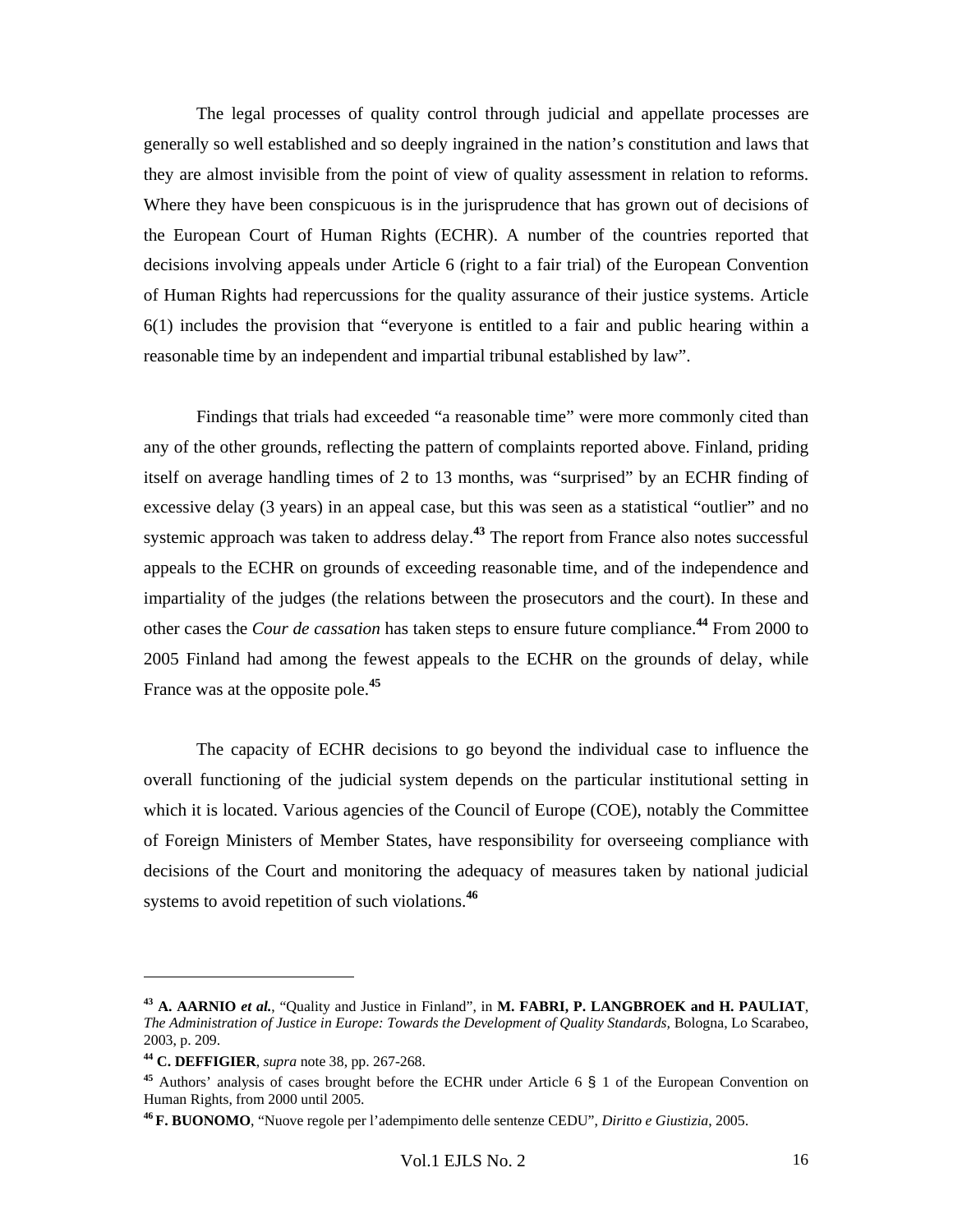This approach has demonstrated its capacity to produce systemic changes which may not necessarily be desirable. The Italian case illustrates this point. Until 2000 Italy was the country with the highest number of appeals and violations on the grounds of excessive delay in court proceedings, whose sheer number were practically blocking the decision-making capacity of the ECHR. Consequently the Committee of Foreign Ministers asked the Italian government to take steps to speed up judicial proceedings and to reduce the number of appeals to the court. Even if the Italian government was not able to achieve satisfactory results in case processing times, it was able to reduce appeals to the Court, thanks to passage of the so-called 'Pinto' legislation.**<sup>47</sup>** This placed a judge within the courts of appeal to hear appeals against excessive delay and also provided for compensation. Thus before being able to appeal to the ECHR, a claim must first be screened by the Italian judicial system which may eventually offer compensation. It is clear that this system treats the symptoms rather than the disease, thus it has reduced the number of appeals to Strasbourg but not the length of trials.**<sup>48</sup>** The COE and the Council of Foreign Ministers nonetheless keeps the Italian judicial system under observation, requesting annual reports and action plans on the state of justice in order to examine the results in delay reduction.

This follow through on findings of the ECHR to interventions at the systemic level represents a stimulating exception rather than the rule. The legal decision, whether in a first instance court or on appeal, is a prospective order applied to a specific case. The prime goal of the judicial system is to uphold the authority of the law by ensuring the recognition of the judicial decision. It is through this recognition that the law reaches beyond the confines of the legal system itself, to the other branches of government and to the public. However the judges have few opportunities and fewer formal channels through which to gauge the efficacy of their authority. In legal terms it can only be assured through conformity with the procedures and substance of formal law, subject to checking by the mechanism of the appeal. If an appeal points to systemic failures, as in this Italian example, the judges' interest in maintaining authority suggests prospective legal action. This distinguishes it from accountability which can also act retrospectively.

**<sup>47</sup> 2001 Law No 89**.

**<sup>48</sup> D.CARNEVALI**, "La violazione della ragionevole durata del processo: Alcuni dati sull'applicazione della Legge Pinto", in **C.GUARNIERI and F. ZANNOTTI**, *Giusto Processo?*, Padova, CEDAM, 2006.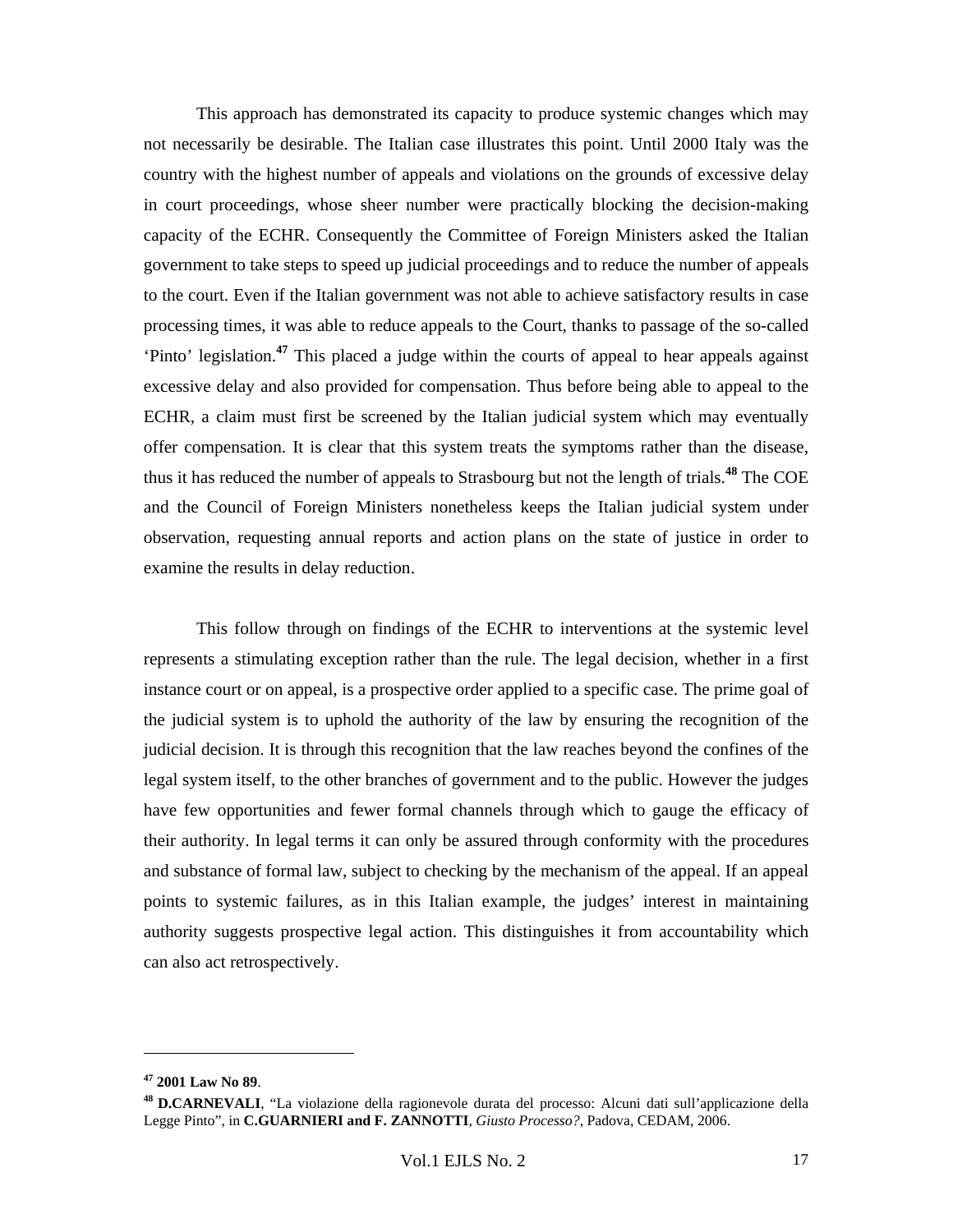More commonly judicial decisions do not have systemic implications. Legal accountability is not limited to the purely procedural aspects we have been discussing above. In every legal system there exists disciplinary responsibility with more or less effective procedures,**<sup>49</sup>** which enable them to be checked, and also provide a type of fiscal accountability which is usually limited to ensuring that processes for spending and recording expenditure conform to formal requirements. The legal processes which ensure conformity to the law reflect the importance the judiciary places on protecting and reinforcing the fundamental principles and authority of the rule of law, but tell us little about how they utilise the resources that the State makes available to them. The many attempts to introduce systems of managerial accountability are a response to this need. They include a wider range of checks on the day to day activities of individual judges

#### **B. Managerial**

 $\overline{a}$ 

All nine of the countries considered here have tried to introduce systems of managerial accountability into their justice systems. The results have not always been satisfactory.

Rather than try to give a full account of these attempts we will describe only some of them in order to identify the distinctive features of such an approach. We will note certain tensions between these new approaches and the purely legal methods traditionally applied to courts before trying to analyse some of the difficulties.

As organs of executive government answerable to the legislature, ministries are the bearers of a culture and a tradition of accountability and responsible government. As such they must ensure that public funds are spent appropriately, and they also have responsibility for policy implementation. This is also true of those judicial councils (such as the Dutch)**<sup>50</sup>**, or court services (such as the Danish) that allocate human and financial resources to courts and are answerable to the parliament or to the ministry for this function.**<sup>51</sup>** Policies implemented

**<sup>49</sup>** See the discussion above on the limited effectiveness of judicial discipline; also **G. DI FEDERICO**, *Recruitment, Professional Evaluation and Career of Judges and Prosecutors in Europe*, Bologna, Lo Scarabeo, 2005.

**<sup>50</sup> P. LANGBROEK**, "Changing the Judiciary and Judicial Administration: The Netherlands and Guatemala", in *Empowerment, Security and Opportunity through Law and Justice*, Saint Petersburg, World Bank, 2001.

**<sup>51</sup>** This is not the case for the Latin judicial councils -Italy, France, Spain, and Portugal-, that are only in charge of recruitment, appointment, promotion, training and discipline of judges.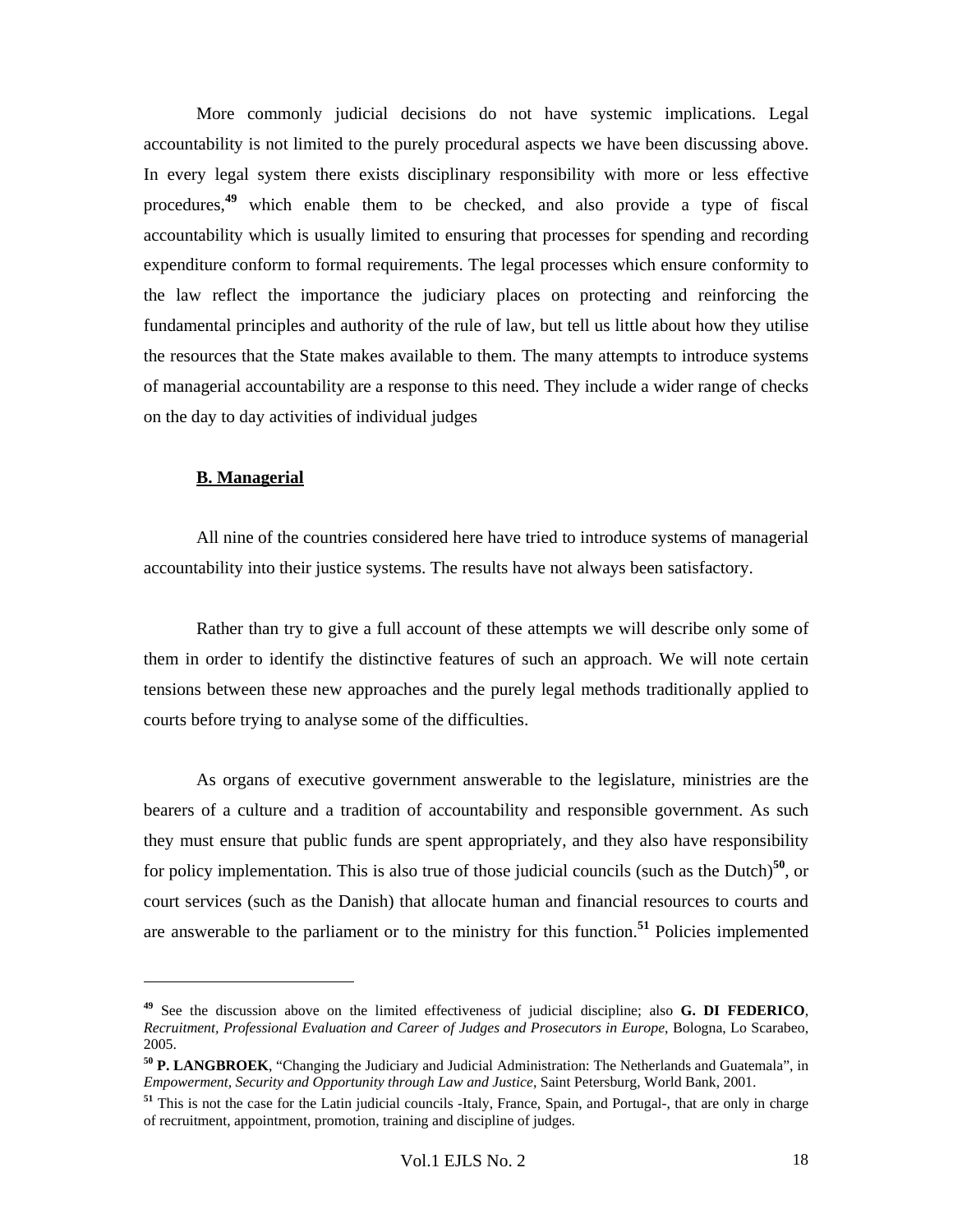by these organisations in relation to courts range from those areas close to judicial decisionmaking, such as the establishment of time standards for handing down decisions, to areas involving administrative and support services (*e.g.*, those which are increasingly provided to victims of crime). The line between judicial decisions and managerial responsibility is well understood in theory, but in practice there are numerous points of contact and, potentially, conflict.

Before considering examples of this contested territory, it is worth commenting on an important difference in perspective. While judges, as noted above, deal in decisions in specific cases, managers deal in aggregates. Even those conscientious managers who understand and measure case processing times with care and attention can be surprised, as were the Finnish team, when an individual case is overturned for excessive delay by the ECHR. To the manager or the statistician, this is an 'outlier', an extraordinary piece of data which simply disrupts normal calculations. To the court, this is an injustice which must be remedied in the specific case. The gulf between the judicial and the managerial cultures may be illustrated by further examples from the study.

Following the wave of interest in the "new public management",**<sup>52</sup>** recent approaches initiated by government agencies such as ministries and judicial councils seek to understand and evaluate the judicial system in terms of outputs (such as the number of cases resolved). They can even be designed to put pressure on judges and staff to achieve specific objectives, in the style of management by objectives (MBO).

For instance in Finland the Ministry of Justice**<sup>53</sup>** has collaborated with the court offices to introduce systems of MBO that apply both to the individual judge (still being trialled) as well as at the national level, following the introduction of this approach across the whole national public administration<sup>54</sup> in 1995. The system assesses the courts' performance using indicators of their productivity, economy and efficacy. Productivity is calculated in terms of the number of decisions per judge or per unit of administrative staff. The principal indicator of the economy or efficiency of the courts is the cost per decision, calculated by dividing the

**<sup>52</sup> H. WOLLMANN**, *Evaluation in Public Sector Reforms: Concept and Practices in International Perspective*, Cheltenham, Elgar, 2003.

**<sup>53</sup>** Finland does not have a judicial council or equivalent body.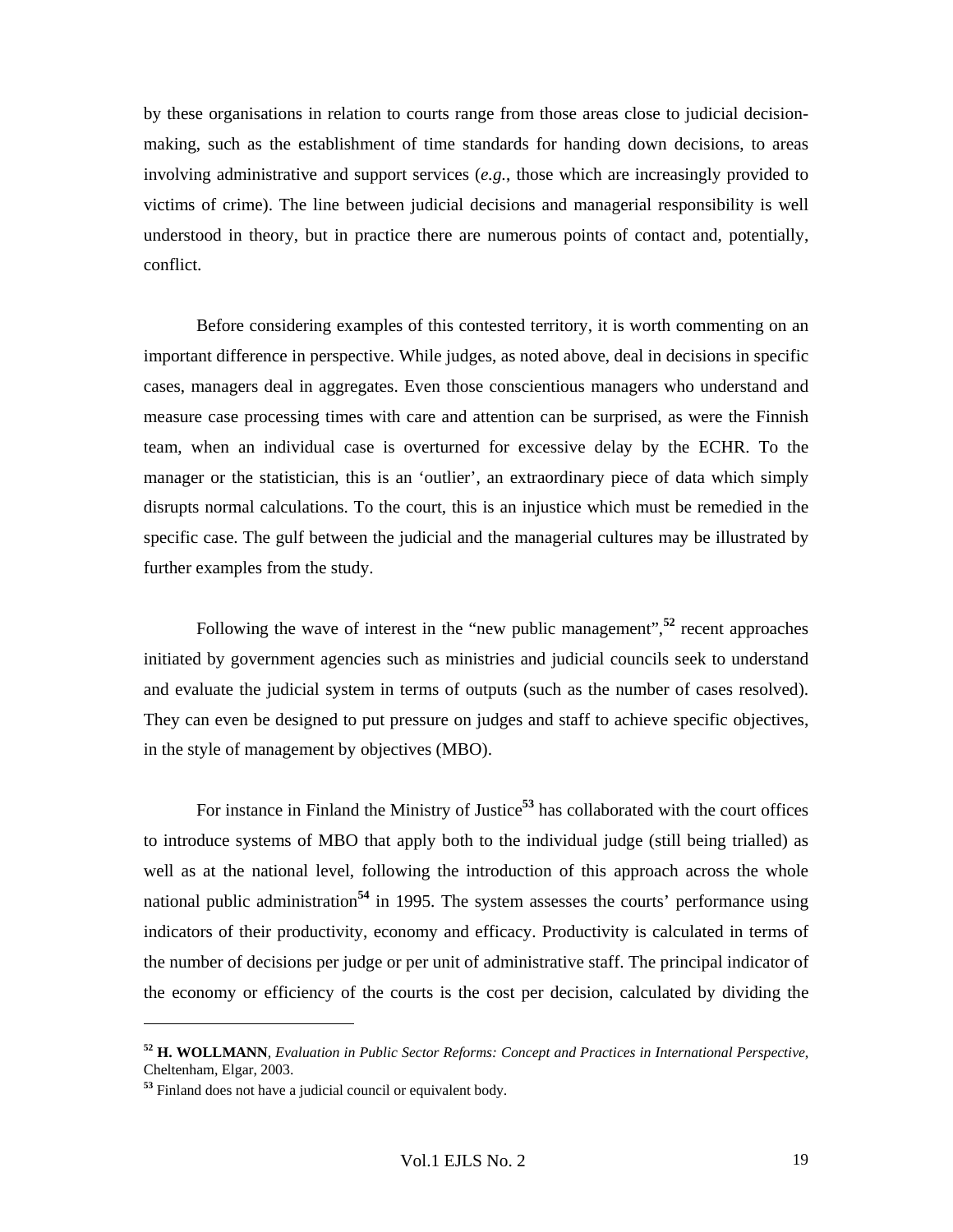annual budget of a particular court by the number of decisions made by its judges. The calculation of efficacy is more complex. It is based on the assumption that the length of proceedings is fundamental to the judicial process and the rights of the citizens. Consequently case processing times are taken as the key measure of efficacy.**<sup>55</sup>**

Even though these indicators were developed in order to allocate resources to particular court offices, their use for this purpose does not follow automatically. The indicators instead form a source of knowledge on which to base discussion around the negotiation of the budget of each individual court. They are also used during annual meetings to help the Ministry of Justice and the heads of each court office to define the objectives to be met. Although this soft approach should allow even handed negotiation between competing values, it has been criticised by the judiciary. Some have argued that the definition of objectives by officials of the Ministry would violate judicial independence which is protected by the Constitution. Others maintain that with the introduction of the system of management by results the judge's attention would shift to the number of cases and their processing times, thus reducing the quality of the decisions.**<sup>56</sup>** It was also suggested that the system of measurable objectives could not be implemented by the courts. The Ministry of Justice replied:

"The judiciary through its management by results system may not interfere with the objective and subjective independence of the courts in their decision making and other application of the law, which is the real essence of the independent judicial power safeguarded in the constitution. The fact that general information about handling times, […] is written in documents of courts dealing with management by results does not in itself lessen or endanger the independence of the court in reaching a decision in individual court cases".**<sup>57</sup>**

The Finnish Ministry of Justice's gentle and collaborative approach, while avoiding open conflict between the judiciary and the executive, may nonetheless provoke a judicial reaction. The executive's introduction of a system of management by results that emphasises the courts' productivity and efficiency promotes values and interests identified as managerial.

**<sup>54</sup> P. UUSIKYLÄ and P. VIRTANEN**, "Public Sector Performance Contracting in Finland", Paris, OECD, 1999.

**<sup>55</sup> A. AARNIO** *et al.*, "Finland", in **M. FABRI** *et al***.**, *L'administration de la justice en Europe et l'évaluation de sa qualité,* Paris, Montchrestien, 2005, pp. 231-232.

**<sup>56</sup> Aarnio** *supra* note 43., pp. 176.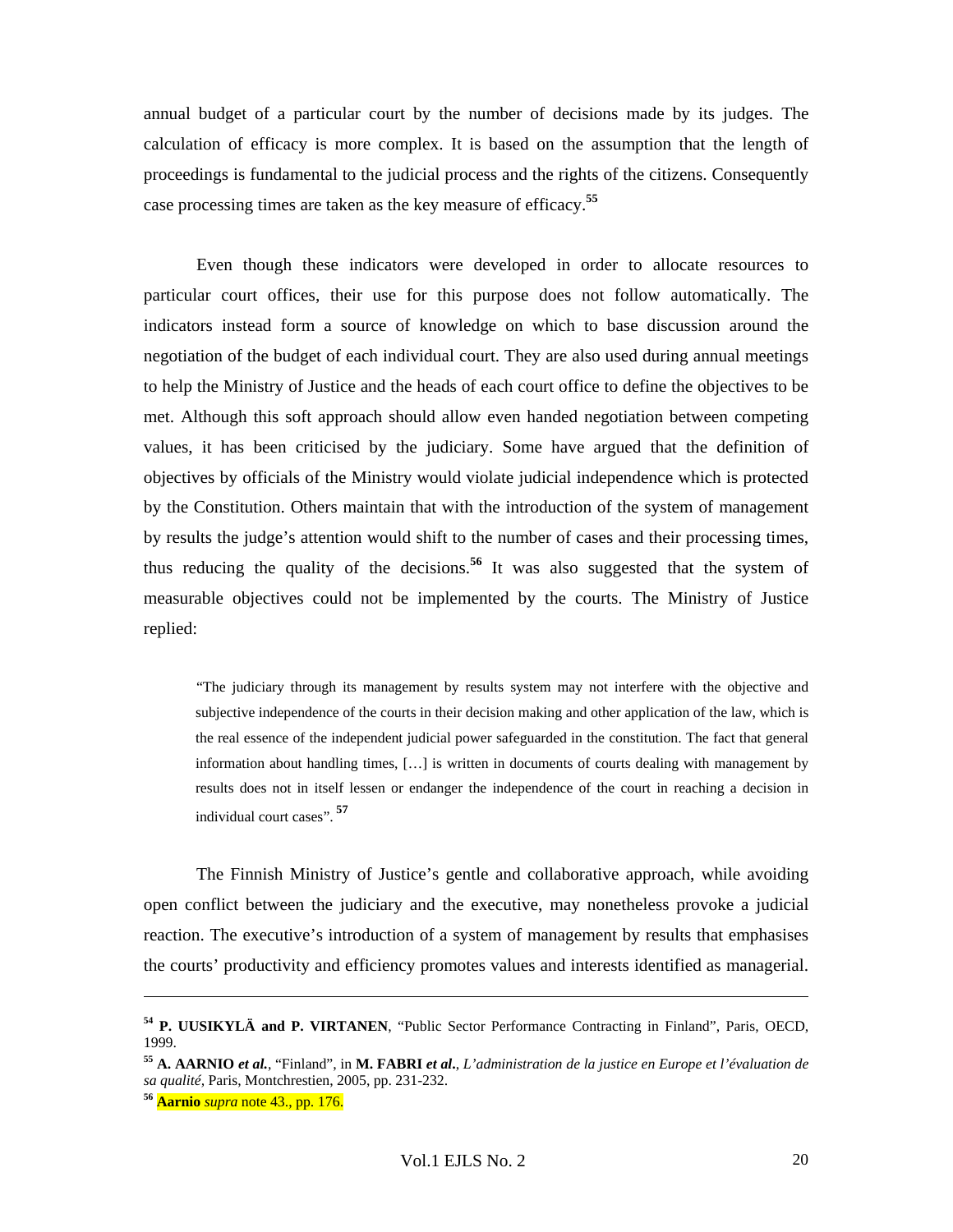This has the potential to create equal and opposite reactions from the judiciary who for their part emphasise the legal and normative values of the judicial process. In this situation zero sum games may arise between the judiciary and the executive so that the final outcome depends almost exclusively on the relative strengths of the main players.

The introduction of management by objectives in Italy has led directly to the realisation of this concern. In this case, instead of starting with instruments to evaluate the functioning of the judicial system, or of the individual office, the new system set out to evaluate the results achieved by the managers of each court office, with consequences for their remuneration and career prospects. These did not cover the work of the court's chief judge. In practice, each office manager must, after a 'frank discussion' with the chief judge, define the organisational objectives to be met.**<sup>58</sup>** It is taken for granted that these objectives do not include the outputs of the whole court, for example the number of civil cases to be dealt with in the current year, on the grounds that this would violate judicial independence. Instead the objectives are exclusively those of the individual managers and their limited areas of responsibility. In contrast, the chief judge, who has the broader responsibility for the whole court's performance, is completely excluded from the evaluation process. Consequently the objectives defined by the manager are strictly limited to administrative tasks such as reducing filing backlogs and are marginal to the legal and managerial objectives, like reducing the cost per judicial decision. Clearly responsibility for objectives of this type must fall squarely on both the heads of the individual court: the judicial and the administrative managers. In order to evaluate the court's management, the results achieved by both managers must be considered together as in the Dutch case.**<sup>59</sup>**

The Italian Ministry's decision to limit its MBO-driven evaluation to the administrative managers could be interpreted as a strategy of stealth which first attacks the point of least resistance (the administrators). After that position was consolidated one could extend it to the judiciary. However, we have seen no trace of any argument which would support that interpretation. The Ministry's official explanation seems instead to rely on the necessity of developing an adequate information system to allow monitoring of the objectives

**<sup>57</sup>** *Ibid.*, pp. 177.

**<sup>58</sup> M. FABRI** *et al.*, "Quality and Justice in Italy", in **M. FABRI, P. LANGBROEK and H. PAULIAT**, *The Administration of Justice in Europe: Toward the Development of Quality Standards,* Bologna, 2003, p. 278. **<sup>59</sup> NG, G.Y**., *Quality of judicial organisation and checks and balances*, Utrecht, Intersentia, 2007, p. 110.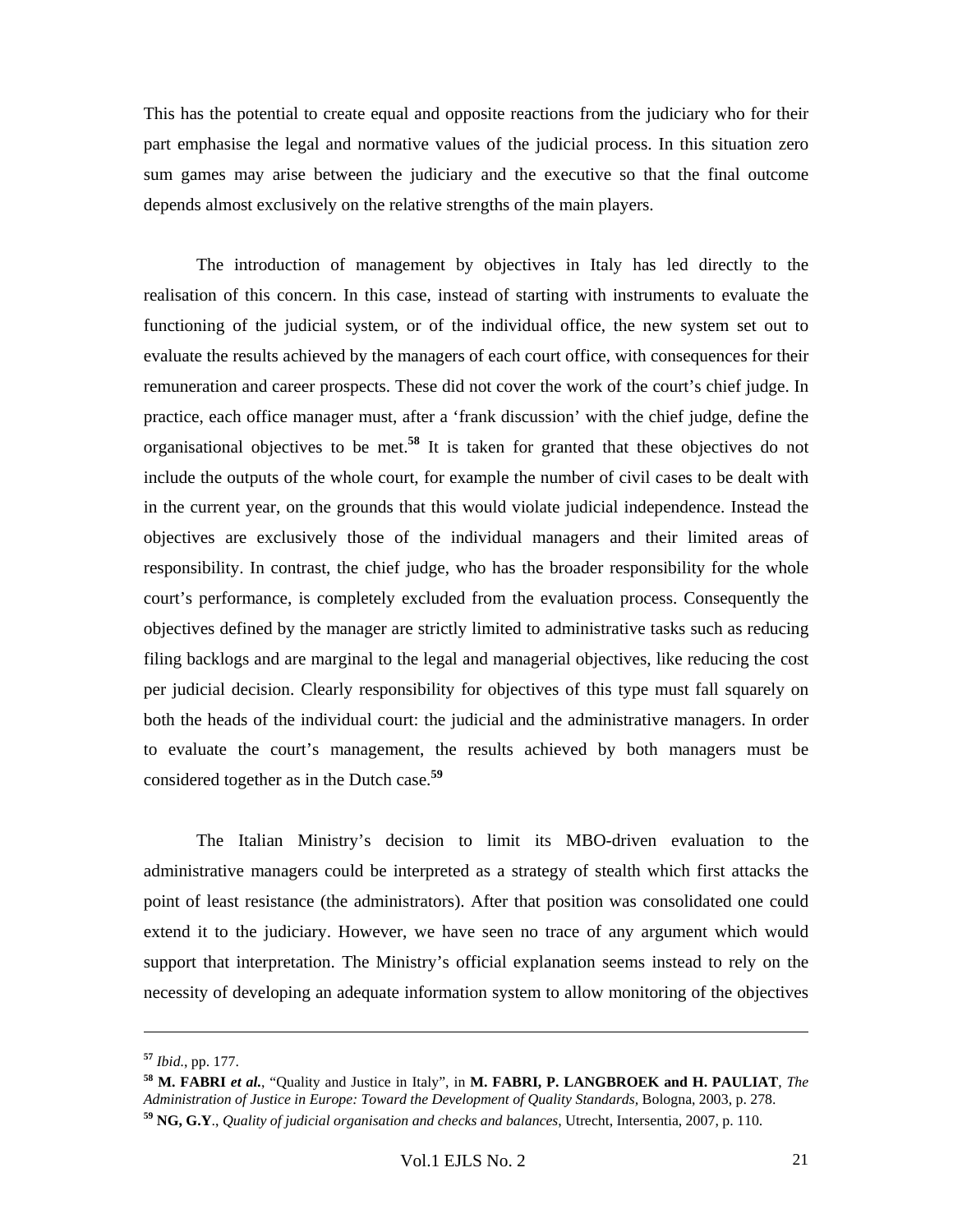of each court office before extending the system of MBO. More precisely, the system should "provide in real time an up to date picture of the on-going progress in order to permit timely intervention to minimise the divergence between the stated [objectives] and the current situation".**<sup>60</sup>** Maintaining that this statistical information system is a prerequisite to further extension of the evaluation appears to be little more than a technocratic excuse.

As we saw in the Finnish experience, a system of MBO can be based on a small amount of essential data. This need not be considered as an objective representation of the 'true' functioning of the court office, but as base line information from which to negotiate budgets and objectives. Instead the one-sided Italian solution clearly reflects the logic and the power relations of the particular historic moment. The Ministry of Justice has not yet seen fit to extend this system to the chief judges because this would have led to a battle they could not have won. This is why the system has focused purely upon the weakest link in the chain: the administrative managers of the court office.

Instead of opening a broad discussion among the various institutional, social and political interests, the Ministry used technocratic means to tackle the problem internally. This involved a search for "informatic solutions" deemed indispensable to the development of the system, which simply put off the need to define its essential elements: its legitimate objectives, who was to identify them, and the link between outcomes and financial allocations. This may take into account not only allocations to court offices as a whole, but also the remuneration and selection of the heads of those offices. These crucial questions must be confronted to avoid a purely ritualistic use**<sup>61</sup>** of this management tool.

Austria and Spain have developed ways of measuring output relating cases to numbers of judges. The Austrian approach is based in the Ministry's computerised personnel information system and can be used to calculate the number of judges needed in particular courts.**<sup>62</sup>** The Spanish measures were developed by the Judicial Council and are intended as a

**<sup>60</sup> F**. **PIANTELLI**, "La programmazione strategica e gli strumenti di gestione: Esperienze a confronto", 2005, http://www.giustizia.it/newsonline/data/multimedia/685.pdf [accessed on 30 may 2006], p. 2.

**<sup>61</sup> J.MEYER and B. ROWAN**, "Institutionalized Organisations: Formal Structures as Myth and Ceremony", *American Journal of Sociology*, 1977, pp. 340-363.

**<sup>62</sup> G.E. KODEK and M. STELZER**, "Quality and Justice in Austria", in **M.FABRI**, **P.M.LANGBROEK and H. PAULIAT**, *The Administration of Justice in Europe: Towards the Development of Quality Standards*, Bologna, Lo Scarabeo, 2003, p. 15; **P. BAUER**, "A Show Case for the Future: e-Justice in Austria", in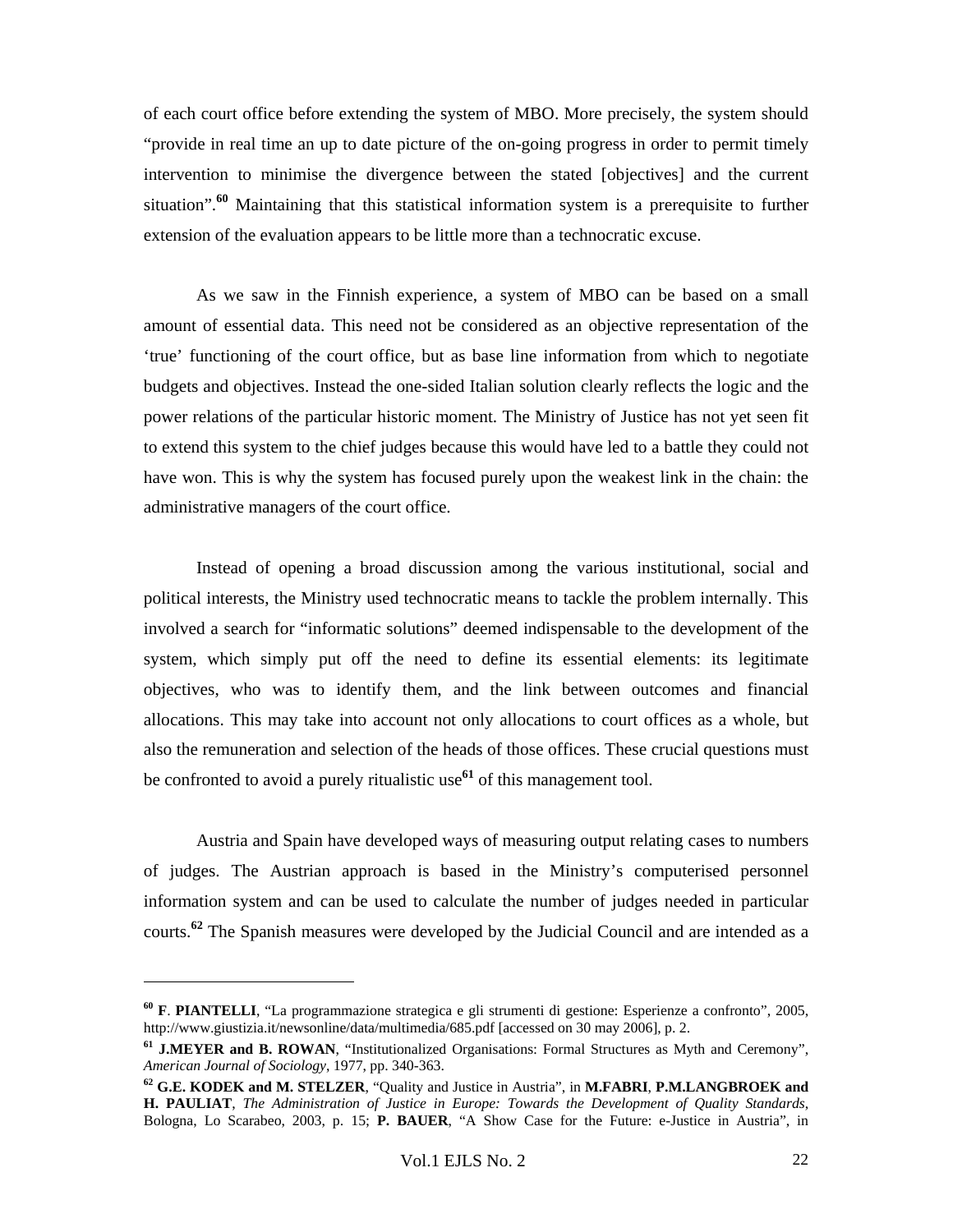means of rewarding judges according to their productivity, offering bonuses or penalties of up to 10% of salary.**<sup>63</sup>** Unsurprisingly there has been substantial resistance to the principle of paying judges according to the number of cases they process.

As far as we know this is one of the few such systems to have been applied to the judiciary. As in the Austrian case, the Spanish system has been used originally to establish the number of judges and staff needed in different courts. The system, based on so-called 'output measures' (*módulos de dedicación*) was quite rough and gave only a broad indication of the number of cases that each office could realistically process. The system was criticised by the judiciary on the grounds that the measures did not take into account weightings for different types of cases.**<sup>64</sup>**

In 1997 the Spanish Judicial Council<sup>65</sup> collected the various critiques in a 'white paper' which also proposed means of refining the output measures. Groups of expert judges developed new measures calculating the average times it took judges to dispose of various types of cases. In 2000 new output measures were approved that, since 2003, have been used to determine the judges' needs and also affect their remuneration. In practice, those judges who deal with at least 20% more cases than the module anticipates receive additional remuneration (from 5 to 10% of their salary). The Judicial Council has decided that for now it will not use the modular system also to sanction the less productive judges by reducing their salaries.**<sup>66</sup>** Not surprisingly, the introduction of this remuneration system has drawn strong criticism from the Spanish judges. Two of the judges' associations, even though they accept the need to evaluate the judiciary, consider the system insufficiently reliable to form a basis for remuneration. A third association has been far more radical in its critique, calling the system "productivity-focussed and mean" and incompatible with judicial activity. Despite these strong criticisms, the Judicial Council continues to apply the measures to determine a performance based salary, and is working to improve the methodology. Recently, a consultancy firm has produced a new system to record the productivity of judges which

**M.FABRI and F. CONTINI**, *Justice and Technology in Europe: How ICT is Changing Judicial Business,* The Hague, Kluwer, 2001.

**<sup>63</sup> H.S. MUÑOZ**, "Qualité et Justice en Espagne", in **M.FABRI** *et al.*, *The Administration of Justice in Europe: Towards the Development of Quality Standards,* Bologna, Lo Scarabeo, 2003, p. 157.

**<sup>64</sup> P. SIGNIFREDI**, "Misurare la produttività dei giudici: Il caso Spagnolo", Bologna, IRSIG-CNR, 2006.

**<sup>65</sup>** Consejo General del Poder Judicial (CGPJ).

**<sup>66</sup>P. SIGNIFREDI**, "Misurare la produttività dei giudici: Il caso Spagnolo", *supra* note 64, p. 8.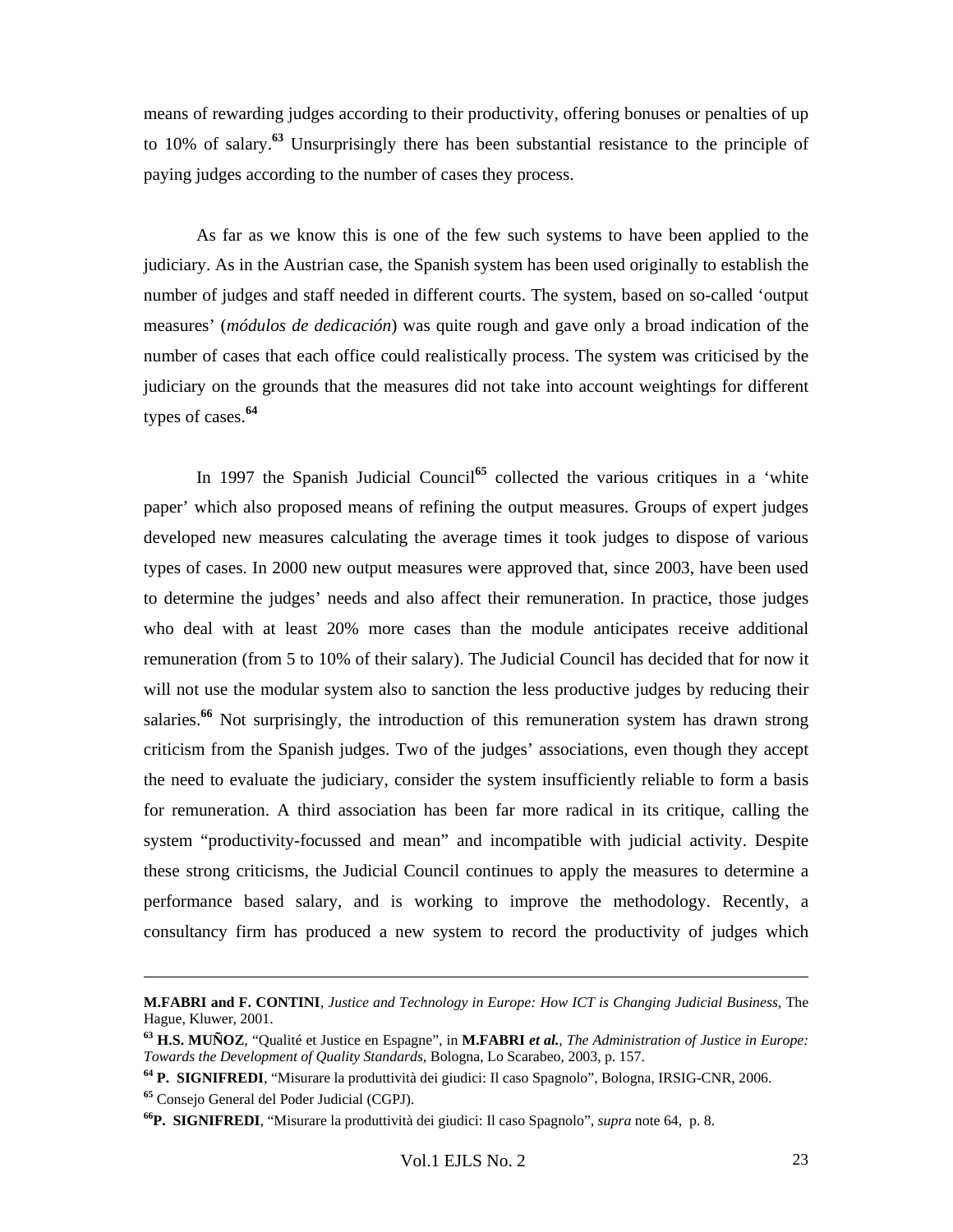should permit a more comprehensive evaluation of their work. The new system is much more complex. It is based on several clusters of indicators covering five areas of judicial activity: efficacy, quality, timeliness, commitment and professional development.**<sup>67</sup>**

In 2006 the *Tribunal Supremo* decided that the law which established the *módulos* (15/2003) contravened articles 402 and 403 of the *Ley Orgánica del Poder Judicial* requiring the state to guarantee the economic independence of the judiciary, and to base judicial remuneration on objective, equitable and transparent principles.**<sup>68</sup>** Consequently the *módulos* are no longer applied.

France has embarked upon a far more ambitious programme to link budgets to results. The *Loi organique relative aux lois de finances* (1 August 2001) was a national initiative of the legislature which applied to all ministries: they were required to submit budgets according to missions and programmes, whose objectives and results were to be examined by Parliament as part of the financial allocation process. The Justice Ministry responded with ten objectives, each with indicators of the courts' success in achieving them, under the headings of socioeconomic efficacy (*e.g.*, access, involvement with victims), quality of service (*e.g.*, delay reduction, sentencing options) and effective management (case listing).**<sup>69</sup>** The debate in France now concerns the appropriateness of the objectives and indicators, rather than the principle of budgetary accountability on which the law is based.**<sup>70</sup>** However, since the objectives and indicators were developed by the Ministry without any transparent process or the involvement of the judiciary, it has been suggested that opposition to the law may focus on concerns over independence.**<sup>71</sup>**

In the Netherlands the process of developing measures of quality was developed in conjunction with the establishment of a Judicial Council. On its establishment in 2002 the Council was made responsible for distributing resources within the judicial system. A "program to strengthen the organisation of the judiciary" was established as a judicial

**<sup>67</sup>** *Ibid.*, p. 9.

**<sup>68</sup>** *Tribunal Supremo***,** *Sala de lo contencioso-administrativo, pleno, sentencia*, *Votación*, 21 Feb. 2006.

**<sup>69</sup> C. DEFFIGIER**, *supra* note 38, p. 269; **NG, G.Y.**, *Quality of Judicial Organisation and Checks and Balances*, Utrecht, Intersentia, 2007, p. 235.

**<sup>70</sup> J.-P. JEAN and H. PAULIAT**, "An Evaluation of the Quality of Justice in Europe and its Developments in France", *Utrecht Law Review,* 2006, No 2, pp. 44-60.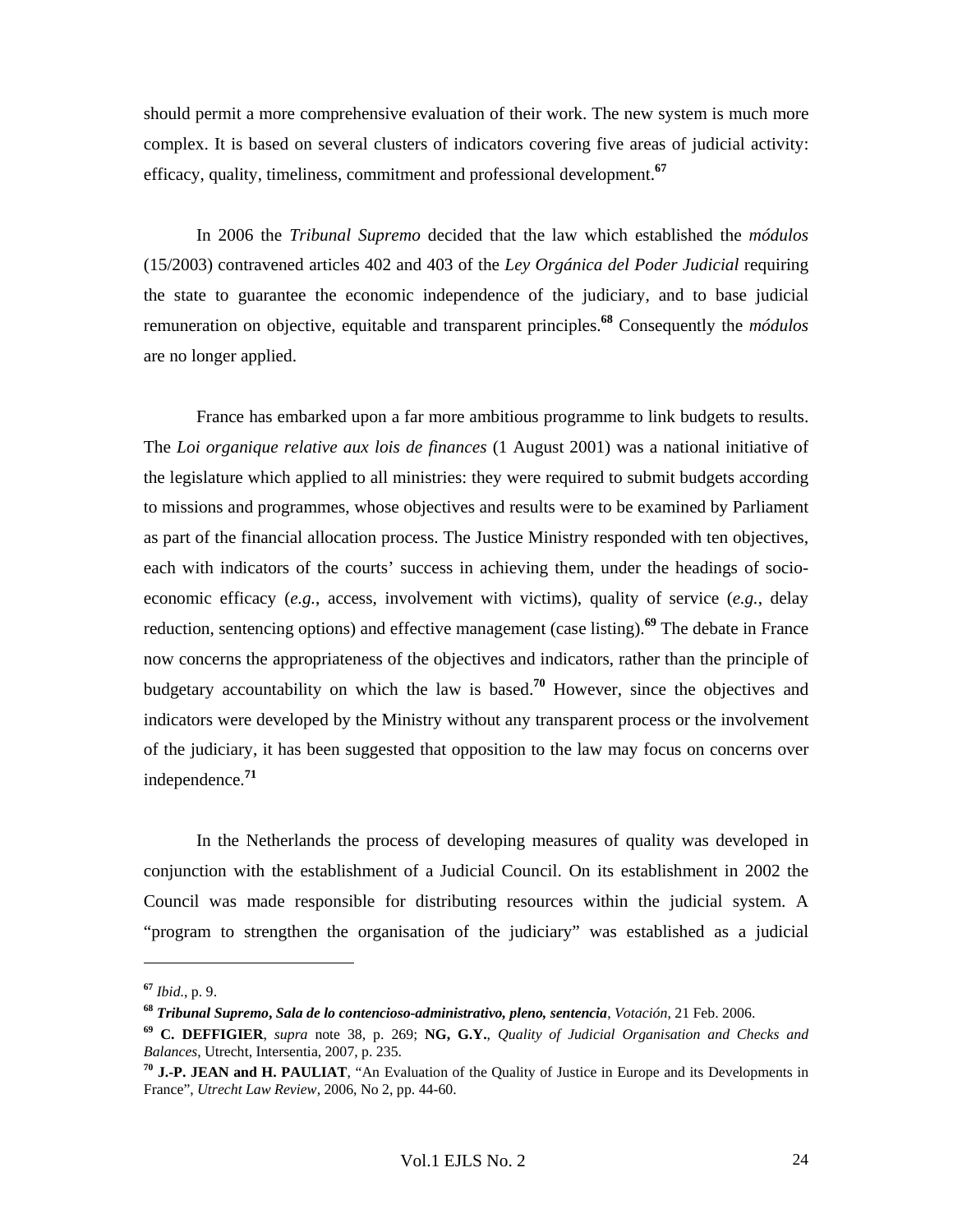initiative, and it was this group which developed quantitative measures of cases, personnel and time, originally based on the EFQM model (mentioned at the outset) and updated through regular research. These measures, together with planning proposals from the courts responsible for their implementation, now form the basis of annual resource allocation.**<sup>72</sup>** While the Justice Ministry had been reluctant to impose accountability on the courts, to avoid perceptions of interference with judicial independence, the accountability has been devolved to the link between the judicial council and the judges even though the Minister is still responsible to Parliament under the Constitution.**<sup>73</sup>** According to the documents made available to the quality of justice project there seems to be little substantive difference between the measures used by the French and the Dutch systems. Indeed, with their emphasis on policy areas as diverse as victim support and alternatives to custodial sentencing, the French measures may be less rigid, technocratic and econometric than those developed in the Netherlands. The difference, according to the judicial critique, derives from the source of the values that are embodied in the measures: the ministry or the judiciary. Judicial reactions have had more to do with process than results.

The Dutch, Austrian, Italian and Spanish measures considered here are internal management systems which do not achieve external transparency and which were criticised (in the Spanish case) for confounding cases of different degrees of complexity. Whether developed by a judicial council or a justice ministry, to the extent that they have been successfully introduced, they signal the growing force of a managerial approach to the administration of the courts.

The systems of managerial accountability in the participating countries include a number of more or less rigorous mechanisms for evaluating the functioning of the judicial system. These organisational management evaluations have consequences, either at the level of the allocation of resources to various courts and court offices (Austria, France, the Netherlands and Spain) or in some cases for the remuneration of personnel (administrative managers in Italy, judges in Spain). These instances highlight some of the differences between legal and managerial forms of accountability. Evaluations deriving from models of managerial

**<sup>71</sup> J.-P. JEAN and D. MARSHALL**, "Francia: Un controverso progetto per migliorare il servizio giustizia", *Questione Giustizai*, 2005, pp. 591-610, at pp. 594-595.

**<sup>72</sup> NG**, *supra* note 6, pp. 310-311.

**<sup>73</sup>** *Ibid.*, p. 308.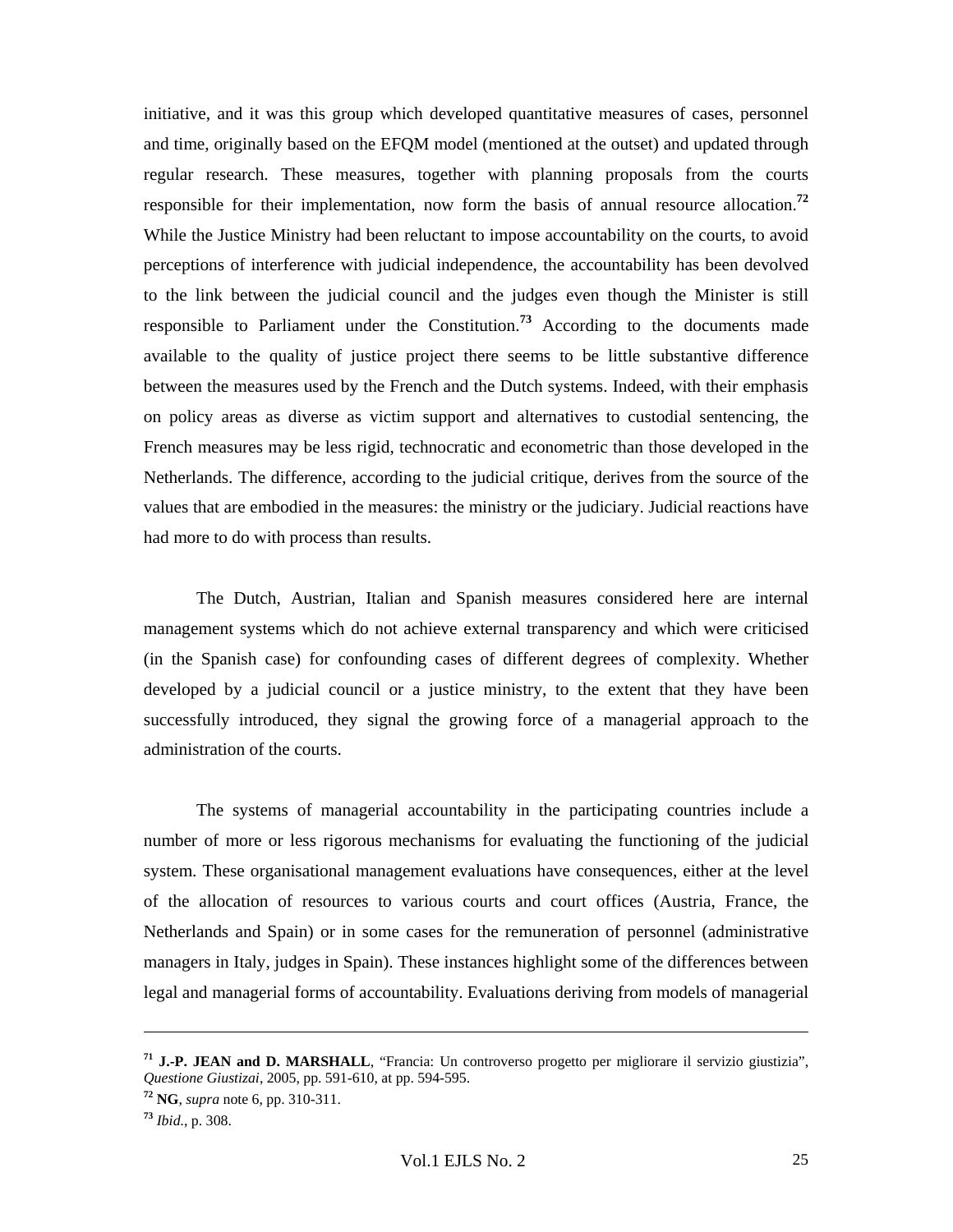accountability conceive the relevant unit of analysis as aggregated data rather than the individual case. Their methodologies are thus statistical or economic and their evaluation criteria are no longer established by the norms of the legal system but by the authority with overall responsibility for managing the justice system: a justice ministry or a judicial council. Judicial councils, as organisations of the judges themselves, have been more ambitious (in Spain) and more successful (in the Netherlands) in introducing managerial measures of the judicial process. In either case, the values and interests which are protected and supported are principally those of efficiency and efficacy in achieving internally defined objectives.

We can draw some tentative conclusions from the managerial forms of evaluation considered above. The first point to note is that the cost of using these systems is directly related to their complexity. The Italian and Spanish cases indicate, albeit in different ways, a worrying tendency to make the means of monitoring activity ever more complex and fragmented and, therefore, costly.**<sup>74</sup>** This may be due to the technical difficulty involved in measuring such complex and multi-faceted tasks as those of the judge. It may also derive to some extent from the judges' dissatisfaction with the type of knowledge which is produced by these systems. As we noted above, managerial systems operate at the level of aggregated and general data, rather than those individual cases on which the judge must focus.

In the face of the conflicting approaches to professional practice of the manager and the judge, monitoring systems acquire more and more layers of analysis, each one adding to the complexity and fragmentation of the one before. As long as these fundamentally different approaches are treated in a technocratic manner, the diverse underlying means of understanding the job of the courts are unlikely to be reconciled. Rather, the problem becomes more acute as the economic and statistical knowledge produced diverges ever further from the way in which judges' usually understand their role, as arbiters in the individual case.

The above discussion has nonetheless shown at least one way in which the problem may be rendered less acute. The Finnish case shows the potential benefit of treating the data produced by the managerial systems as a foundation for discussion in a collaborative process,

**<sup>74</sup>** United States experience indicates how quickly such measurement systems can become so complex and onerous that they become almost impossible to use, promoting calls for a return to simpler systems; **B. OSTROM**, "Court Tools: A Court Performance Framework", Williamsburg, National Centre for State Courts, 2006.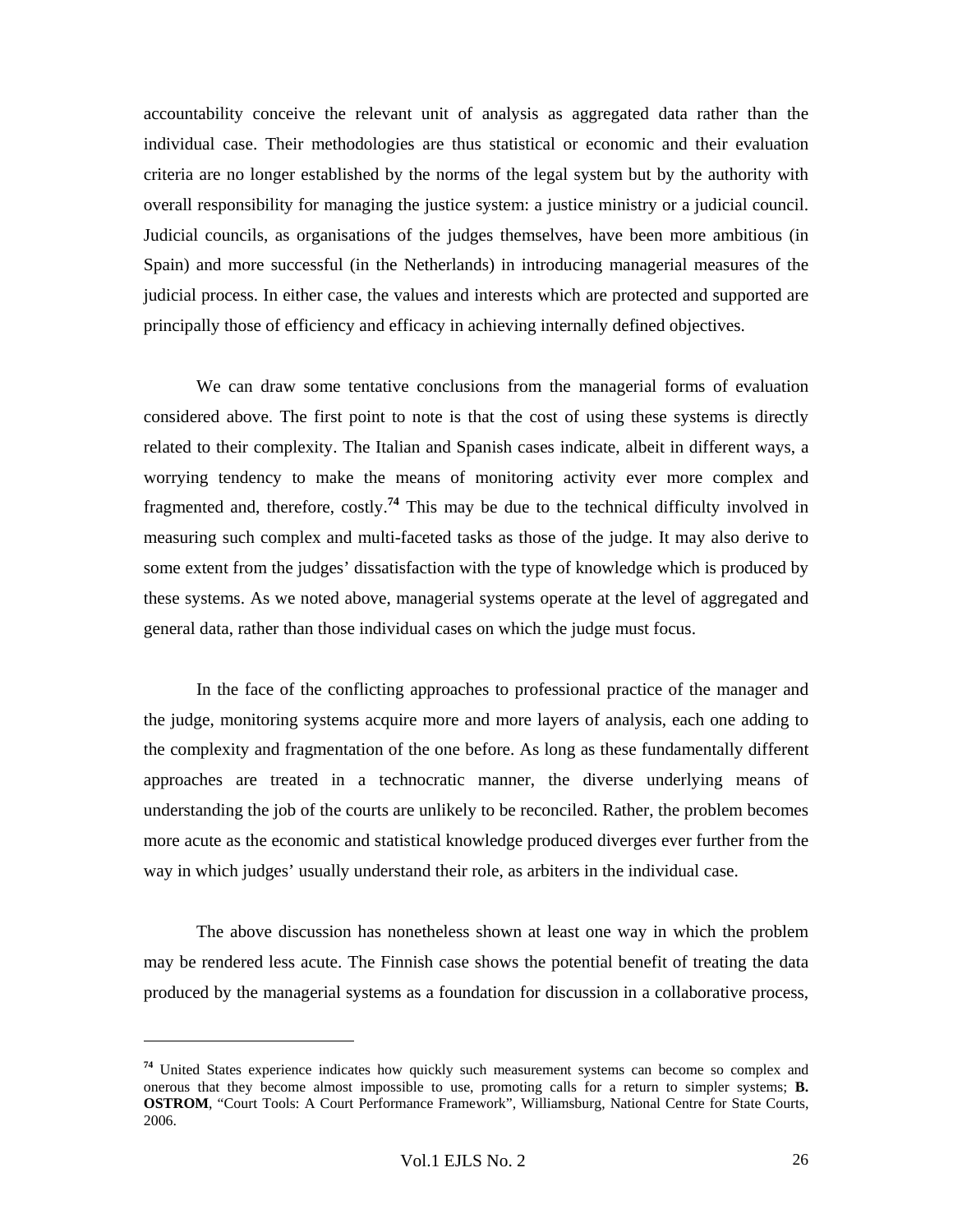rather than as absolute data to be applied automatically. This approach seems more reasonable in part due to the difficulty of correctly interpreting the meaning of particular data or of all the information collected by these systems. It also offers opportunities of avoiding the risk that "managerial" values may prevail to the neglect of the other values which must be protected in the judicial processes. It is of particular importance, where one institutional value may be seen to trump the others, that the data be interpreted and the outcomes evaluated from the points of view of all the relevant interests and values.

### **C. Public**

 $\overline{a}$ 

The public forms the rhetorical apex of the dual systems of accountability and authority. Both the judiciary and the other branches of government appeal to their position *vis à vis* the public, either as citizens authorising and respecting their authority or as the voters and taxpayers to whom they are accountable. If the ministry justifies the introduction of managerial accountability to show the taxpayers they are getting value for money (as in Austria), the judges protect their authority by appeals to judicial independence (as in Spain or France). That these appeals so often result in the zero sum games discussed above may be related to a paucity of reliable information about the wishes and beliefs of the public.

A fundamental difficulty here is the vague meaning of the term public, including the 'people' or the 'People', those manifestations of interested parties and sovereign will that we discussed previously. A great deal may ride on whether we view 'the people' as taxpayers, citizens, 'clients' of the court or 'parties to an action' before the court. It is possible to map some of these distinctions and thus to see the derivation of particular viewpoints, as we will have occasion to do shortly. The next step however is to review the traditional forms of public scrutiny of the courts and justice systems, as we have done with the traditional legal and managerial forms.

The public gaze is a fundamental guarantee of the fairness of the trial and a 'condition of justice'.**<sup>75</sup>** The demand for public scrutiny of the judicial function was elucidated in the

**<sup>75</sup> A. GARAPON**, "Il Rituale Giudiziario", *supra* note 26, pp. 289-305, at p. 302.

Le Sueur refers to judges who appeal to these forms of accountability as 're-conceptualists', since they are reconceiving traditional legal values and principles under the new demand for accountability; **LE SUEUR**, *supra*  note 31, p. 76.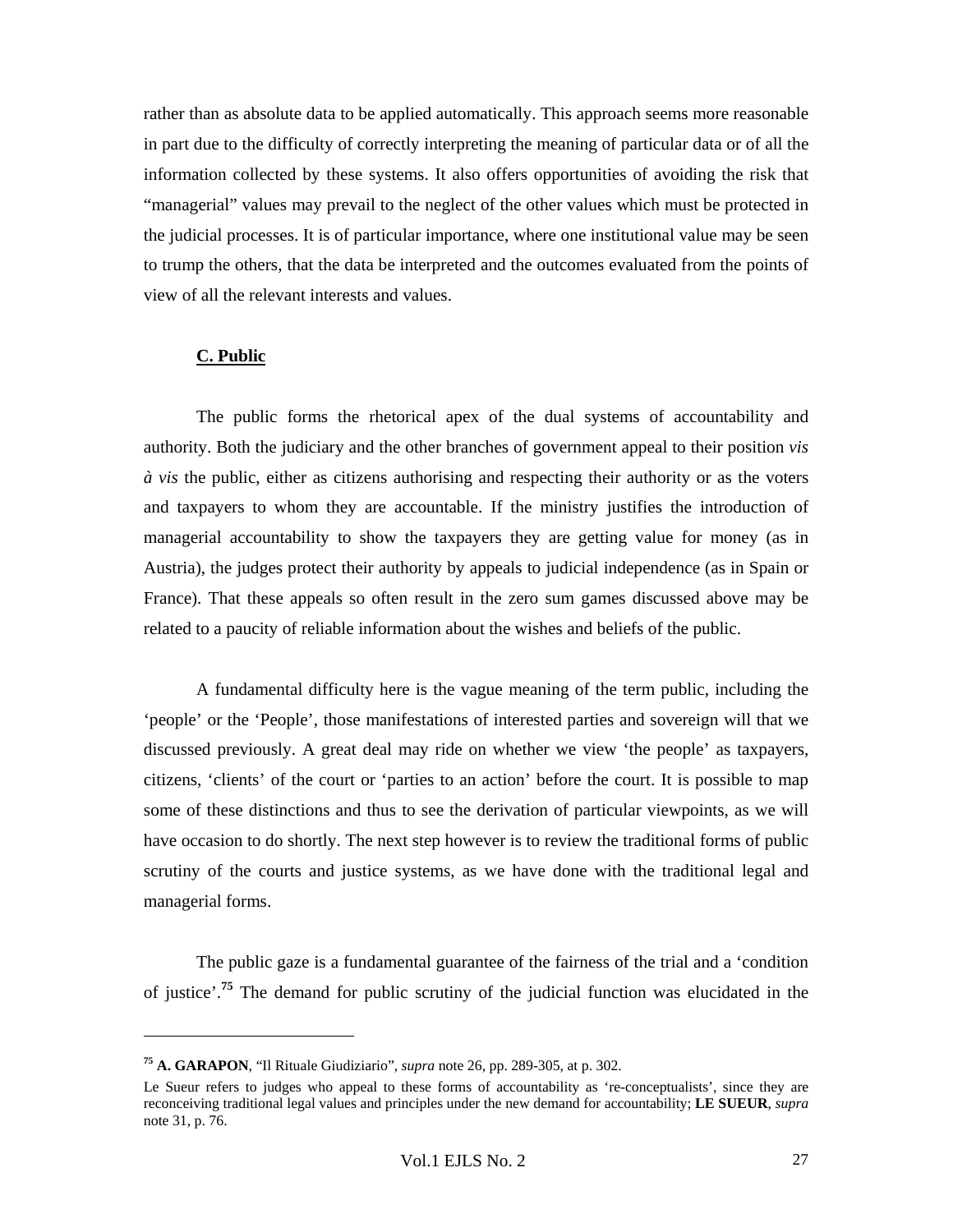years immediately after the French Revolution when Mirabeau insisted to the Constituent Assembly that even the most corrupt judge could be trusted *à la face du public*. **<sup>76</sup>** It was again defended in response to the crisis in the United States following the publicity of the O.J. Simpson trial, by the director of the American Judicature Society: "if the rule of law, and the independent judiciary that is required for it, are to be maintained, the public must support the legitimacy of these institutions [...] we believe that openness and public access is [sic] the ultimate guardian of fairness in our justice system".**<sup>77</sup>** This approach to public scrutiny is on the one hand a legal version of accountability: the public must see justice as being done. On the other hand it is a guarantee of judicial authority, so that "the public [...] support the legitimacy" of the courts.

A third possible way to guarantee the openness of courts is through the direct involvement of the people in judicial decision making. In the countries considered in this research,**<sup>78</sup>** this operates to improve the capacity of the court system to decide cases in specific matters (*e.g.*, lay members of commercial or labour tribunals) or to improve the legitimacy of the decision in the most serious crimes (*e.g.*, juries in the courts of assize), rather than to make judiciaries accountable to the people.

Crises of legitimacy of justice systems may be almost endemic, as appears to be the case in Latin Europe, or they may be prompted by specific events. The most spectacular of these which our research encompasses was the public outcry over the *Dutroux affair* in Belgium. The bungled prosecution of *Dutroux* for child sex offences led in October 1996 to the massive demonstration known as the '*marche blanche*', considered to be Belgium's "most important protest march since the second World War".**<sup>79</sup>** The government and the justice

**<sup>76</sup>** "*Donnez-moi le juge que voudrez, partial, corrupt, mon ennemi même, si vous voulez: peu m'importe pourvu qu'il ne puisse rien faire qu'à la face du public*"; quoted in **R.W. MILLAR**, "The Formative Principles of Civil Procedure", *Illinois Law Review*, 1923-24, pp. 1-36, 94-117 and 150-168.

**<sup>77</sup> F.K. ZEMANS**, "Public Access: Ultimate Guardian of Fairness in Our Justice System", *Judicature*, 1996, pp. 173-175.

**<sup>78</sup>** The role of lay judges and jurors varies considerably across the countries considered. As a general trend, juries are used mainly in panels with professional judges to try the most serious cases. But the involvement of lay people in judicial decision making also includes the appointment to labour and commercial courts of people who usually have some degree of knowledge on the subject to be decided, as in France and Austria, and the district court in Finland. Finally semi-professional judges, usually with some qualifications or experience in law, decide minor cases in countries such as Italy and Spain (justices of the peace). Portugal and the Netherlands have no lay judges.

**<sup>79</sup> R. DEPRE and J. PLESSER**, "Belgique", in **M. FABRI** *et al.*, *L'administration de la justice en Europe et l'évaluation de sa qualité,* Paris, Montchrestien, 2005; **R. DEPRE and J. PLESSER**, "Belgium", 2005, p. 138.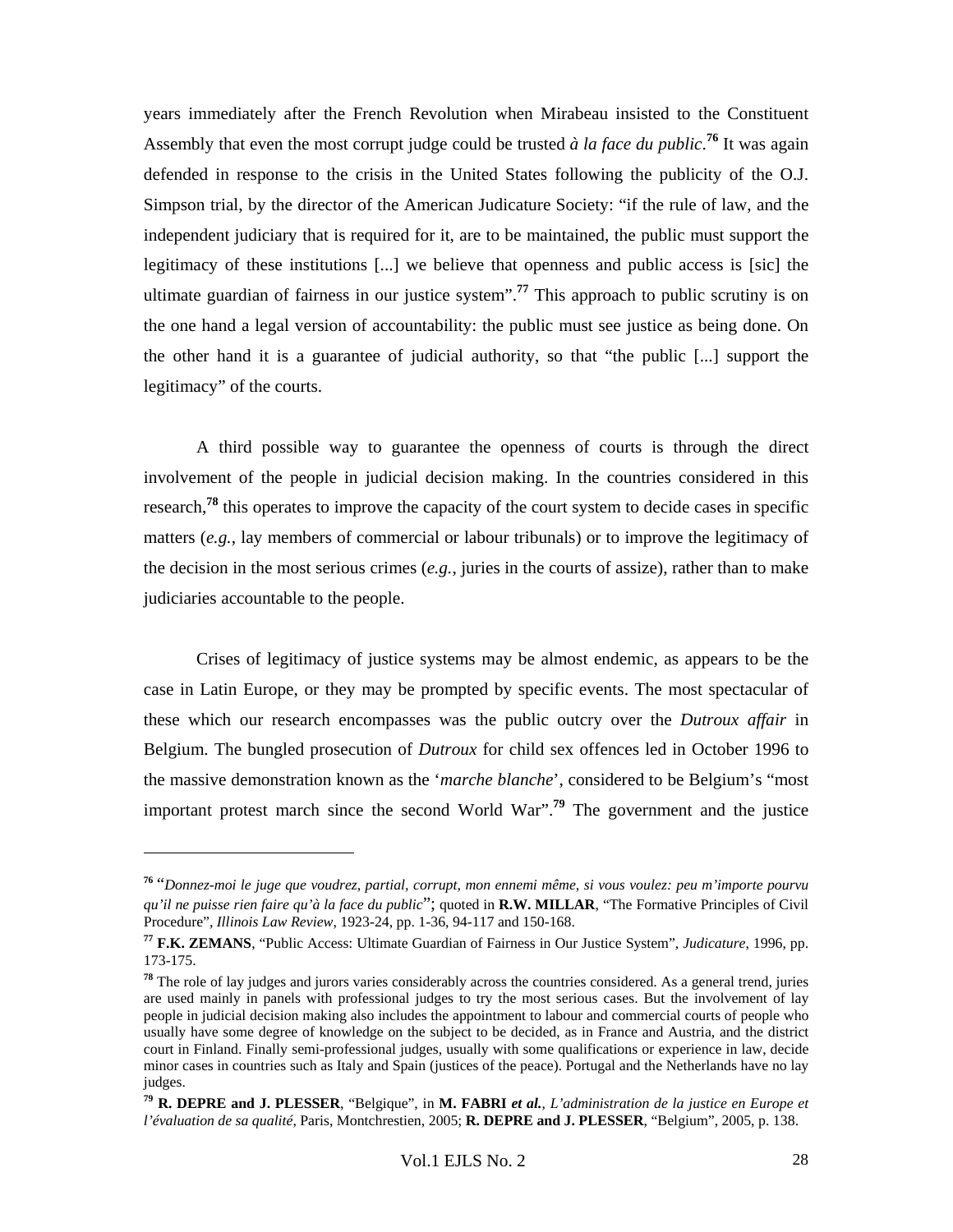system were obliged to respond to this political and legal crisis: a parliamentary commission as well as a number of internal inquiries were charged with investigating the sources of public discontent and recommending reforms. The diagnosis appears to have been summed up as "*mal connu, mal aimé*", leading to attempts to bridge the perceived gulf between the courts and the public. While a considerable programme of reforms has been discussed in Belgium, the tangible results during the study period appear to have been limited to policies aimed at improving of the position of victims of crime and providing more information and better orientation to the courts and their processes for both victims and offenders.

While critical events like the *marche blanche* can prompt urgent and unusual responses, the normal functioning of justice systems are oriented on one hand to fiscal accountability and on the other to "soft forms of accountability",**<sup>80</sup>** such as transparency measures which often amount to little more than leaving the courtroom door unlocked. In the absence of any genuine involvement by or reliable information from the public, the various mechanisms for ensuring internal accountability and the passive public gaze are deemed to guarantee adequate measures for reporting back to the people. As institutional checks on the authority of the people and accountability to the public, these legal and fiscal mechanisms operate with few means to register any dissenting views or take any action as a consequence. Parliamentary processes offer occasional channels for active scrutiny or public direction of the justice system. These have differing levels of access to the judges, the courts and the policies of the ministries or judicial councils, as will be seen in later examples.

The experiences of the nine nations in the study provide useful examples of the need to gain information on the views of the public as a real, and not simply abstract, collectivity, and to see what consequences this information may have. In contrast to the well established techniques of evaluation embedded in the legal and the managerial traditions, those involving the public are indeterminate in both their origins and their outcomes. The uses of public opinion polls in evaluations of justice are common examples of research without consequences. Courts and justice ministries solicit opinions from the public and also use opinion polls which may be independent of the ministries. Many of the national reports referred to surveys of citizen confidence in the justice system, such as those of the regular

**<sup>80</sup> W. VOERMANS**, "Judicial Transparency Furthering Public Accountability for New Judiciaries", *Utrecht Law Review,* 2007, p. 3.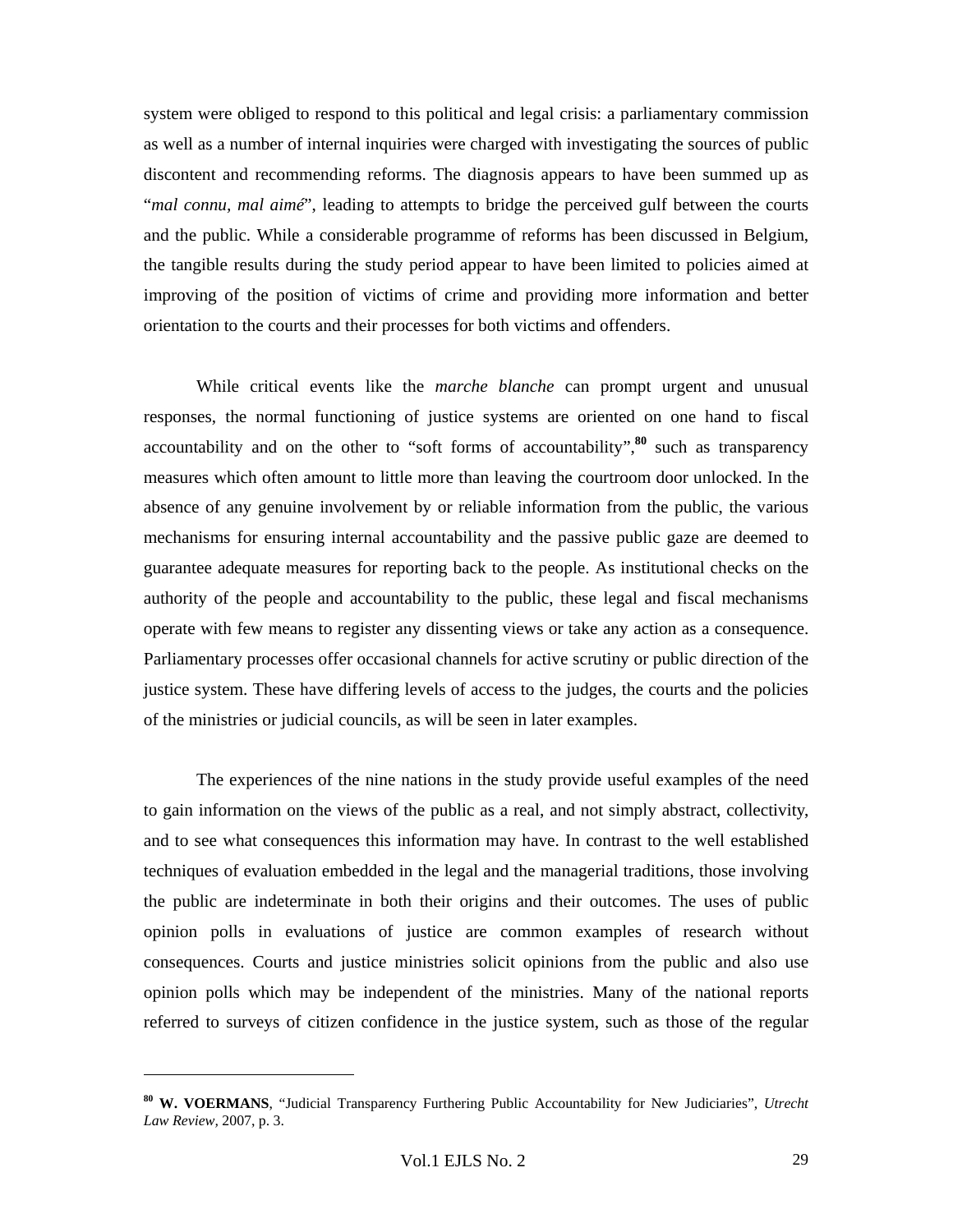'Eurobarometer' surveys of public opinion carried out by the European Union.**<sup>81</sup>** These were most often cited by the Latin countries, where public appraisal puts the courts at the lowest end of the scale of public institutions. France and Italy rate their justice systems at or near the bottom of the scale of public satisfaction. The Spanish report notes that only in those two countries and Portugal do citizens rank their judiciary lower than they do in Spain, where only the politicians and their parties are lower on the scale of satisfaction than the courts.**<sup>82</sup>** These broad public opinion surveys, though disturbing for the countries at the bottom of the scale and, no doubt, reassuring for those at the top, give little indication of where the problems lie, let alone what to do about them.

Surveys of court users provide more detailed and potentially more useful information. Surveys in Finland indicate that court users are less satisfied with the courts than are citizens in general, while the converse is true of Spain.**<sup>83</sup>** Since court users form their opinions from experience rather than by the public image or media representation of the courts, we would also expect them to be better informed. Well structured surveys of court users indicate in more detail just where the problems may lie. Themes emerging from surveys in France, Denmark, Portugal, Spain and Finland point variously to accessibility (cost and complexity), delay, fairness and judicial competence as issues of importance or concern to users.

Of greater interest are some of the findings on fairness and competence of judges, in part because they begin to give us some insight into how the users evaluate these qualities. In Portugal court users were concerned at 'favouritism',<sup>84</sup> while French users referred to 'inequality' in the administration of justice ('*inégalité devant la justice*').**<sup>85</sup>** These comments flag somewhat different public perceptions of judicial impartiality than the independence from executive government to which the judges traditionally refer. We return to this issue in more detail below.

**<sup>81</sup>** http://europa.eu.int/comm/public\_opinion/index\_en.htm

**<sup>82</sup> H.S. MUNOZ**, "Qualité et Justice en Espagne", in **H. PAULIAT**, *The Administration of Justice in Europe: Towards the Development of Quality Standards*, *supra* note 63, p. 158.

**<sup>83</sup>** *Ibid.*, p. 162; **AARNIO**, *supra* note 43, p. 208.

**<sup>84</sup> B. SOUSA-SANTOS, C. GOMES and J. PEDROSO**, "Portugal", in **M.FABRI** *et al*, *L'administration de la justice en Europe et l'évaluation de sa qualité,* Paris, Montchrestien, 2005, p. 335.

**<sup>85</sup> DEFFIGIER**, *supra* note 38, p.266.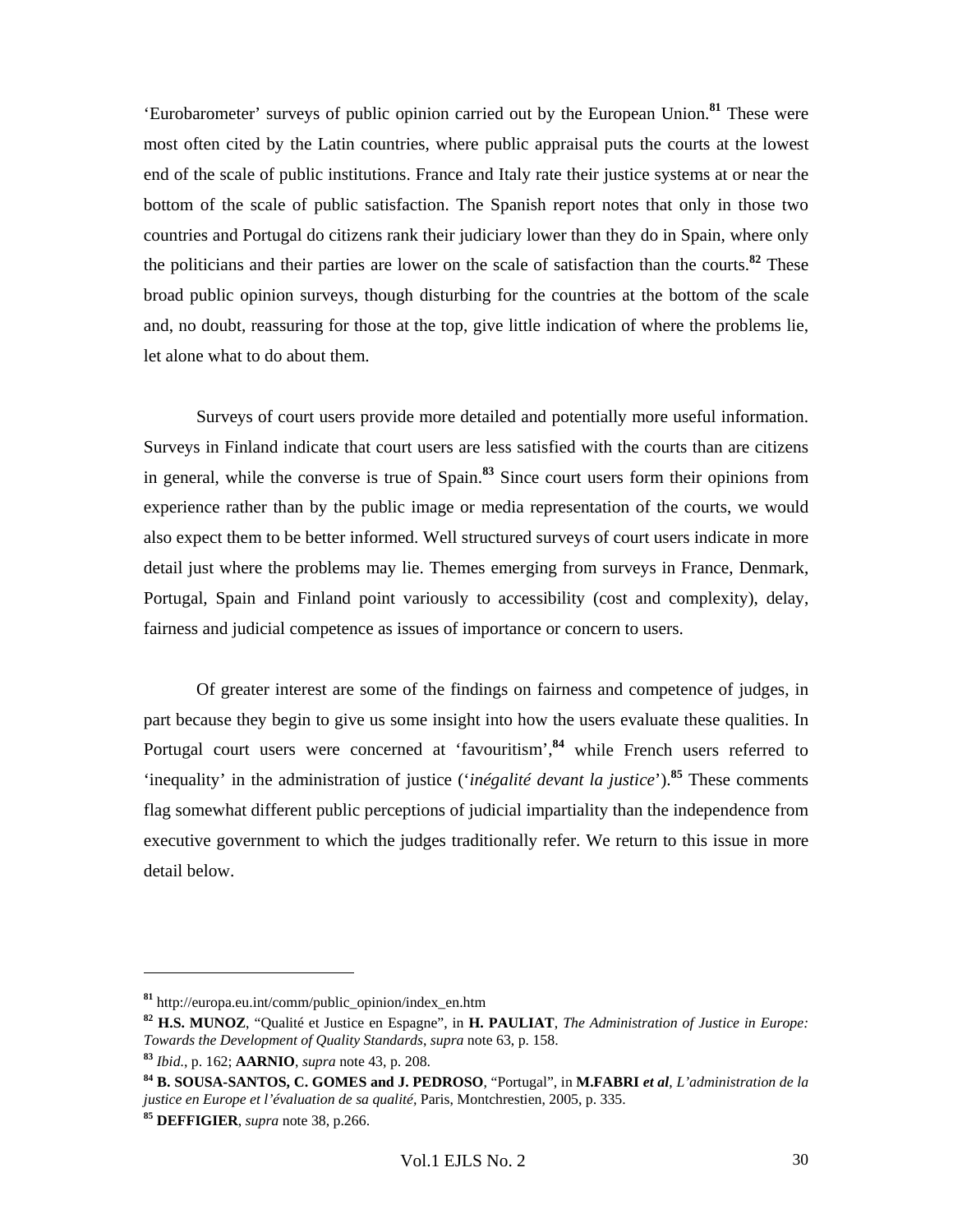Respondents in France and Portugal questioned the competence of judges in regard to the comprehensibility of their written decisions.**<sup>86</sup>** In Spain there was concern that judges did not adequately understand the case before them.**<sup>87</sup>** Data available from detailed surveys in Denmark proved to be useful in a controversy following a law professor's criticisms of the inadequate reasoning of appeal court judgements. The critique focused on, but was not limited to, a particular case in which no reason was given for reducing a five year sentence to four years. A financial newspaper reported interviews with lawyers who said they were "shocked by badly written and incomprehensible explanatory statements" from one of the courts particularly criticised in the law professor's article. The President of that court responded by quoting survey data which indicated 82% user satisfaction with court services, but only 59% satisfaction with judges' explanatory statements.**<sup>88</sup>** Here the data was relevant and available on a court by court basis, so it was actually available to address a particular controversy. The end result of that affair has been that the Judicial Council prepared "a new language policy [that] aims at establishing general guidelines for explanatory statements, which will make them more concise and comprehensible".**<sup>89</sup>**

Other instances in which informed public opinion has led to changed practices are seen in the Netherlands and again in Denmark. Both cases involved public concern over possible conflicts of interest among judges who were engaged in other employment, either as a sideline job (Denmark) or who were selected as part time "substitute" judges from among practising lawyers (Netherlands). In Denmark public reporting of sideline jobs in 2001 indicated that judges were earning average additional incomes of  $\in$  1,000 -  $\in$ 88,000 per annum (depending on the court), most of which came from private arbitration. Concern was based on whether such judges are deprived of adequate time for court work (which was denied by court presidents) or whether there were conflicts with impartiality.**<sup>90</sup>** Impartiality was at the heart of

**<sup>86</sup>** *Ibid.*, p. 266; **SOUSA-SANTOS**, *supra* note 84, p. 335.

**<sup>87</sup> MUÑOZ**, *supra* note 63, p. 162.

**<sup>88</sup>** The President also invited dissatisfied lawyers to lodge formal complaints with the court. Complaints, and the mechanisms for handling them, form another means of evaluating justice systems, which fall between legal (including disciplinary) measures and administrative ones. They are also a means of gaining direct information from the public and lawyers using the courts.

**<sup>89</sup> J. WITTRUP and P. SØRENSEN**, "Quality and Justice in Denmark", in **M.FABRI, P. LANGBROEK and H. PAULIAT**, *The Administration of Justice in Europe: Towards the Development of Quality Standards,* Bologna, Lo Scarabeo, 2003, p. 144.

**<sup>90</sup>** *Ibid.*, pp. 131-132. An ironic aspect of this controversy is found in the remarks of the Director of the Council of the Judiciary who in 2000 told regional seminars of judges and clerical staff that one of the reasons for courts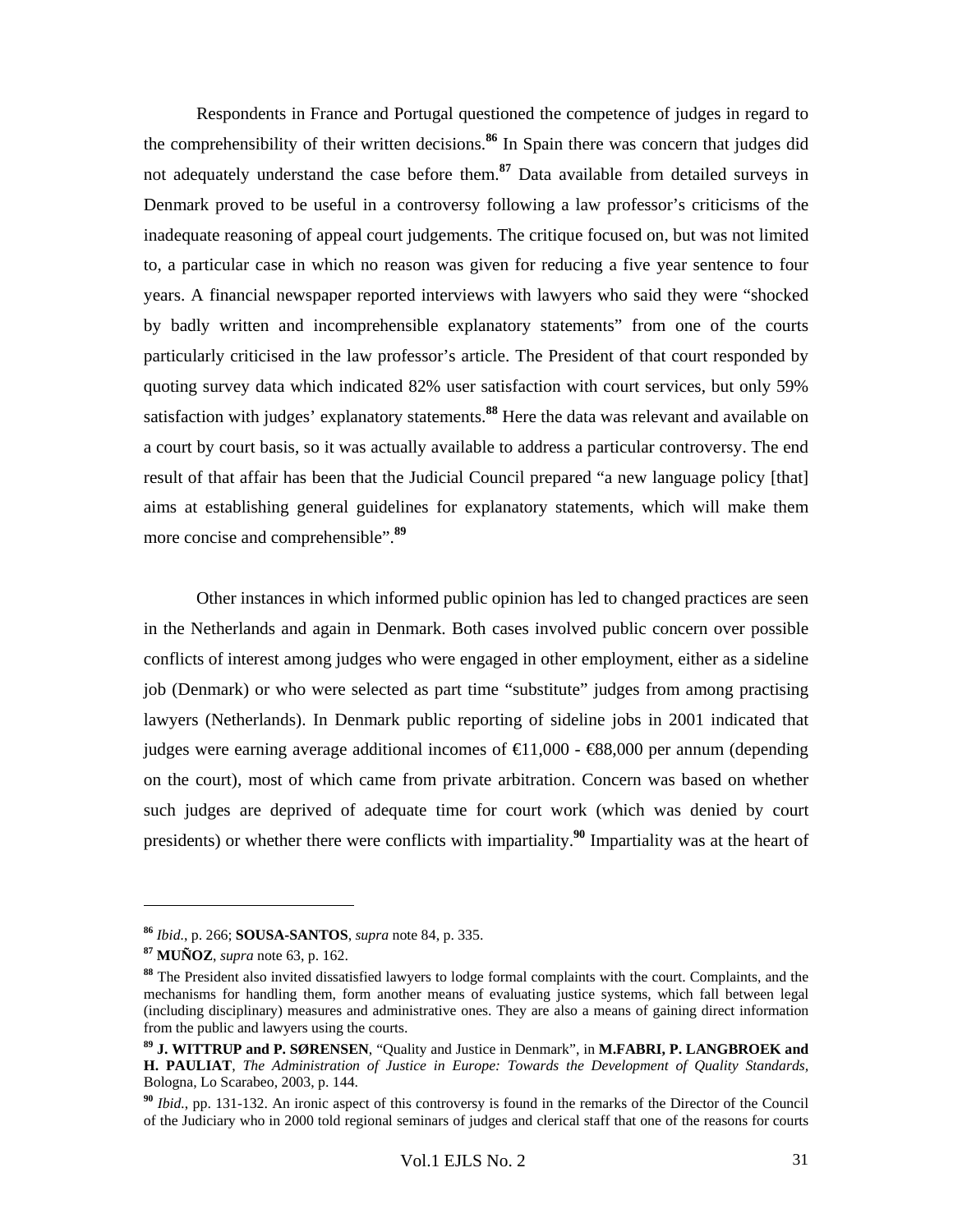public concerns in the Netherlands where a pressure group, Court Watch, investigated possible conflicts of interest, notably where a substitute judge may be hearing a case involving a colleague from the law firm in which they normally work. "Court Watch has forced the courts to publish the secondary functions of all their judges on the website for the judiciary".**<sup>91</sup>**

The ambivalence in judicial attitudes to public opinion, seen in Garapon's characterisation of the public as both "guarantee and menace"**<sup>92</sup>** is illustrated in confrontations between judicial decisions and public opinion. Controversies over inadequately harsh sentences for crimes, highlighted in the media, seem almost to be a ubiquitous, if not perennial phenomenon. National reports from France and Denmark reflect similar patterns of events and reactions in the two countries. In France this debate followed a reorganisation in 2000 of the responsibilities of the *juges d'instruction* and the *juges des libertés et de la détention* (who deal with applications for alternatives to detention) which saw a marked decline in incarceration rates. Public reaction highlighted issues of security as a result of this decline, and, as the national report puts it, "the jurisprudence changed: the number of committals to provisional detention increased significantly, independent of any legislative change".**<sup>93</sup>** In Denmark the debate over sentencing for violent crime was heated, with judges accused of being "flabby humanitarians" by a member of Parliament. With the judges and the government resisting pressure for legislated mandatory minimum sentences, it was found that average sentences for violent crimes had increased from 87 days imprisonment in 1995 to 119 in 2000. This data tracks changes following a 1994 legislative change which allowed harsher sentences.<sup>94</sup> It is unclear how much of this change is attributable to legislation and how much to judicial responses to public opinion, as in France. The apparent accommodation of the judges to public opinion in these instances suggests that while it may be denigrated as "irrational" and formally discounted as a source of judicial decision-making, public opinion may operate in unacknowledged and unofficial ways.

l

**<sup>93</sup> C. DEFFIGIER**, *supra* note 38, p. 274.

to improve their performance was that they were in competition with private sector providers of dispute resolution services [p. 140]. These are the competitors for whom the judges are working in their spare time.

**<sup>91</sup> NG**, *supra* note 6, p. 313.

**<sup>92</sup> A. GARAPON**, *supra* note 25, pp. 289-305, at p. 302.

**<sup>94</sup> J.WITTRUP**, *supra* note 76, p. 144-145.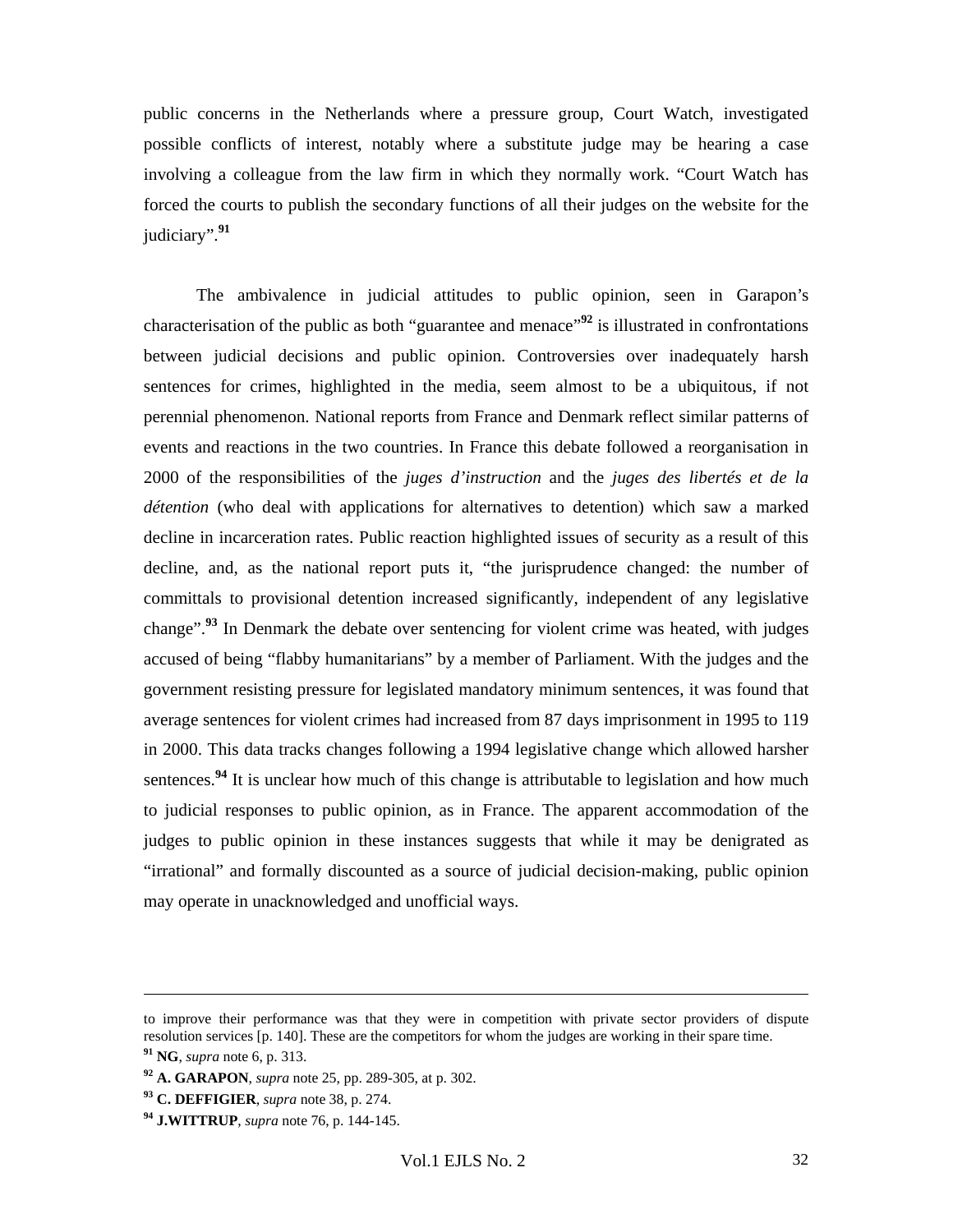We may draw some tentative conclusions from this brief summary of the role of the public in assessing and directing the justice systems under discussion. The public, in its various guises as citizens, voters, taxpayers and users of court services, has a legitimate interest in the quality of justice. Up to this point we have identified few initiatives which bring together that interest with any effective mechanisms for assessment and reform. Public opinion is often solicited in forms which have little relevance to policy implications and therefore few consequences for the reform of justice systems. When there are perceptions of a crisis of legitimacy or of deep-seated public criticisms of the justice system, responses are inconsistent. While often purporting to better inform the citizens as to the processes of justice, the nexus between information and outcomes remains tenuous. Judges pride themselves on their aloofness from public opinion while apparently accommodating it almost surreptitiously. The judiciary may well be as poorly informed about public opinion as the public is held to be about judicial processes. The information available to most justice systems (ministries, judges and judicial councils alike) is based on media reporting of crime, justice and public responses (through editorials or sound grabs) of dubious validity, and opinion polls of equally dubious relevance to key policy issues.

The various forms of public input to the justice systems we have been reporting do, however, suggest some common themes and possible directions. When they are able to express views about substantive issues of justice, through well directed surveys or well informed pressure groups, public perceptions are more sophisticated than the "irrational" or "archaic and uncontrollable" mechanisms feared by the judges as the other face of the public guarantee of justice.**<sup>95</sup>** Evidence from Portugal, France and Denmark shows that people truly desire to be better informed about the processes of justice through comprehensibly argued judicial decisions. This is clearly important to individual litigants, but also relevant on a broader scale to sentencing decisions. In addition we have seen that the users of the justice systems of the Netherlands, France, Portugal and Denmark consider the impartiality of judges to be important and threatened. Of particular and perhaps surprising interest is the nature of that impartiality and the source of its vulnerability. In contrast to the frequently expressed concern that the judiciary must maintain its independence from ministries or the interference of governments, the impartiality envisaged by the users has more to do with equality between the parties. This is threatened when judges have second jobs, which might mean working with

**<sup>95</sup> A. GARAPON**, *supra* note 26, pp. 301-302.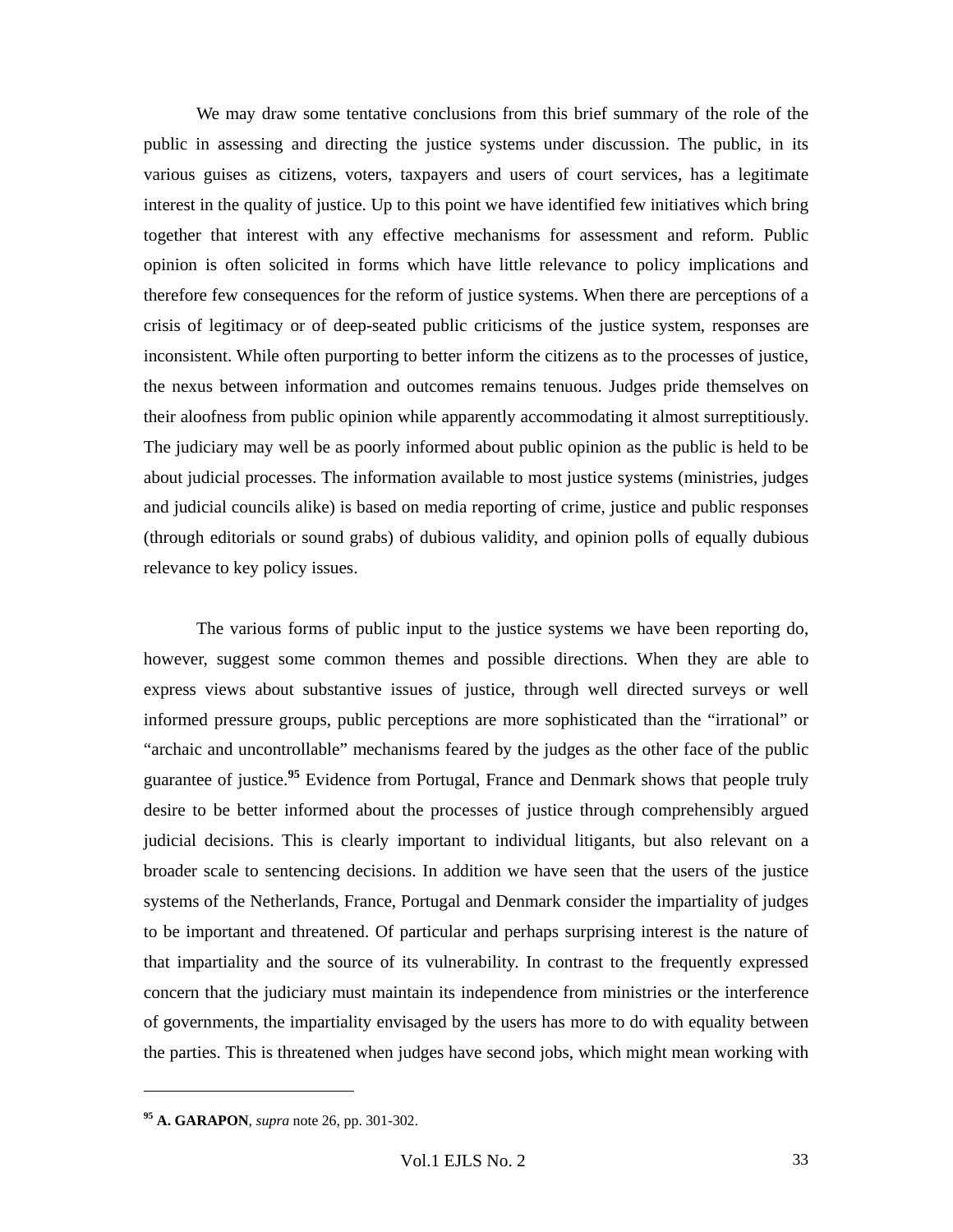other lawyers who may appear before them, or when prosecutors are perceived to be working out of the same office as the judge. This is a simple and fundamental conception of impartiality which serves as a reminder that the separation of powers was never more than a necessary but not sufficient condition for the more basic principle of fair judgment.

#### **IV. Promise**

The foregoing discussion of some current European practices employed in evaluating the quality of judicial activity within the context of the justice system has highlighted a number of difficulties. In conclusion we try to analyse certain factors underlying such problems in practice, and relate these to any indications of a possible way forward by reference to the earlier consideration of the principles upon which justice systems are based. A couple of the more promising examples arising from the research will again introduce a practical element to the discussion before we sum up with some tentative general proposals.

The distinctive power bases of the key players involved in the delivery of justice are explicitly enshrined in the principle of the separation of powers. According to that doctrine, judges are to remain independent of the executive power and, a related issue, aloof from popular influences. As a principle of long official and even constitutional standing it underpins many of the institutional arrangements, as well as the habits of thought, obtaining in justice systems. Indeed, with the proliferation of judicial councils as a bulwark between the judiciary and the executive, the doctrine appears to be enjoying a period of particular influence. While powers should perhaps be separated through institutional internal divisions, evaluative mechanisms do not thrive on them. The research found many instances of unilateralism and entrenched opposition based precisely in these divisions of power. We have on many occasions referred to the zero sum games that result.

The evaluation of quality and other means for ensuring accountability and conformity to standards of law and good practice are widely understood to be desirable and even essential to public management and to justice alike. Whether the pressures come from adverse findings of the ECHR, from parliaments demanding more formal and specific accountability, or from cash-strapped ministries, it often becomes obvious that new evaluative mechanisms must be implemented. When these have failed we have commonly noted one or two underlying factors: either a ritualistic adherence to some tenets of evaluative practice, or a more or less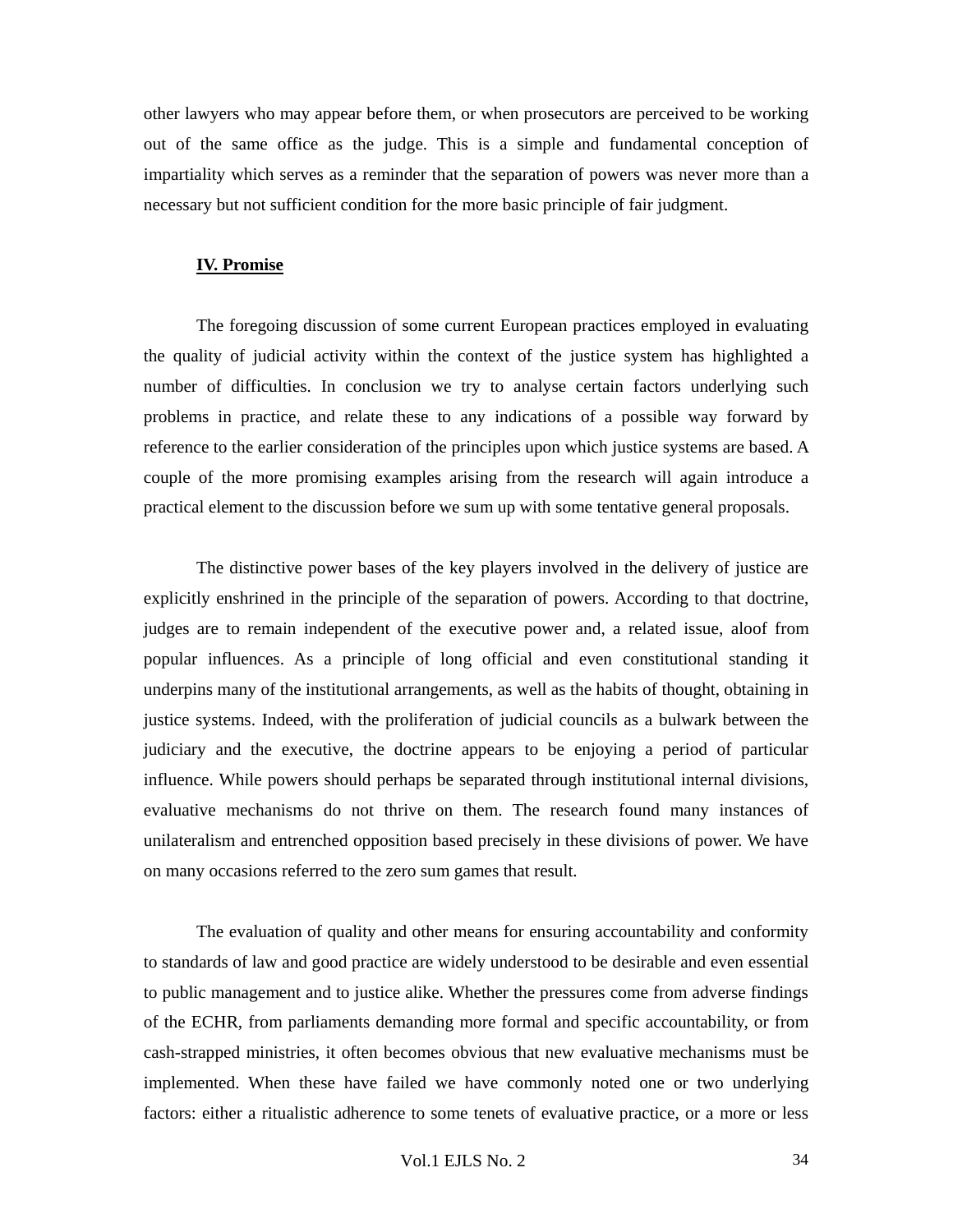cynical justification of the means by the ends. In the former case the mechanisms and processes take on a life of their own, so that increasingly elaborate data collection protocols (or measures, or information technology) are understood as the solution to problems which really arise in the very conception of the process. Losing sight of the goals of the evaluation system, as of the justice system itself, attention shifts to the minutiae of the data and away from the purpose for which it was required in the first place.

If ritualism mistakes means for ends, a narrow focus on the quick fix makes the converse error. With sufficient will, power and cunning, a technological solution may be imposed on many different problems. The Italian Pinto legislation is illustrative: through a combination of domestic legal devices and the promise of compensation, appeals to the ECHR on the grounds of delay were reduced *without reducing the delay itself*. Less spectacular examples of technical solutions to juridical, managerial and political problems were seen in the automatic connections made by some justice ministries (Austria) and judicial councils (Spain) between evaluative devices and financial allocation. The Spanish system of output measures as a basis for judicial remuneration illustrates both ritualism and technologism: on the one hand, the measuring system becomes an end in itself, losing sight of the purposes for which it exists. On the other hand, the results of that measurement are applied mathematically to financial outputs. By focussing the attention of the judges on their salaries, of the ministry on the measures, and of both interest groups on the nexus between the two, any broader interests or ends are effectively eclipsed.

Some potential solutions to these problems can be illustrated by some practical examples from the research. Before turning to those we briefly revisit our earlier analysis of the principles underlying justice systems to see what guidance they may offer. We saw that both authority and accountability are means of representing interests which cannot literally be present in a practical setting such as a court or a ministry. The ministries and courts represent the traditional sources of authority of the state and of law. Modern democracies also base the legitimate authority of the state and the judiciary in the will and confidence of the people, who are also represented as an abstraction, or in a few cases as a jury or citizen judge. The representation of law, state and a sovereign people prospectively authorises courts to pass judgment on those real persons before the court who stand to lose property or liberty as a consequence. The authority of the entire system must stand above the interests of the parties, including the victims of crime, while being based in the represented abstraction, the people.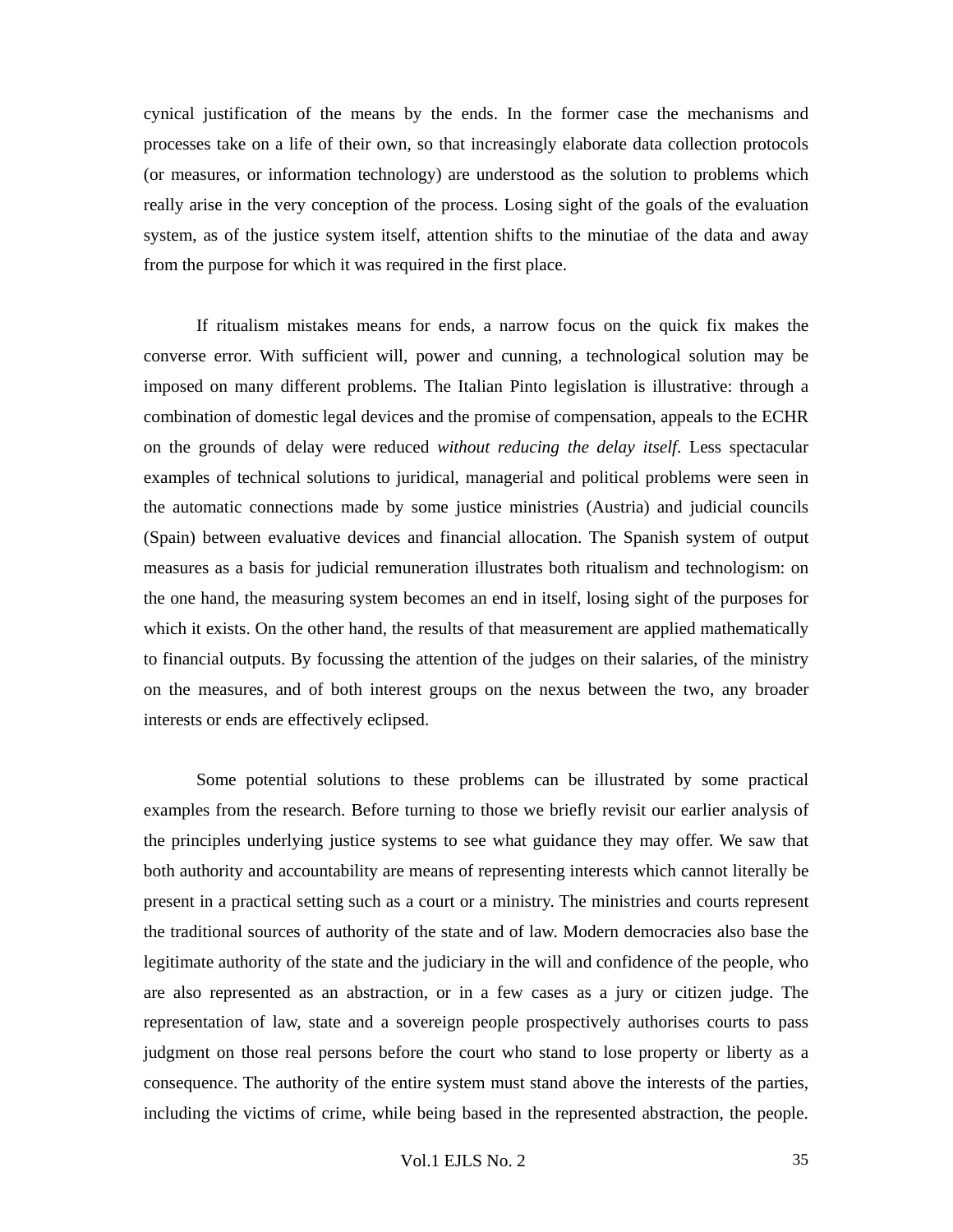This paradoxical relationship between justice and the public leads to various devices for keeping popular interests at arms length. Continually represented only as an abstraction, the will of the people can be formally canvassed in opinion polls, or informally (and unreliably) deduced from the media. In keeping a distance between themselves and actual people with interests, judges and justice systems may lose sight of the legitimate interests of people as users of the courts. Where those interests have been able to communicate effectively we have seen demands for timely justice, competent and communicative judges, and transparent judicial impartiality. We discovered more vocal citizen concern over judges' connections with the private interests of parties (through their other appointments, as in the Netherlands and Denmark) than with those of public authorities.

Accountability is a retrospective check on the representativeness of the justice system. This does not imply that it should be any less broad in its conception of the interests to which it must answer. Substantive issues of timeliness, competence, communication and impartiality are as central to the system of accountability as to that of authority. Courts are only accountable to the executive as a means to the end of accounting to the citizens. And as we see in this overview of citizens' concerns, they are accountable for a great deal more than money.

This brief overview of the principles which underlie the evaluation of judges in context bear out the issues we identified in practice: the balkanisation of interests within the justice systems; the ritualism of seeking evaluative mechanisms for their own sake; and the search for a quick technological fix which will have assured or automatic outcomes. This syndrome is collectively characterised by an approach blinkered by partial interests and a hiatus between means and ends, so losing sight of the underlying aims and principles of the justice system. Evaluative mechanisms must take into account a complex of interests and values, not losing sight of their diverse sources in the judges, office and ministry personnel, citizens, lawyers, victims of crime and other court users. As long as many of these interests are represented as abstractions, the views and interests of real persons can only be adduced from the media or as a by-product of technical data collection. That these interests often enter into the debate only as representations of overarching demands for accountability *versus* independence stifles broader debate. If it were possible to find ways for citizens, lawyers, politicians, judges and public servants to work together to define the goals and priorities of the justice system, this may help to reattach the ends of the justice with the means of evaluation.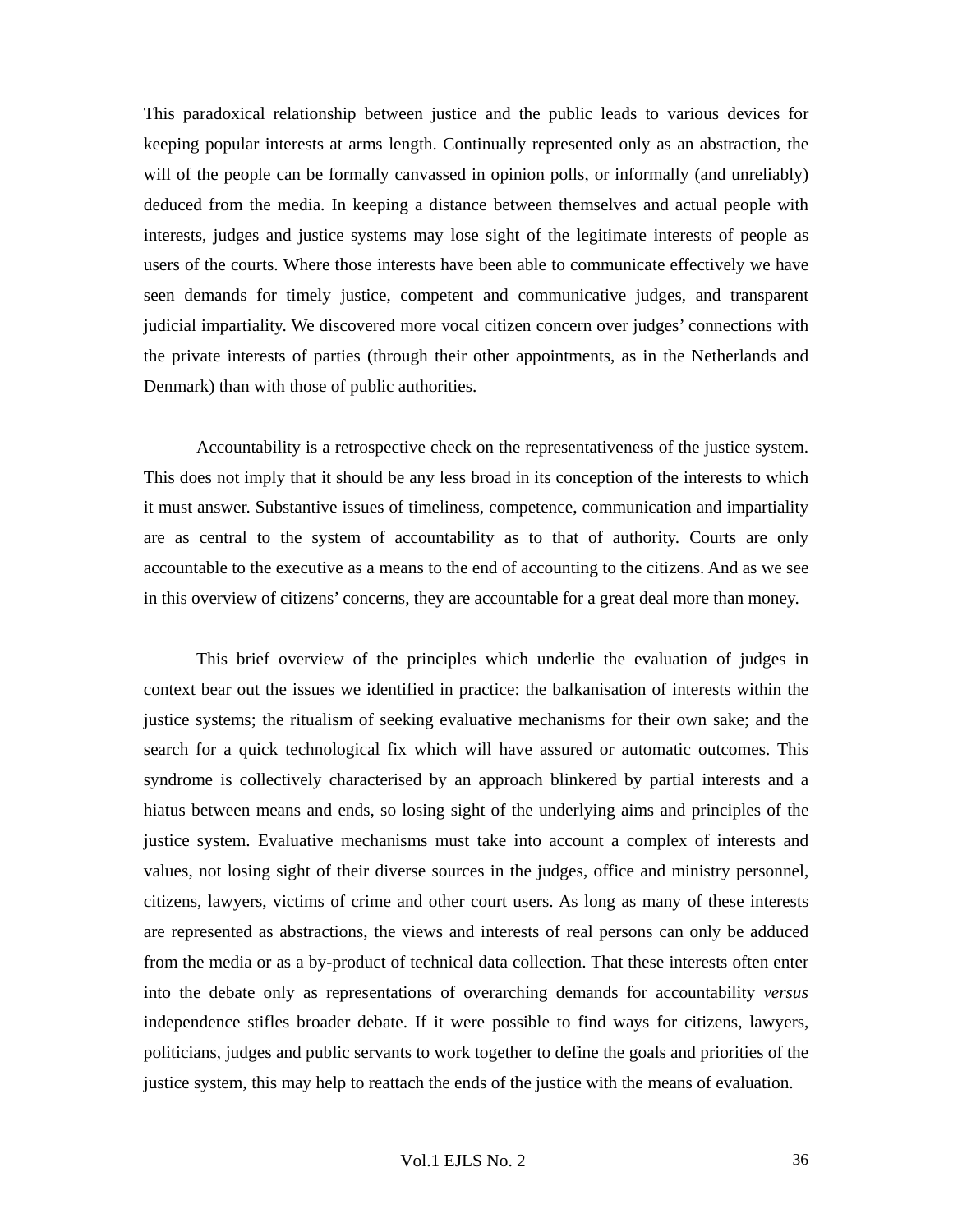If that suggestion seems utopian, it may be opportune to return to some practical examples arising out of the research which, we believe, point in some positive directions. We must explore the extent to which various institutional actors may be involved in assessing and implementing proposals that have a broader base than their own immediate institutional environment. We see progress in those areas where the demands of the public are heard, and when judges and managers work together to respond to those demands as well as to understand each others' values, interests and modes of representation.

In addition to the Finnish experience of national management by results considered above, it is worth drawing attention to a local pilot scheme. This was begun in 1999 in the district of the Rovaniemi Court of Appeal (which includes nine first instance district courts) where quality targets were set by a Development Committee of the Quality Project whose members are judges, practising lawyers and prosecutors. The committee worked through a process that involved frequent communications among the judges, and between the judges and the various stakeholder groups. These communications included an increased dialogue among judges on court practices, the formation of working groups, annual quality conferences and the preparation of quality benchmarks.**<sup>96</sup>** One of the results is the development of a new culture of communication between all the actors involved in the judicial process.

The targets dealt with substantive legal and judicial management issues, and were able to be assessed by fairly straightforward measures. They included increased consistency in sentencing (initially in theft, drink driving and assault, expanded to narcotics cases the following year), overcoming impediments to the preparation of civil cases (in consultation with lawyers), leadership skills in the admission of evidence, improvement in the quality of written judgements and increasing participation in judicial training (to 100%) with some expansion of postgraduate study. Not only was this an innovative local quality assurance pilot scheme, but it was itself evaluated,**<sup>97</sup>** with such positive results that it was recommended for

**<sup>96</sup>** "Quality Project in the Courts in the Jurisdiction of the Court of Appeal of Rovaniemi, Finland", 2005. http://www.oikeus.fi/uploads/wz1uke8tvs.pdf [accessed on 6 March 2006].

<sup>&</sup>lt;sup>97</sup> This is a notable exception to the project's general observation of the remarkably low rate of evaluation of specific reforms; **A.SAVELA**, *Evaluation of the Quality of Adjudication in Courts of Law Principles and Proposed Quality Benchmarks: Quality Project of the Courts in the Jurisdiction of the Court of Appeal of Rovaniemi*, Oulu, Painotalo Suomenmaa, 2006.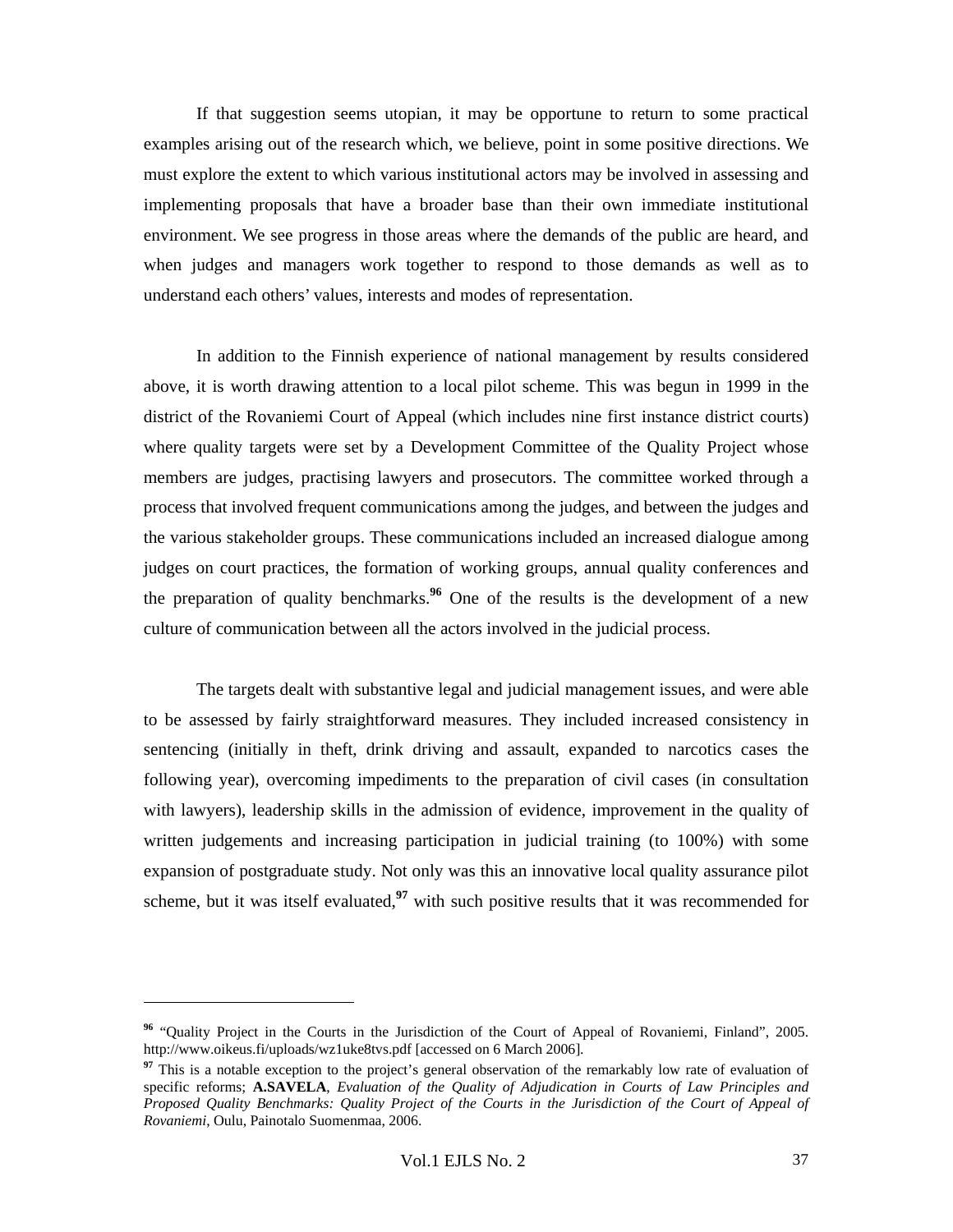nationwide adoption and was awarded a European prize for "innovative practice contributing to the quality of civil justice".**<sup>98</sup>**

In contrast to the various arrangements, noted throughout this article, by which the judiciary, the ministry and, occasionally, the parliament act unilaterally and without regard to each others' interests and values, recent developments in Denmark have been dynamic and exemplary. With the introduction into Parliament of the bill to establish a Judicial Council there was extensive debate between the Ministry, the Parliament and the General Public Auditor on the allocation of funds and the responsibility of the Council. The Parliamentary opposition and the Auditor (who is independent but reports to Parliament) considered that the Auditor's office should have the same powers and responsibilities in relation to the courts and the Judicial Council as apply to any public agency. This being conceded, the stumbling block became the sanctions that could be imposed upon an independent judicial council in the event that there were irregularities in its accounting for resources. The Council was established in 1999 on the basis that the Auditor can criticise and instruct the Council to take any measures agreed with the Minister, who can dismiss the entire Council if it does not comply with such instructions.**<sup>99</sup>** These arrangements were put to the test soon enough when, in 2000, the Auditor and the Ministry of Finance criticised the productivity of certain district courts. In response to these concerns the Judicial Council developed goals and introduced and evaluated a new district court reporting regime including productivity measures and targets which led to a 10% productivity increase. The process implemented by the Council includes qualitative comment back from the courts, which has allowed improvements in the data collection. This has consequences in decisions to fill vacancies, models for court staffing, and flow-through to non-salary expenses. The Auditor is now satisfied with the arrangements put in place by the Council.**<sup>100</sup>**

Key issues emerging from these examples revolve around what is to be measured, who is to decide what those measures should be, and how to negotiate what consequences should flow from the outcomes. Local initiatives, as in the case of the Finnish Rovaniemi district, have the advantage that the objectives are set by the same personnel who are to implement

<sup>&</sup>lt;sup>98</sup>AARNIO, *supra* note 39, pp. 181-182, http://www.coe.int/T/E/Legal\_Affairs/Legal\_co-operation/Operation of justice/Efficiency of justice/Finalists%20E.asp#TopOfPage [accessed in March 2006].

**<sup>99</sup> J. WITTRUP**, *supra* note 76, p. 125.

**<sup>100</sup>** *Ibid*., pp. 128-129.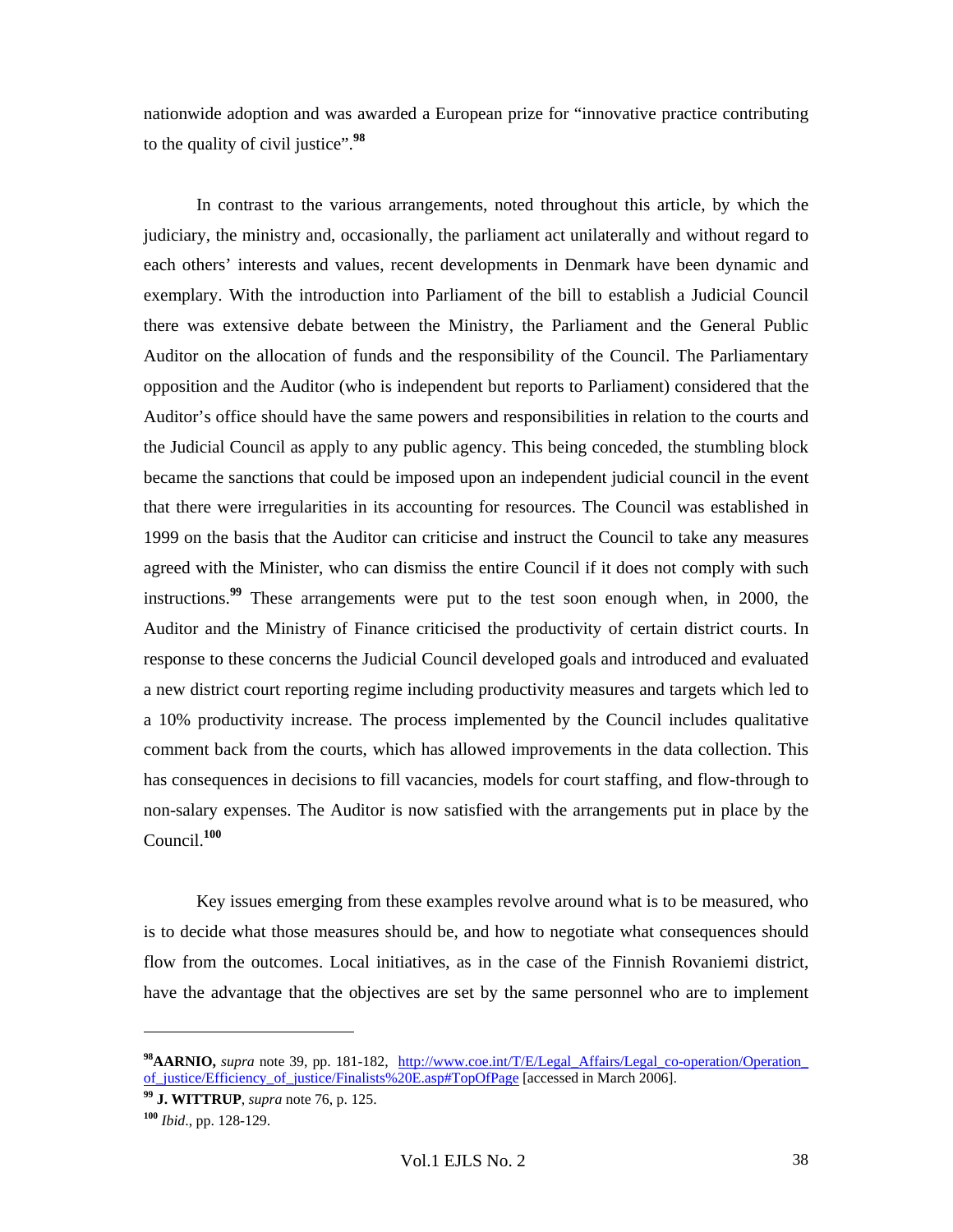them. While this makes for optimum levels of commitment and responsiveness, it does not necessarily ensure accountability. At the other extreme, then, objectives are set by the Ministry (as in the case of the French performance measures discussed above) or by Parliament (Finnish national system) and the courts are required to meet them to maintain their flow of resources. Between these two systems we find various means of negotiating objectives between the courts and auditors, ministries or parliaments. Where these objectives are purely related to managerial accountability, as in the case of the Danish Auditor, they are limited to quantitative productivity measures. They may also be used as tools of policy which again brings us back to the question of who is to determine the policy directions to be pursued by the courts.

The traditional lines of responsibility of judges and managers have been challenged in many of the instances of evaluation considered by the research projects. This may derive from the application of new public management principles to the operation of courts. It has also been stimulated by institutional reforms such as the establishment of judicial councils (as in the Netherlands and Denmark). These innovative approaches, in which judges are expected to respond to managerial criteria, or managers to public criteria (to suggest two of the possible combinations) are more interesting but also riskier than some of the one dimensional procedures we discussed earlier. The most successful modes of evaluation which this research identified were those combining the methods or claims coming from different institutional positions. A common element in successful evaluation regimes with positive outcomes has been the communication between players and the respect for a wider range of values and interests. The involvement of the parliament or court users has helped to overcome the stalemate between a judiciary relying on authority and a narrowly conceived independence, confronting a ministry or judicial council claiming the supreme importance of accountability conceived in a narrow fiscal and managerial sense. The role of the public has been most effective when it is represented by a well informed lobby group (e.g. Court Watch in the Netherlands). Across the various Danish examples we have mentioned, effective public participation has included lawyers and a legal academic, the media and the parliament. Public participation is least effective when the demands are vague and there is little or no follow through (as in Belgium). The public can act as a circuit-breaker to the usual zero-sum games.

Analysing the quality of justice from the different points of view of the institutional and public interests, it is clear that courts cannot be evaluated according to a single dimension.